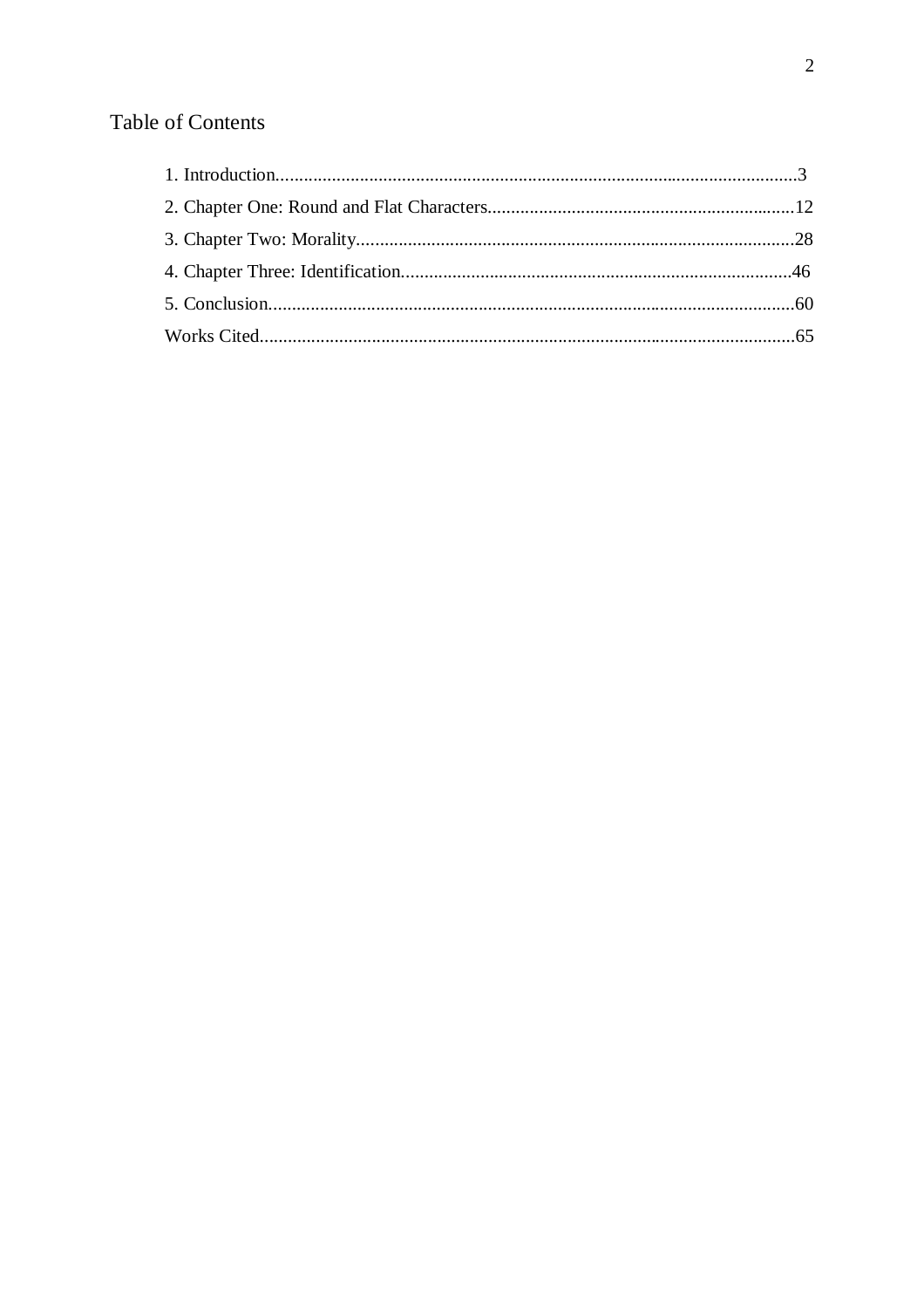# **Introduction**

W.H. Auden once wrote:

According to his powers each may give;

Only on varied diet can we live.

The pious fable and the dirty story

Share in the total literary glory. (Hawkins, preface)

 In a world of great works of literature, literary works that are a little less great must also exist. The question then arises who decides between "good" and "bad" literature. Perhaps some works are not even considered "literature." What qualities make a literary work certified as 'high' literature? To investigate these questions, one must first decide what the true meaning of literature is. The *Glossary of Literary Terms* describes literature as:

any literary *narrative*, whether in prose or in verse, which is invented instead of being an account of events that actually happened. In an expanded use, it designates also any other writings (including philosophy, history, and even scientific works addressed to a general audience) that are especially distinguished in form, expression, and emotional power. (Abrams, 99)

However, this definition is rather vague, for what is considered "especially distinguished" may be quite subjective. In her book *Classics and Trash: Traditions and Taboos in High Literature and Popular Modern Genres*, Harriett Hawkins writes about high literature. She says that she recognises that "the continuing cross-fertilisation between 'high' literature and popular genres inevitably enhances our understanding and appreciation of both" (Hawkins, xiv). Apart from acknowledging that there is a difference between high and low literature, Hawkins explains that this could be a positive difference. According to her one can appreciate works of great literary standard more when one is familiar with non-canonical "popular"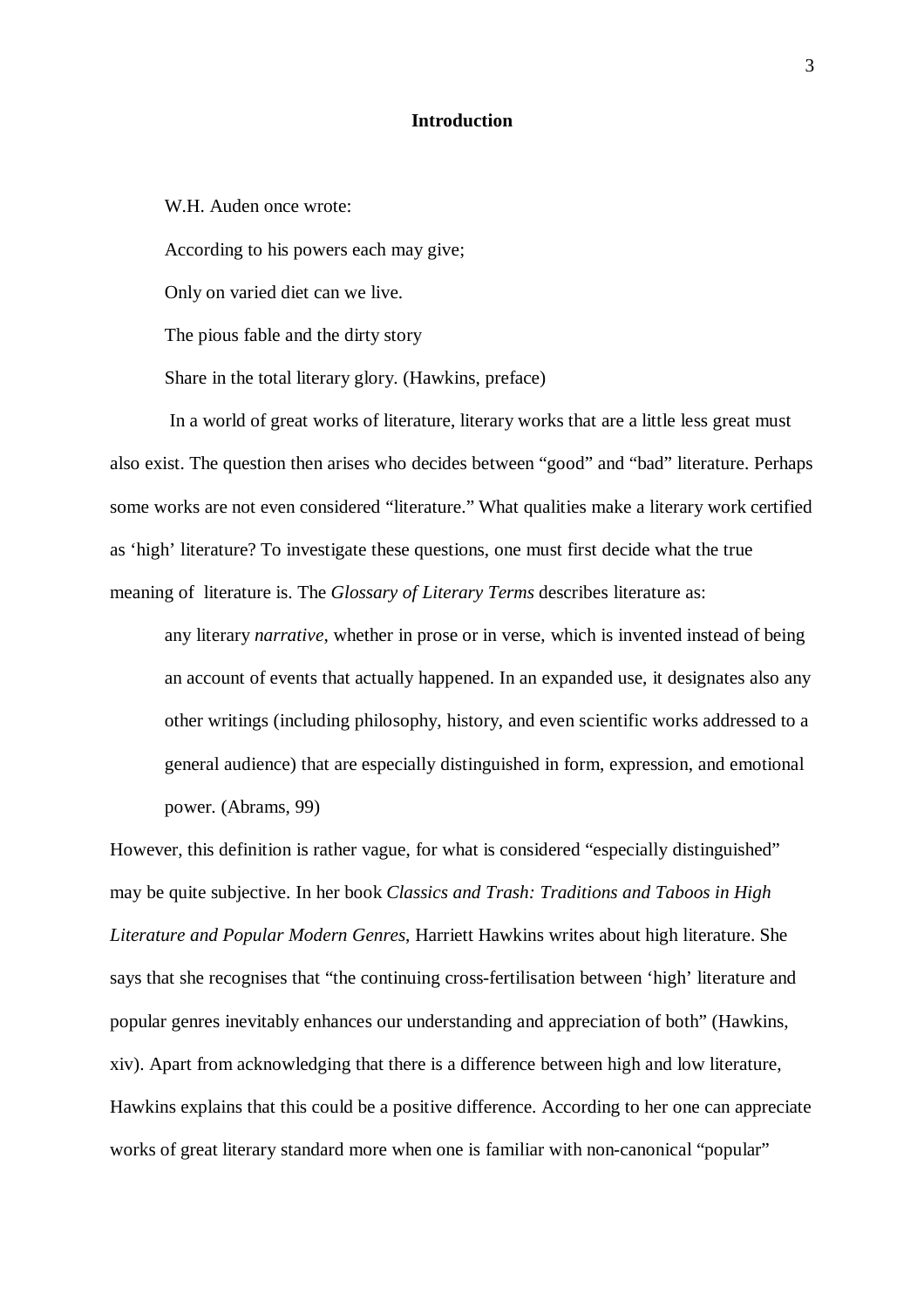works. One could debate whether this also works the other way around; whether all people are able to understand even the most complicated work of high literature. But it seems plausible that in order to determine whether a work belongs to the canon of high literature, one must understand the non-canonical, low literature "counterpart". The concept of high literature, however, versus low literature, or trash, as Hawkins also calls it, is rather vague. She begs the question of how to distinguish between high and low literature. One may wonder whether there are also objective criteria to call a particular book literature. In this introduction, I will present four theories about this subject; a theory of Pierre Bourdieu and then three possible criteria. I will also present the novels that I will use to test the possible criteria, that is to say Jane Austen's nineteenth-century novel *Pride and Prejudice* and Helen Fielding's twentieth century novel *Bridget Jones's Diary*.

In his book *Distinction,* which is considered one of the most important sociological books of the twentieth century, Pierre Bourdieu undermines the idea of objective criteria in literary taste. Rather, taste is a way of distinguishing oneself: "Taste classifies, and it classifies the classifier. Social subjects, classified by their classifications, distinguish themselves by the distinctions they make, between the beautiful and the ugly, the distinguished and the vulgar, in which their position in the objective classifications is expressed or betrayed" (*Distinction*, 6). Bourdieu was a French sociologist, anthropologist and philosophist. Throughout his life, he did research on the problems that are concerned with maintaining a power system by the transmitting of a certain dominant culture. A central theme in Bourdieu's works was that culture and education are the most important factors in defining differences between social classes. He published, for instance, with co-author Jean Claude Passeron, a book called *Les Heritiers: Les Etudiants et la Culture*, in which they analysed class bias in higher education and in his book *La Reproduction* (1970) Bourdieu argued that the French educational system was responsible for the cultural division in France.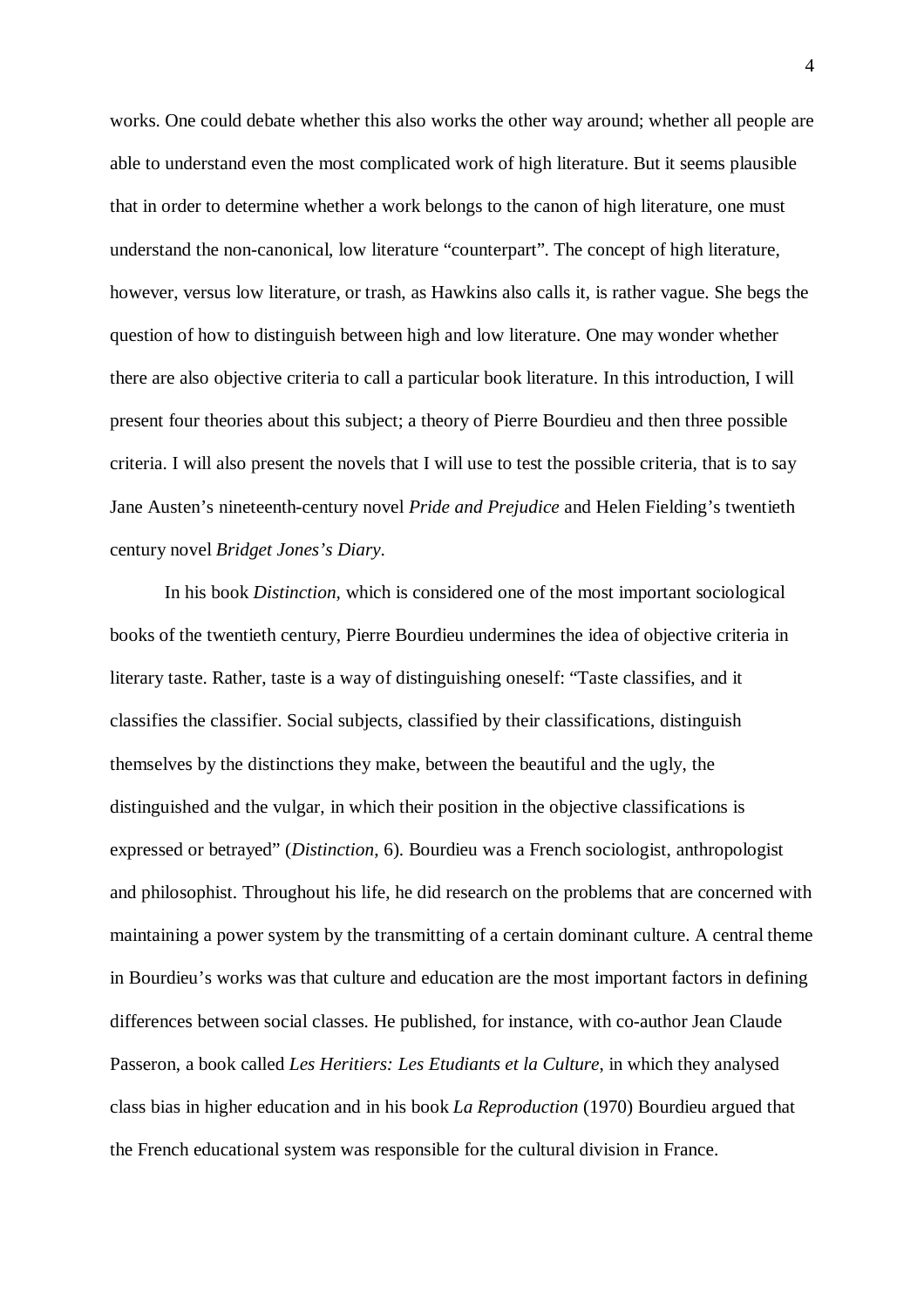One of Bourdieu's most important sociological terms is habitus. Habitus comes from the Latin word "habitat", which, according to the *Collins Cobuild Advanced Learner's English Dictionary*, refers to the area or environment where an organism can be found (650). In sociology it can also refer to a place where a person or a thing is most likely to be found. According to John H. Scahill from Ball State University, the "habitus" literally means: "the condition (of the body); character, quality: style of dress, attire, disposition, state of feeling; habit" (par. 9). According to Pierre Bourdieu, "habitus refers to socially acquired system, embodied system of dispositions and/or predispositions" (Scahill, par. 9). It shows the connection between social structures and practical activities. It influences how people perceive the world and how they behave. It "underlies such second nature human characteristics and their infinite possible variations in different historical and cultural settings" (par. 9). Habitus is formed by upbringing and education. Bourdieu says that a fundamental part of all of society is "the struggle for social distinction" (*Pegasos*, par. 5). In his book *Distinction*, Bourdieu illustrates this with a very concrete example. A diagram shows the literal connection between the space of social positions and the space of lifestyles. Its conclusion is that literal spatial distances between people are equivalent to social distances. This means that when people from one class have a conversation, they will stand quite close to one another while people from a different class will automatically keep more distance. Bourdieu says: "The very title Distinction serves as a reminder that what is commonly called distinction, that is, a certain quality of bearing and manners, most often considered innate (one speaks of *distinction naturelle*, "natural refinement"), is nothing other than difference, a gap, a distinctive feature, in short, a relational property existing only in and through its relation with other properties" (*Practical Reason: On the Theory of Action*, 5). Outlook, opinion, posture, way of walking, sitting, joking, insulting, bluffing, salutation, spitting, blowing the nose are all influenced by the habitus. Scahill illustrates this with the example of a President of the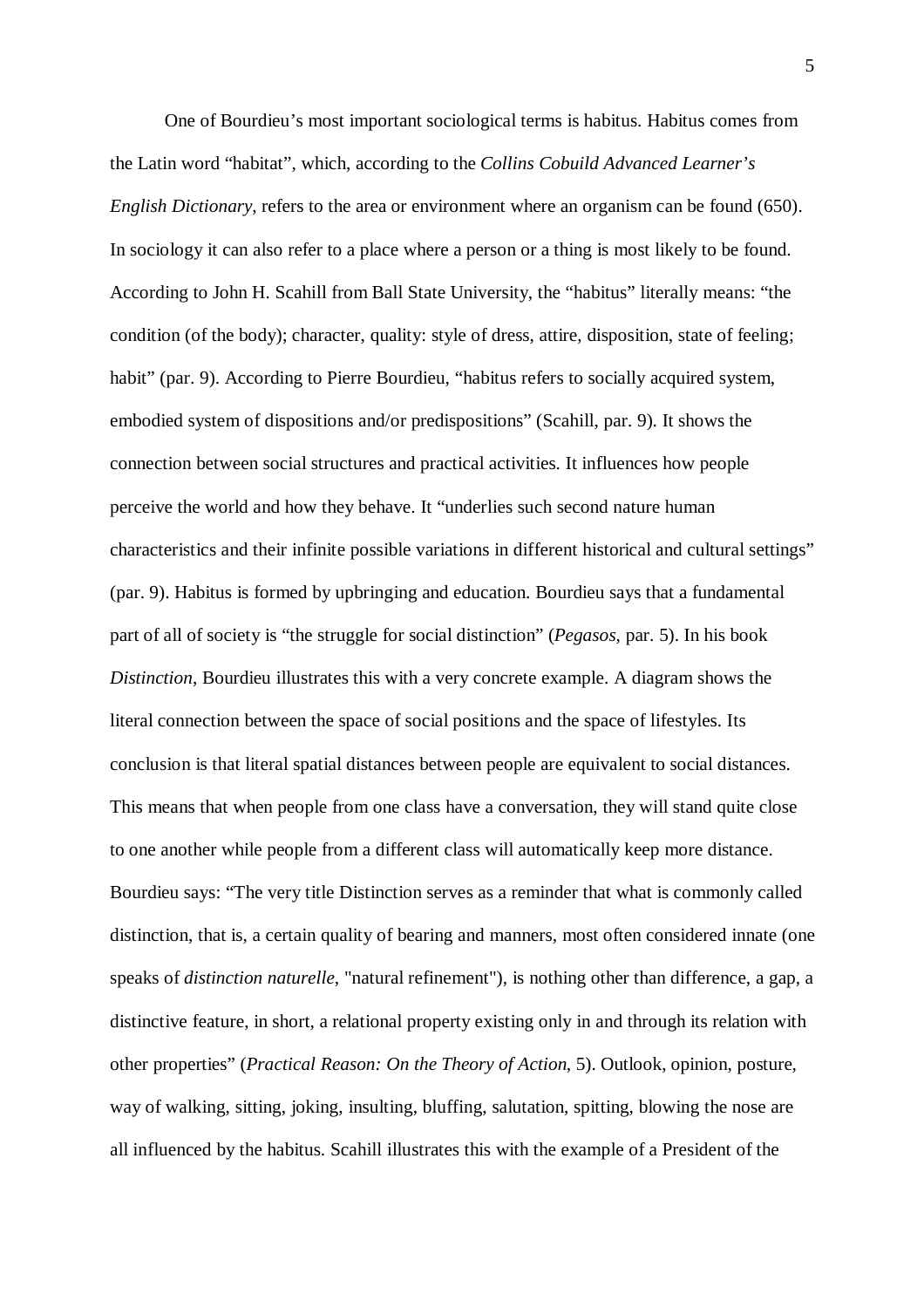United States of America, who stops at a working class pub for his campaign. When he tries to talk to the local people, it is awkward. This is because there is a "mismatch of habitus" (Scahill, par. 11). On the other hand, the upper-class president may be able to 'read' the situation and adjust his verbal language and body language. Bourdieu says that each person has a habitus, which is formed during years of living in the home culture. The habitus of this one person is similar to the habitus of a larger referential group or class. Scahill says that class habitus "is a collective phenomena reflecting group adaptations and adjustments to historical necessity and struggles won and lost" and that "perceiving subjects, via the organizing and classificatory principles of the habitus (individual/class) have a world of common sense, a social world that seems self-evident" (par. 12). The world is not pure chaos, which a person can choose to construct any way he wants, but it is not totally structured, resulting in "inescapable perceptions, outlooks, opinions, and rules of conduct" (par. 12). Besides the book *Distinction*, Bourdieu also wrote *Rules of Art: Genesis and Structure of the Literary Field*. It examined the work of Gustave Flaubert and how Flaubert's novels were perceived and shaped by different classes, movements, schools and authors.

According to Pierre Bourdieu, besides manners, opinions, body language etcetera, what is considered high literature also depends on the habitus of a class in society. The habitus determines whether people consider a work to be a work of literature. This is not a list of novels that are universally similar, it changes through time and differs from culture to culture and from class to class. There are no objective criteria, the canonical work is 'just there' as it were. Distinction between high and low literature, according to Bourdieu, is largely arbitrary. It is just a matter of belonging to a particular group or class. Taste is an instinct for belonging to the 'right' social group and it is not tied to intrinsic qualities of the texts.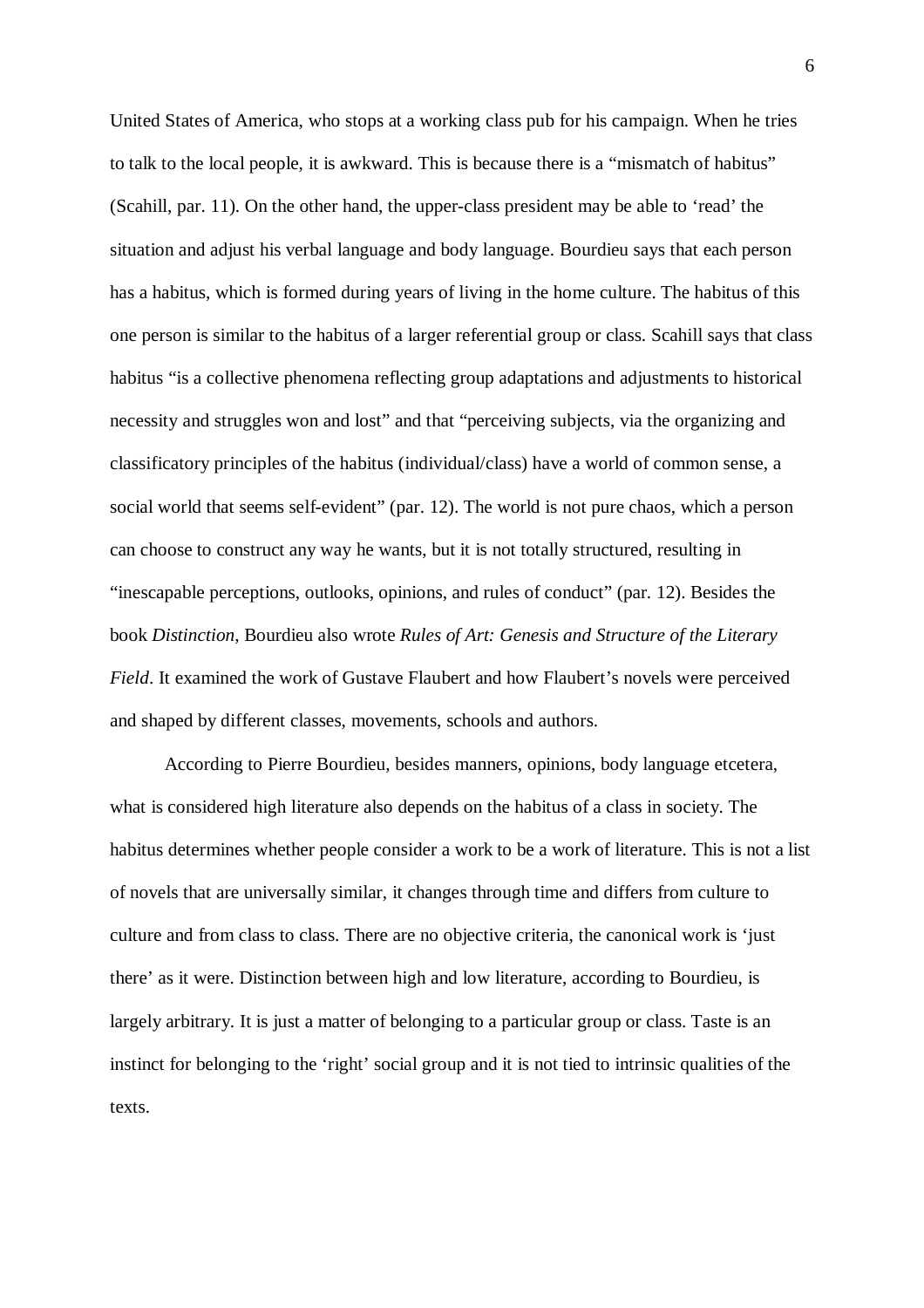There are, however, people who disagree with Bourdieu's opinion on taste. Some people do see differences in texts that are intrinsic rather than attribute the differences to social constructs. E.M. Forster, for example, does present, however implicit, a criterion for what then constitutes high literature, namely the use of round characters instead of flat characters. According to the *Glossary of Literary Terms*, E.M. Forster first introduced these notions in his book *Aspects of the Novel* in 1927. He said that a round character is "complex in temperament and motivation and is represented with subtle particularity; such a character therefore is as difficult to describe with any adequacy as a person in real life, and like real persons, is capable of surprising us" (Abrams, 33). They can undergo radical changes through a novel, sometimes gradually and sometimes as the result of a crisis. An example of a round character is Shakespeare's Sir John Falstaff in his play *Henry V*. Falstaff is a companion of Prince Hal, who is the future King Henry V. He is very fat, boasting with vanity but a coward within. Falstaff seems to be merely comical in the beginning, but gradually he shows more depth. His name itself is humorous, it being a pun on impotence. However, Falstaff's character is a crucial one in the play. His humour and wit are necessary for the development of Prince Hal's character. Falstaff helps the audience to relate to Prince Hal. Because of his depth and his paradoxical qualities literary critics call Falstaff one of Shakespeare's greatest creations. He really makes a transition in the play: from a flamboyant and burlesque clown to a modern and aesthetic character. A flat character is a two-dimensional character. Forster describes it as a character that is "built around 'a single idea or quality' and is presented without much individualizing detail, and therefore can be described adequately in a single phrase or sentence" (Abrams, 33). A flat character will not change dramatically, mostly it does not change at all, and stays quite stable. Sir Epicure Mammon from Ben Jonson's play *The Alchemist* is an example of a flat character. His name describes his character; a person who is blindsided by material wealth and splendour. Sir Epicure Mammon is very greedy and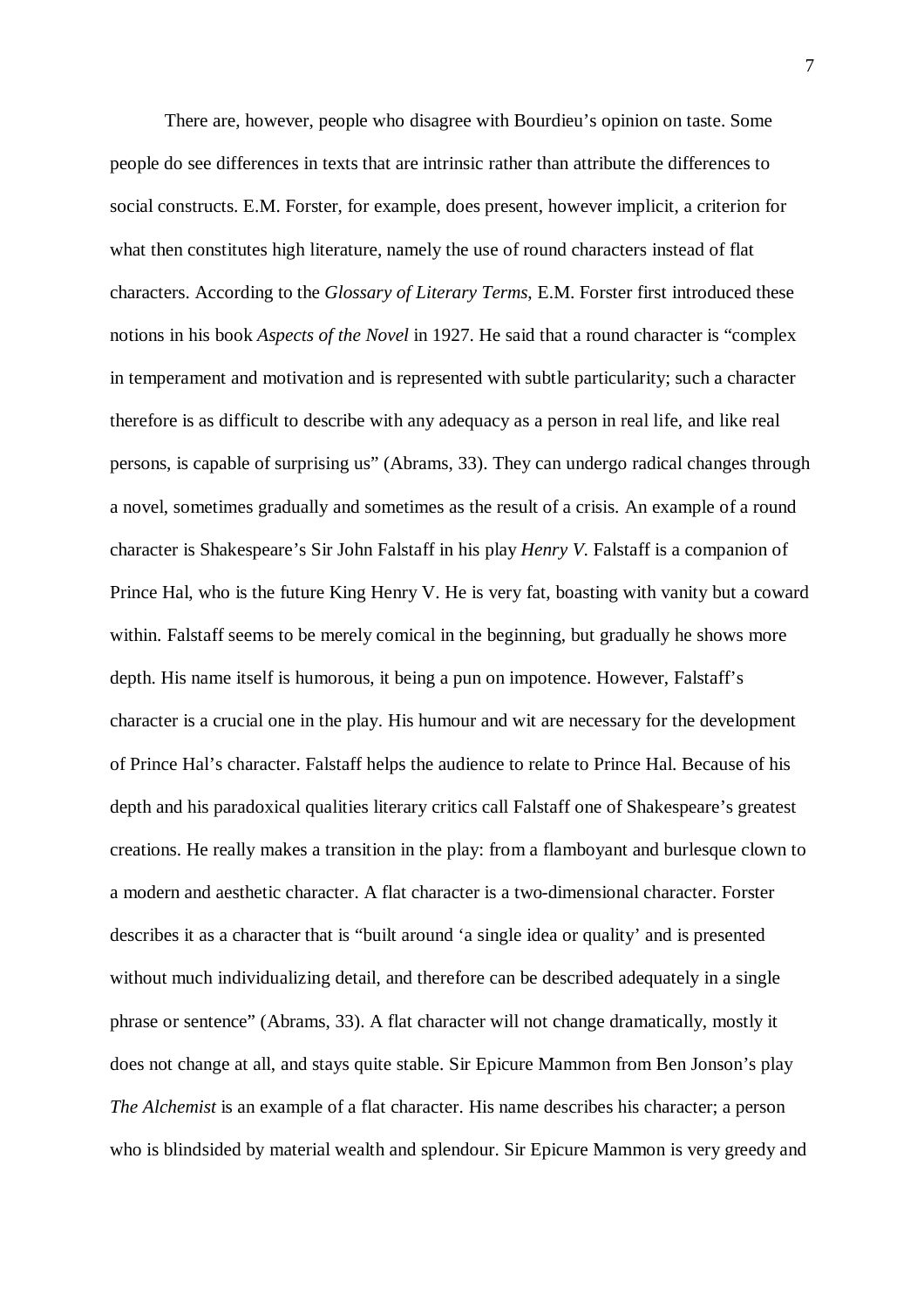obsessed with food and sex. He does not change at all throughout the play and his character has no depth. As a result, one would expect that a work of high literature contains more round, or rounder, characters than a work of low literature.

A second possible criterion for high literature is the use of morality. Morality can add more layers to a text and layerdness makes a text more three-dimensional. A work of popular, or low, literature is one-dimensional, it has no secondary function. An example of a secondary function is a novel of manners. According to the *Encyclopaedia Britannica Online*, a novel of manners is a "work of fiction that re-creates a social world, conveying with finely detailed observation the customs, values, and mores of a highly developed and complex society" (par. 1). The conventions of the society dominate the story of the novel. The "characters are differentiated by the degree to which they measure up to the uniform standard, or ideal, of behaviour or fall below it" (par. 2). Although a novel of manners can of course also be read for entertainment purposes, it also provides a detailed description of conventions. Moral seriousness can give a book more depth. Different kinds of morality can be discussed to show different facets of life.

A third possible criterion for distinguishing between high and low literature is the level of identification. A work of high literature must have a certain quality that another work does not have. That certain quality makes a novel worth reading over and over again. The question, however, is what the definition of this quality is. One thing that contributes to the certain quality is the reader's identification with the characters. Identification can be used to educate readers. It makes the reader empathise, or disagree, with the characters, which makes them want to read further and, above all, to reread the novel in order to see what they might have missed. In a high literature novel, the identification of the characters is subtle, nuanced and layered.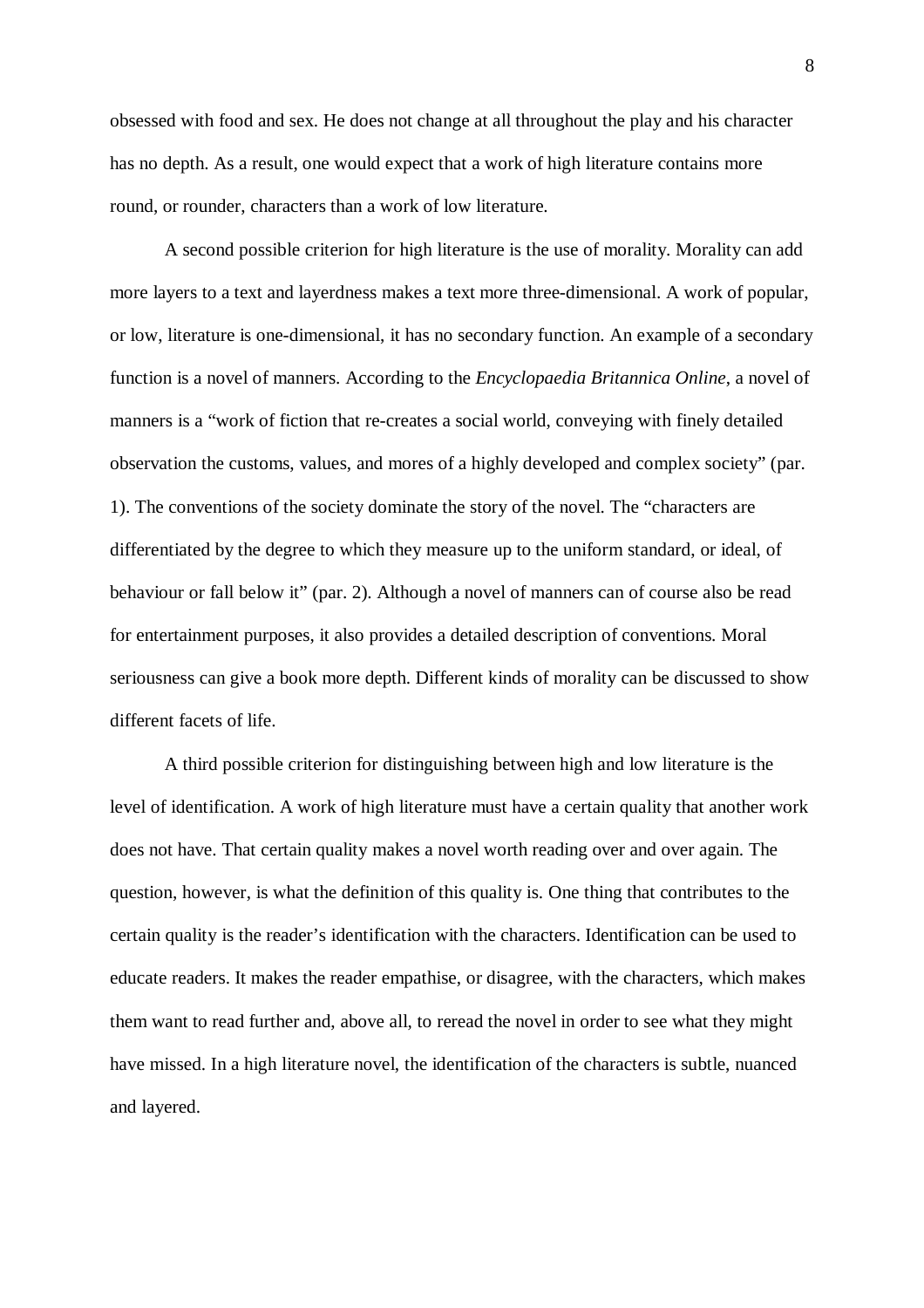For my thesis I will make use of two novels, namely Jane Austen's *Pride and Prejudice* and Helen Fielding's *Bridget Jones's Diary*. With these two novels I will investigate whether Pierre Bourdieu's theory, that the distinction in literature is largely arbitrary, is true or that *Pride and Prejudice*, as a novel that is mostly regarded as high literature, is intrinsically better than a chick lit novel such as *Bridget Jones's Diary*. I will investigate why one novel is considered one of the most important canonical works of the nineteenth century and the other is not.

'Chick lit' stands for chick literature. In their book *Chick Lit,* editors Suzanne Ferriss and Mallory Young argue that the term was first used in print by novelist Cris Mazza in her 1995 anthology *Chick-Lit: Postfeminist Fiction,* although it was used for ironic purposes. However, the term "worked its way into print" and emerged more "as a type of brand name in the publishing industry" over the years (3). Fifteen years later, chick lit has a fixed definition. Literary critics regard it as "a form of women's fiction on the basis of subject matter, character, audience, and narrative style" (3). The protagonists in a chick lit novel are "single women in their twenties and thirties 'navigating their generation's challenges of balancing demanding careers with personal relationships' " (3). Ferriss and Young use a quote from Juliette Wells about chick literature: "Chick lit is certainly one of the next generations of women's *writing* but, in spite of its capacity to invoke the questions that long swirled about women's literary writing, it is not the next generation of women's *literature*" (5). While the popularity of chick literature grew, so did the criticism. Chick lit is regarded as popular literature, or sometimes as low literature, as opposed to high literature. Helen Fielding's novel *Bridget Jones's Diary* is considered "the original source" of chick lit. And, Ferriss and Young say: "Bridget Jones is a direct literary descendant of Austen's Elizabeth Bennet", which is why I have chosen to compare these novels by Jane Austen and Helen Fielding (4).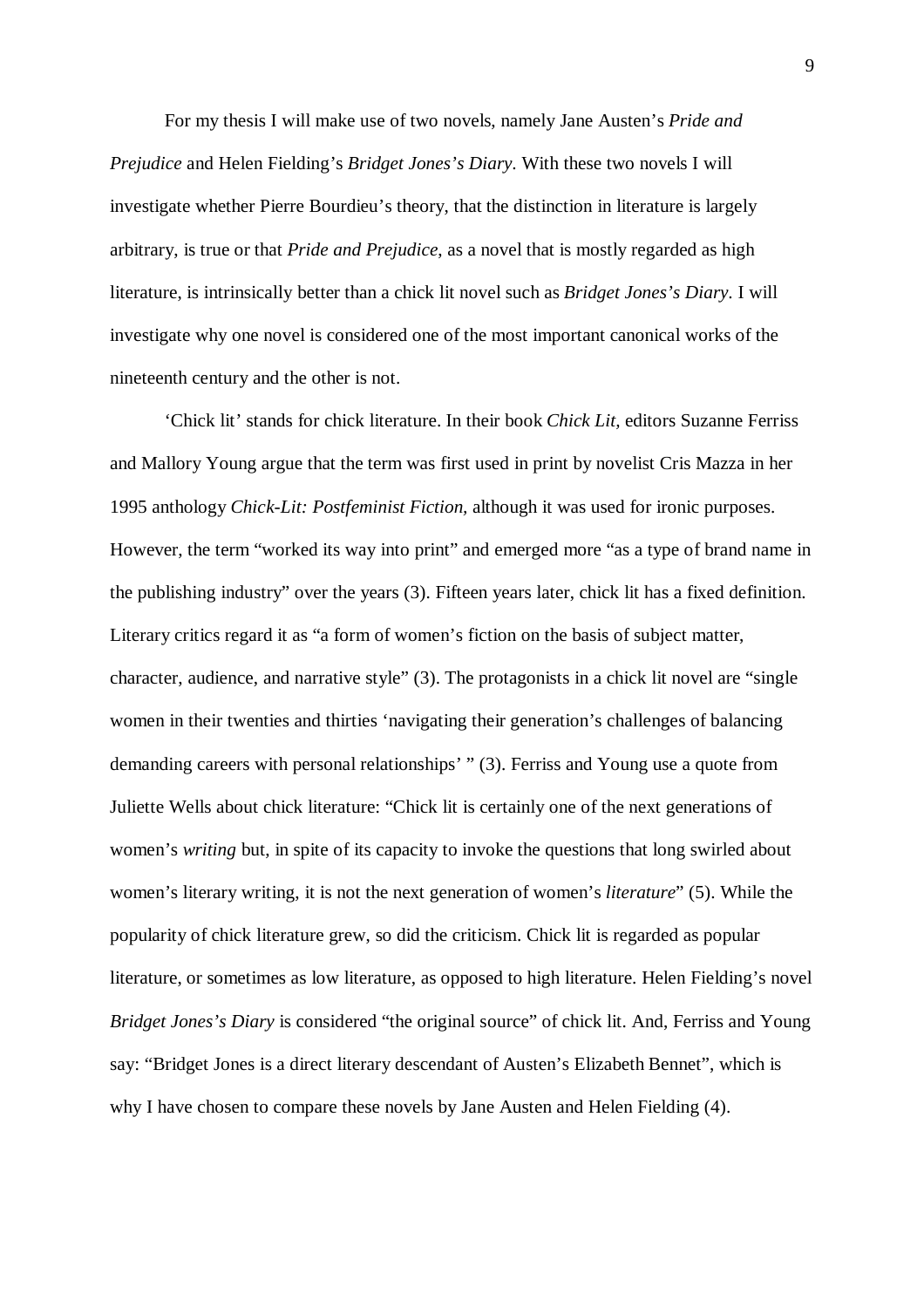*Pride and Prejudice* was Jane Austen's second novel and was first published in 1813. *Pride and Prejudice* is set in the nineteenth century, but it still fascinates many readers today. Helen Fielding's 1996 novel *Bridget Jones's Diary* is an adaptation of *Pride of Prejudice*. The plot of *Bridget Jones's Diary* resembles *Pride and Prejudice*, although Fielding transfers it to the twentieth century. Fielding "admittedly borrowed much of her plot and many of her characters" from Jane Austen's *Pride and Prejudice* (Ferriss & Young, 4). In *Bridget Jones's Diary*, main character Bridget Jones struggles with her career, her weight, her parents, her age and, first and foremost, her love life. In the beginning of the book, she becomes involved in a relationship with Daniel Cleaver, her boss. Eventually, he cheats on Bridget with a much younger woman. While her father has a calm and quiet nature, Bridget's mother constantly wants to marry her off to a rich and handsome man, particularly to the son of her close friends, Mark Darcy. But he seems not interested in Bridget, and she finds him arrogant and boring. There are several parallels between *Pride and Prejudice* and *Bridget Jones´s Diary*. First, there is, of course, the names of the male protagonists, Fitzwilliam Darcy and Mark Darcy (after the BBC motion picture adaptation of *Pride and Prejudice* with Colin Firth as Mr. Darcy*,* Fielding's Mark Darcy was played by the same actor in the film adaptation of *Bridget Jones's Diary*). Fitzwilliam Darcy and Mark Darcy also have quite similar characters. They are both, perceived by Elizabeth and Bridget respectively as, arrogant, proud and distant. In the end, both of them turn out to be men who do care. Furthermore, the relationship between Daniel Cleaver and Mark Darcy is loosely based on the relationship between Fitzwilliam Darcy and George Wickham. There are also similarities between the mother and father of Elizabeth and the mother and father of Bridget. The plot resembles *Pride and Prejudice,* an established classical and canonical work, of girl meets boy. However, *Pride and Prejudice* is generally regarded as high literature, and *Bridget Jones's Diary* is not. By using the three possible criteria for a high literature novel and Pierre Bourdieu's notion of habitus, I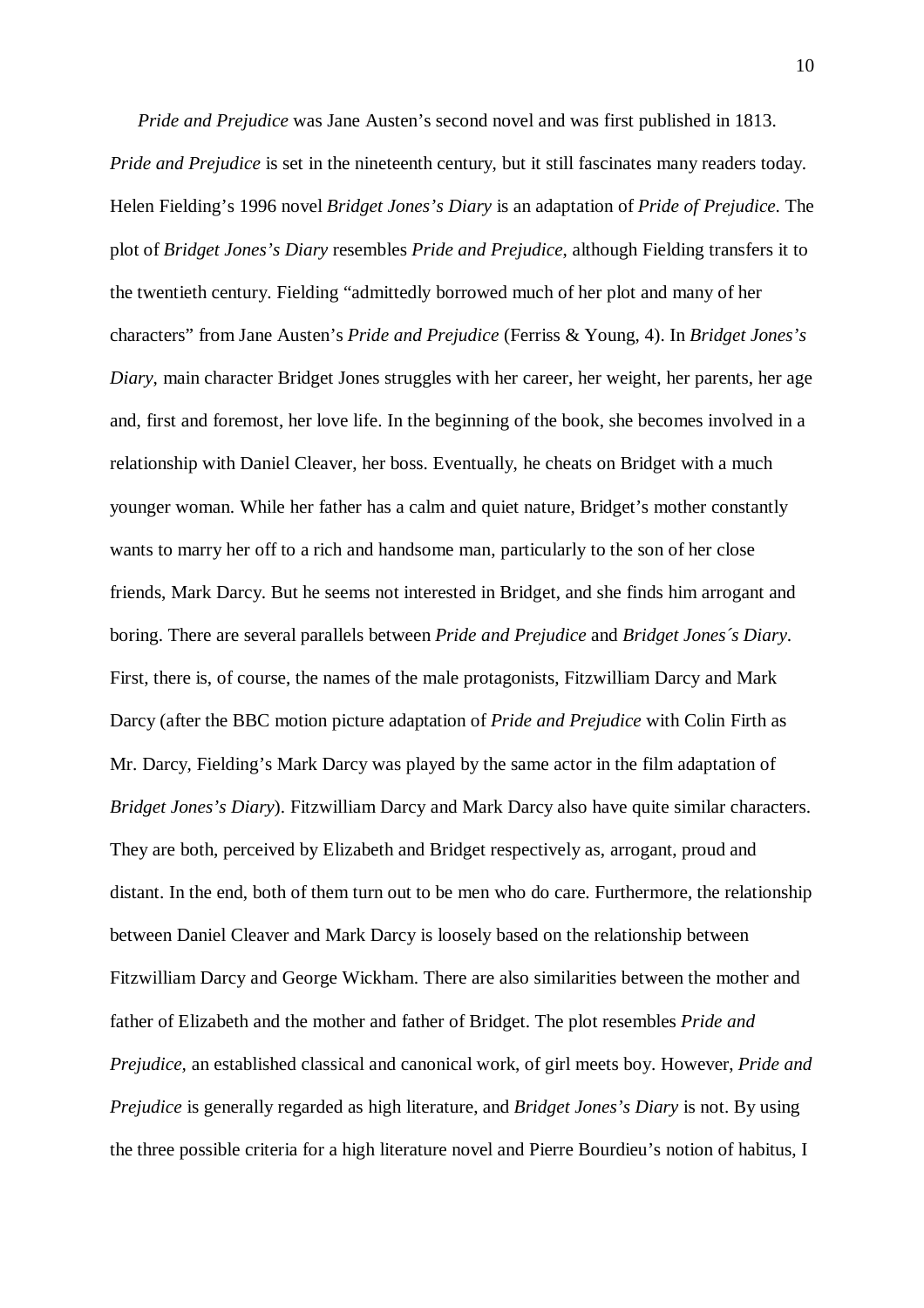will illustrate this in this thesis. In chapter one, I will illustrate the first possible criteria for a high literature novel, more round characters instead of flat characters, with examples from *Pride and Prejudice* and *Bridget Jones's Diary*. In the second chapter, I will use the two novels to provide examples of morality. The third chapter will focus on acquiring depth through identification.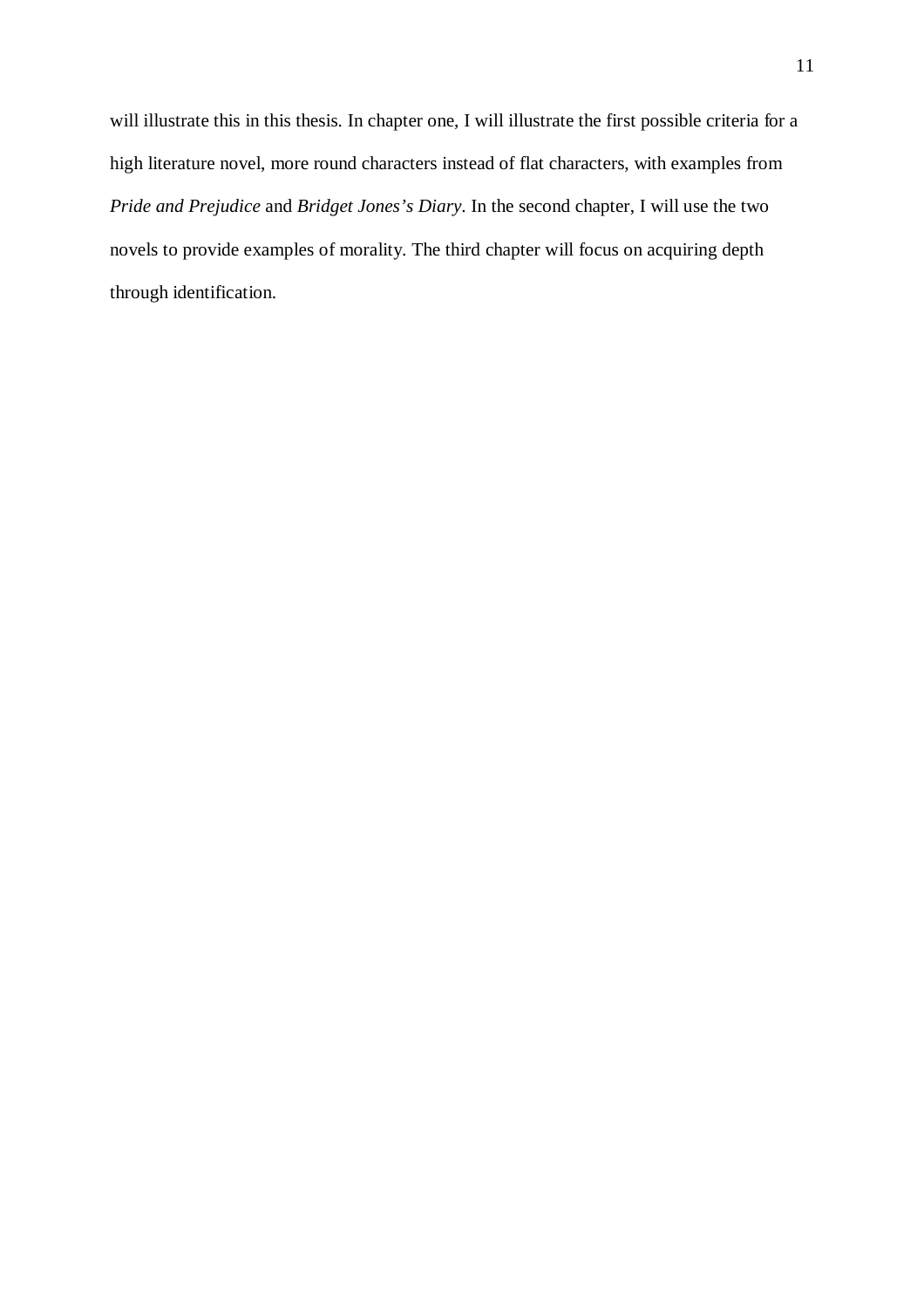## **Chapter One: Round and Flat Characters**

In order to make the reader respond to the characters in his or her high literature novel, an author must pay close attention to the characterisation of the characters. On the website *Learning Space* of The Open University, it is said that the term characterisation is used to describe the "strategies an author uses to present and develop the characters in a narrative" (*The Learning Space*). They want to encourage the reader to read on, make them curious. Authors do this by making the reader react to the characters: to make them identify, sympathise or empathise with them, to judge or disapprove of behaviour, their actions or values. They want their readers to ask themselves the fundamental question of what happens next and to whom did it happen. Readers only ask themselves these questions if they feel strongly, in a positive or a negative way, about the characters in a novel. Therefore, characterisation is crucial.

As I have stated in the introduction of this thesis, one way to differentiate between characters is the use of flat and round characters. Round characters are central to the story and most of the time they are presented in great detail. They are three-dimensional and undergo an important personal change. Flat characters are less dynamic. They undergo little or no change throughout the novel and they are one-dimensional. A flat character is often a caricature and they can be described in very few words.

As I will argue in this chapter, *Pride and Prejudice* includes far more round characters than *Bridget Jones's Diary*. Besides, the round characters in *Pride and Prejudice* are also 'rounder', so to speak. Of course there are also flat characters in *Pride and Prejudice* but they are more functional than the flat characters in *Bridget Jones's Diary*. I will first discuss the characters from *Pride and Prejudice* and than those of *Bridget Jones's Diary*. Also, I will show the function of the flat characters in both novels.

12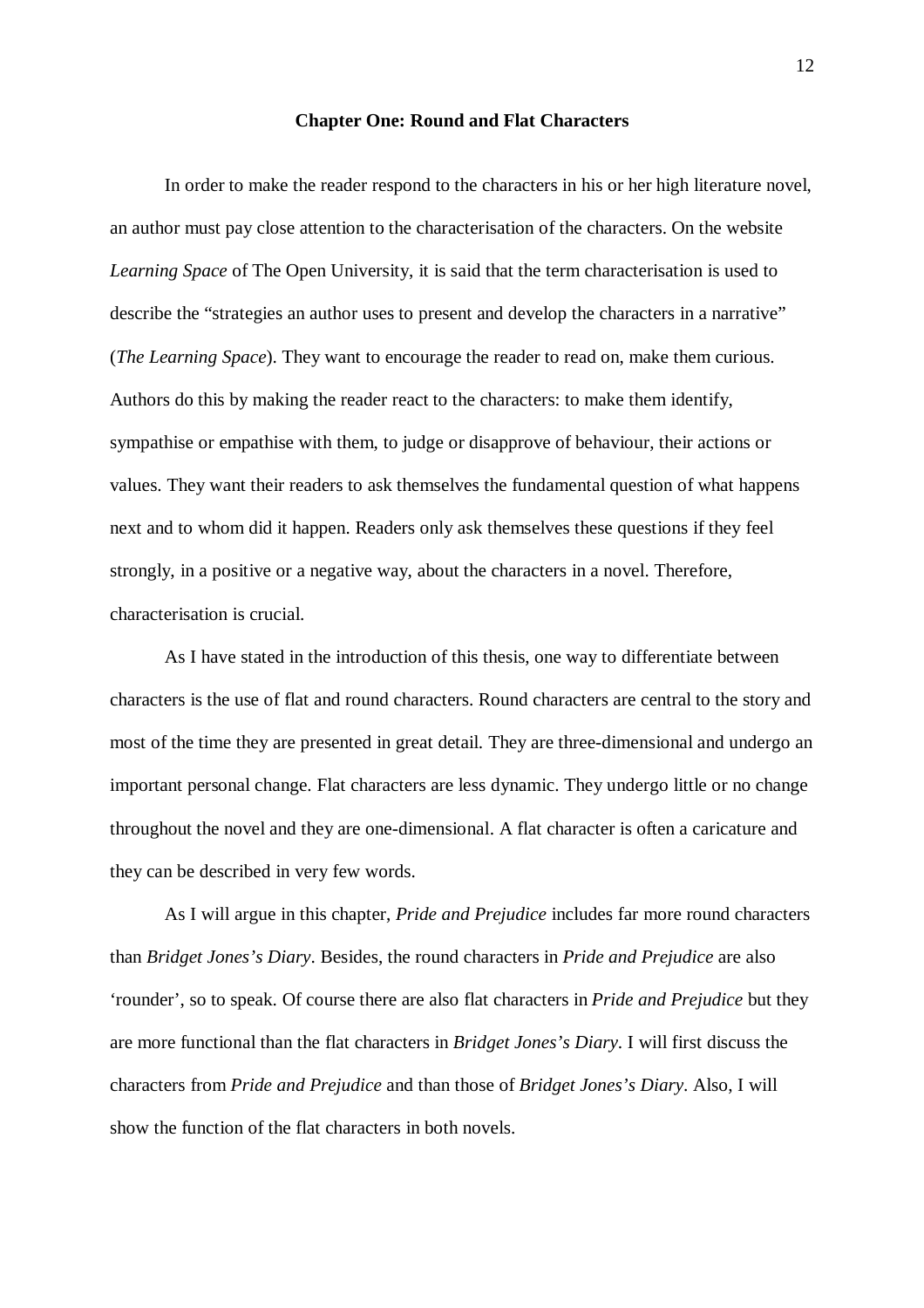Jane Austen's novel *Pride and Prejudice* provides interesting examples of round and flat characters. Elizabeth Bennet is the protagonist of *Pride and Prejudice* and a round character because she is three-dimensional and she undergoes a great personal change.

Elizabeth is the second daughter of the Bennet family and the favourite of her father, who says all his daughters are "silly and ignorant" but Elizabeth has "something more of quickness than her sisters" (Austen, 6). Elizabeth has many good qualities; she is clever, lovely, honest, witty and she can converse very well. Elizabeth shows the reader a nineteenthcentury girl with a good character and the reader sympathises with her. The story is told through her eyes and therefore, the reader understands her in great detail. Jane Austen makes Elizabeth very relatable but she also shows Elizabeth's negative characteristics. Elizabeth often speaks her mind, which, together with her sharp tongue and her tendency to make quick judgements, sometimes brings her trouble. The positive as well as the negative characteristics make Elizabeth a round and a three-dimensional character.

A second reason why Elizabeth is a round character, is her great personal change. She must overcome her faulty impressions of Mr. Darcy. When she first meets him at a ball, she finds him arrogant and proud. William Lucas, a friend of the Bennet family, tries to get acquainted with him, but Darcy is quiet and clearly does not want to talk. Mr. Lucas tries to get Mr. Darcy to dance with Elizabeth, but she, who already made her mind up when she overheard his impoliteness, refuses by saying: " 'Indeed, sir, I have not the last intention of dancing, I entreat you not to suppose that I moved this way in order to beg for a partner' " (23). Later in the novel, Elizabeth is introduced to George Wickham, a militia officer. Initially, Wickham's handsome looks and his charm attract Elizabeth. He tells her that he was to inherit a lot of money and that Mr. Darcy made that impossible for him. Elizabeth, blindsighted by prejudice, is only more convinced of Darcy's awful character. When she finds out that he also caused Bingley to leave and Jane is left heart-broken, she is determined to hate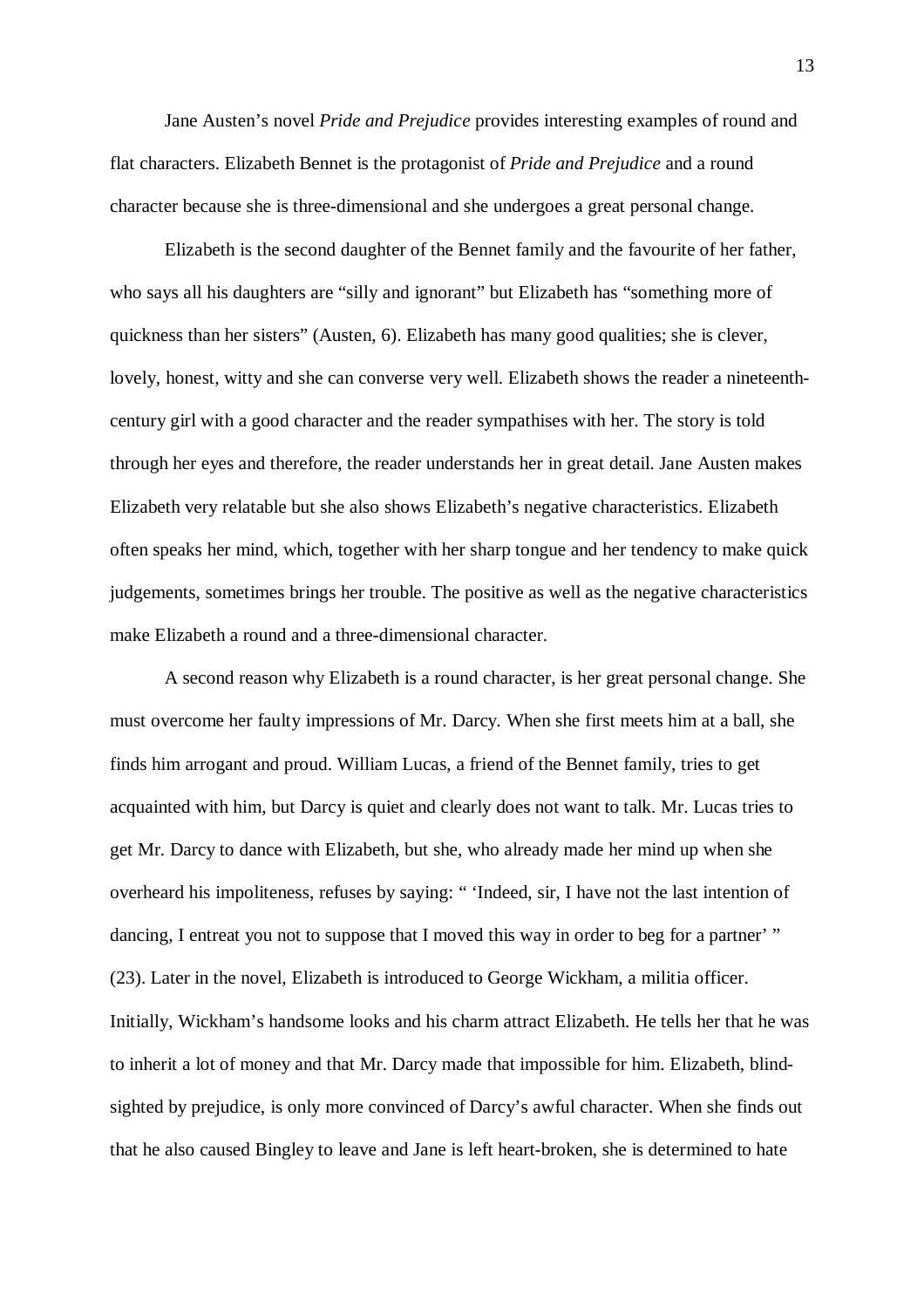him. Out of the blue, he proposes to her, but she passionately turns him down. Darcy, on the other hand, still finds her charming and he falls in love with her. Gradually Elizabeth comes to recognize what Darcy's true character is. She realizes that she was prejudiced and he wins her heart. As a result of her experiences, Elizabeth undergoes an important and quite radical change. When she first meets Darcy, she already dislikes him and because of her prejudice she only believes the negative things she hears about him. In the course of the novel, the dislike turns into hate and then finally into love. Elizabeth learns that making hasty judgements is wrong. The personal change of her character and the three-dimensionality make her a round character.

Another round, or dynamic, character that experiences a great personal change in *Pride and Prejudice* is Mr. Fitzwilliam Darcy. Darcy is the son of a wealthy family and he has his own estate, Pemberley. He is the male counterpart of Elizabeth. The reader relates more to Elizabeth than to Darcy, mainly because the events are seen through Elizabeth's eyes but also because he is much less sympathetic in the beginning. He is haughty, snobbish and arrogant. The Bennet family are not from the same class as he is and therefore he is prejudiced against them. When they first meet at the ball, he already manages to offend Elizabeth. In retrospect, however, it may well be his silent nature that results in his arrogant posture. Although Miss Bingley and Miss Hurst, and later on Lady Catherine de Bourgh, see the class difference between them as impossible to overcome, Elizabeth actually captures his interest almost immediately. When he proposes to her, he is completely astonished by her refusal. His upperclass status and upbringing has turned him overly proud. When he proposes, Darcy says:

'In vain have I struggled. It will not do. My feelings will not be repressed. You must allow me to tell you how ardently I admire and love you'. (147)

He emphasises that she comes from a poorer family and a lower social status instead of his love for her. However, her rejection changes him, it makes him more humble. He realises he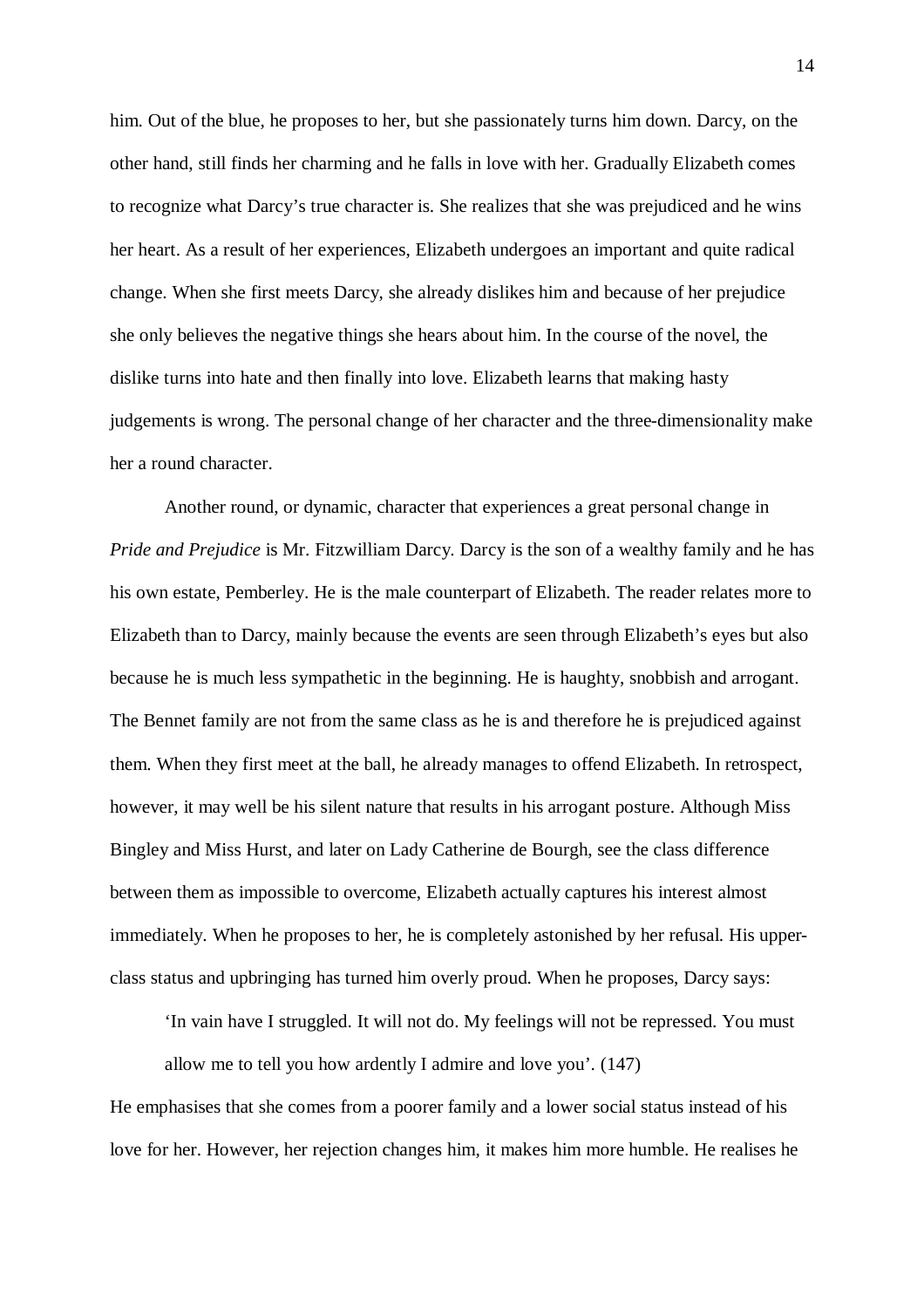must change his attitude and he realises that Elizabeth has been falsely informed about Wickham. In his letter he reveals the truth and also explains that he thought Jane was in fact not in love with Bingley and therefore he tried to take Bingley away from her. Furthermore, in spite of his fear for her lack of social status, he saves the Bennet family from disgrace when he forces Wickham to marry Lydia. He also continues to pursue Elizabeth while Lady Catherine de Bourgh, his aunt, disapproves. By doing this, Darcy shows that social status is not as important to him anymore. He loves Elizabeth so much that he wants to marry her nonetheless. The conflict with her has changed him. When he proposes to her she says: " 'You are mistaken, Mr Darcy, if you suppose that the mode of your declaration affected me in any other way, than as it spared me the concern which I might have felt in refusing you, had you behaved in a more gentlemanlike manner' " (150). Darcy realises that, although he finds himself to be a perfect gentleman, he is not one at all. Because of this great personal change, Mr. Darcy, too, is a round character.

A character that does not change at all in *Pride and Prejudice* is Mrs. Bennet. She is a flat character. In the first chapter of the novel, Mrs. Bennet is summarized by Austen as such: "She was a woman of mean understanding, little information, and uncertain temper. When she was discontented she fancied herself nervous. The business of her life was to get her daughters married; its solace was visiting and news" (7). In the final chapter of *Pride and Prejudice*, it says:

Happy for all her maternal feelings was the day on which Mrs. Bennet got rid of her two most deserving daughters. With what delighted pride she afterwards visited Mrs. Bingley and talked of Mrs. Darcy may be guessed. I wish I could say, for the sake of her family, that the accomplishment of her earnest desire in the establishment of so many of her children, produced so happy an effect as to make her a sensible, amiable woman for the rest of her life; though perhaps it was lucky for her husband, who might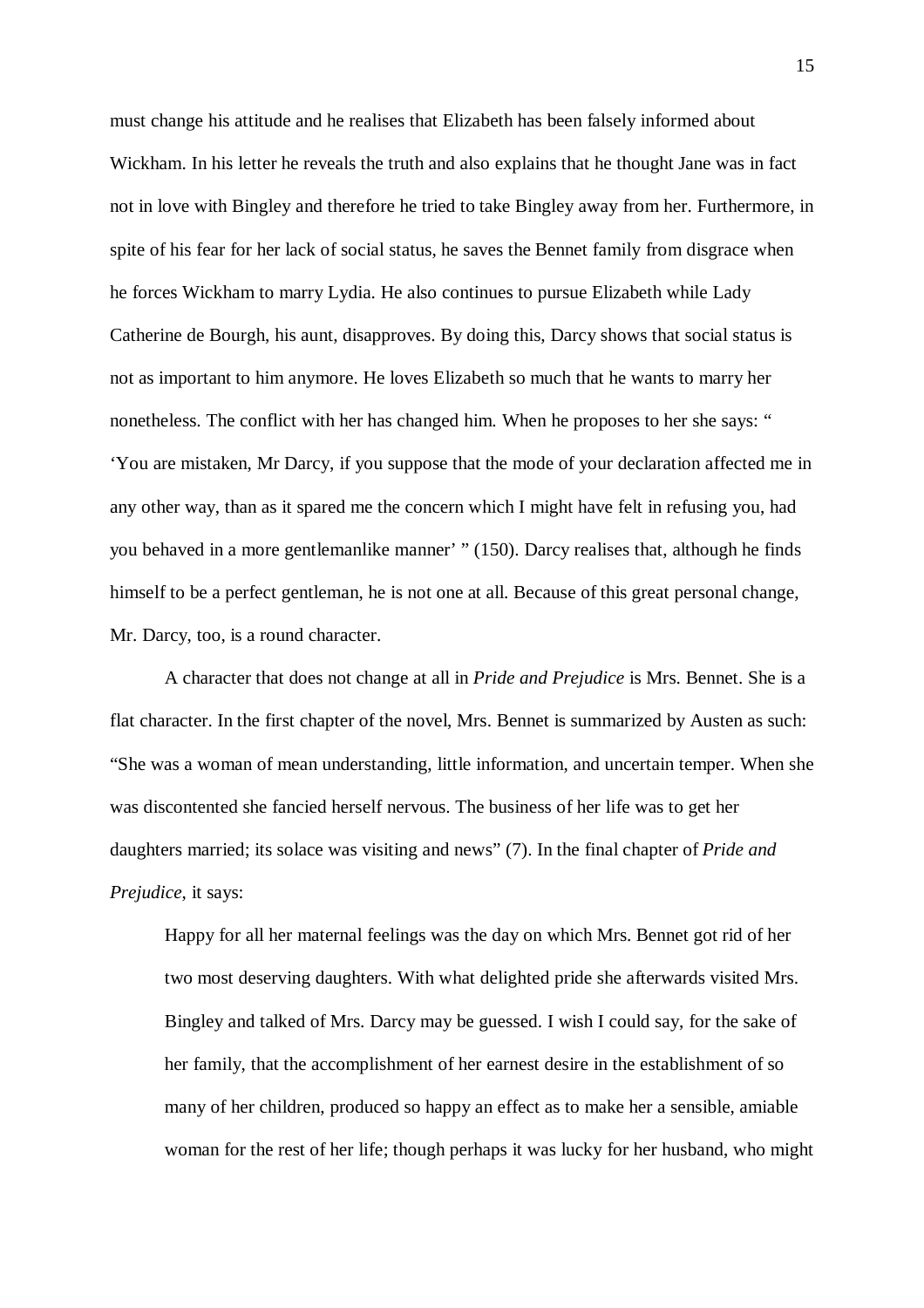not have relished domestic felicity in so unusual a form, that she still was occasionally nervous and invariably silly. (297)

It becomes clear that she has not changed at all in comparison with the beginning of the novel. She has always been and she will always be a tiresome, noisy and foolish character whose only wish is to see her daughters marry a rich man. Unfortunately, because she so desperately tries to attract the upper-class people such as Mr. Darcy and Mr. and Miss Bingley because she wants them to pay attention to her daughters she only puts them off because of her lack of social manners. In the quotations above, Jane Austen uses the technique of "telling" to explain a character to the reader. These are rare examples, because Austen usually presents Mrs. Bennet to the reader by reporting her direct speech in dialogue. She forces the reader to draw their own conclusions about her morals and actions.

Austen uses Mrs. Bennet's desperation to illustrate the necessity of marriage for young women in the nineteenth century. This is Mrs. Bennet's function as a flat character. Mrs. Bennet's second-eldest daughter Elizabeth, a woman in her twenties, is already considered 'old' when it comes to marriage. Austen shows us that in order to climb on the social ladder and financially secure herself, the best chance, or maybe the only chance, for a woman was to marry a wealthy man. Mrs. Bennet also serves as a middle-class counterpoint to upper-class women such as Lady Catherine de Bourgh and Mr. Bingley's sister Miss Bingley. Together, they demonstrate that "foolishness can be found at every level of society" (The Learning Space). Mrs Bennet may be a flat character, but she is a very important character. She may only have one function in *Pride and Prejudice*, but her function is to show the reader the difficult position of women in nineteenth-century society.

Jane Bennet and Charles Bingley are also flat characters in *Pride and Prejudice* because of their lack of change. Jane is Elizabeth's beautiful elder, and favourite, sister. Mr. Bingley is Mr. Darcy's wealthy best friend. Jane and Bingley fall in love during the novel and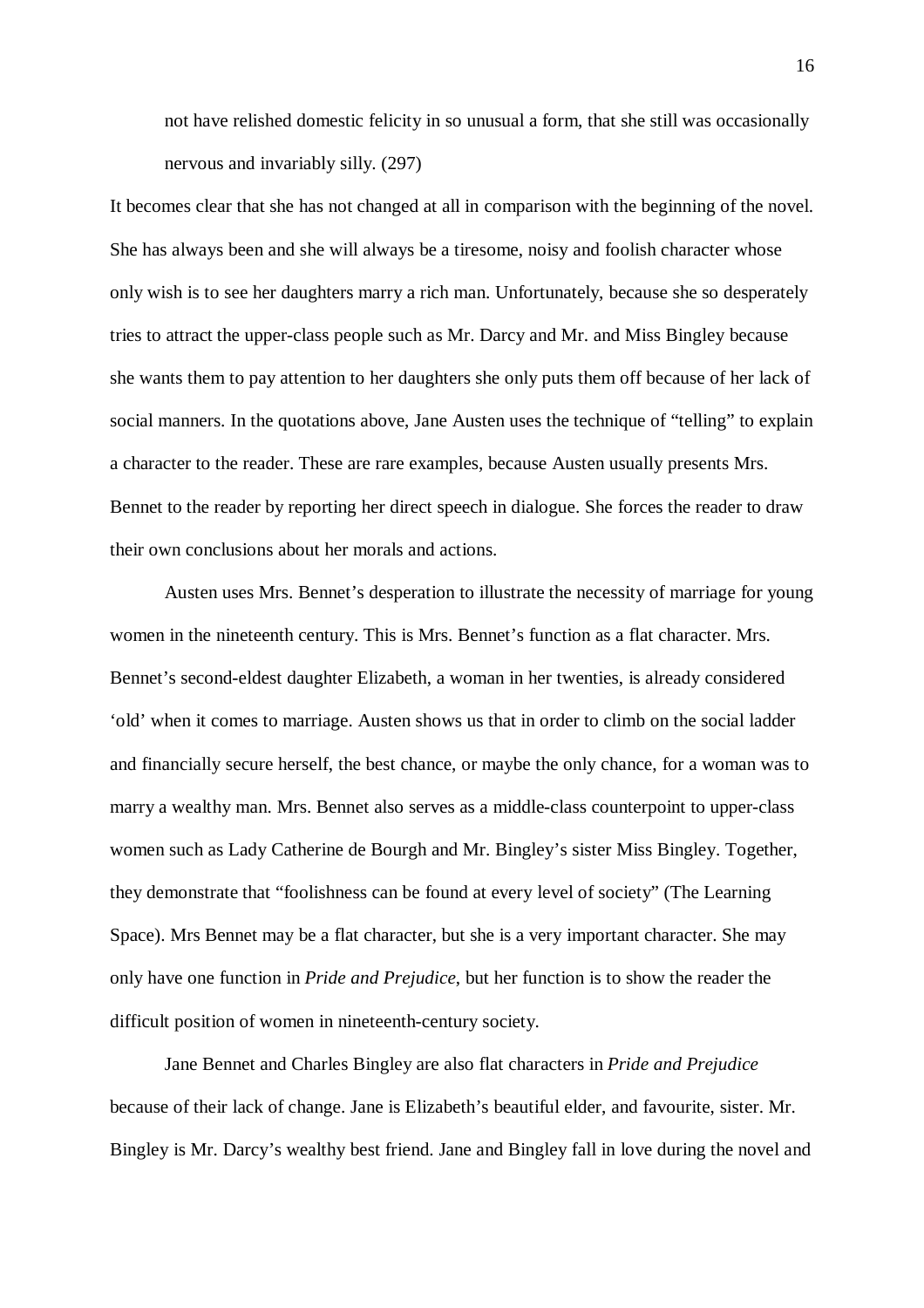their love is an important part of the narrative. When they first meet at a ball in Meryton, they are immediately interested in each other. The other characters speak of them as a potential couple long before they see the connection between Elizabeth and Mr. Darcy. Although the love-affair between Jane and Mr. Bingley is quite central to the story, they are flat characters. They are not as carefully described by Jane Austen as Elizabeth or Darcy are. In fact, Jane and Bingley are very similar in character. They can both be described as friendly, cheerful, goodnatured and quite timid. They also think the best of others. Therefore, Jane and Bingley both do not notice, and Elizabeth and Darcy do, the dubious comments made about Jane by Miss Bingley and Mrs. Hurst. Mr. Bingley and Jane, and their romance, is the counterpart of the characters of Darcy and Elizabeth. While Darcy is proud and arrogant, Bingley is ever friendly, even to the socially handicapped Mrs. Bennet. And whereas Jane is gentle and quiet, Elizabeth is passionate. The function of Jane and Mr. Bingley as flat characters is to show the reader true love without any difficulties from within. The difficulties that they do experience are from the disapproving people around them. Although they might object to Jane and Bingley's relationship, there is not pride or prejudice in their love-affair, in contrast with the tumultuous relationship between Elizabeth and Mr. Darcy. However, Jane and Bingley also show that such a quiet and good relationship without any fire can be quite dull.

Another example of a flat character in *Pride and Prejudice* who does not change is Mr. Collins. Mr. Collins is a distant cousin and, because Mr. Bennet has no son, heir of the estate of Longbourn. Mr. Collins is a pompous, rude and inappropriate man who generally speaks in clichés. He irritates almost everyone by repeating the name of his patron in every sentence, the wealthy Lady Catherine de Bourgh, whom he adores. When he comes to visit Longbourn, he makes it clear that he has other motives besides becoming well acquainted with his distant family: he wants to marry one of the Bennet sisters. This would ensure that at least one daughter of the family could remain at Longbourn comfortably when Mr. Bennet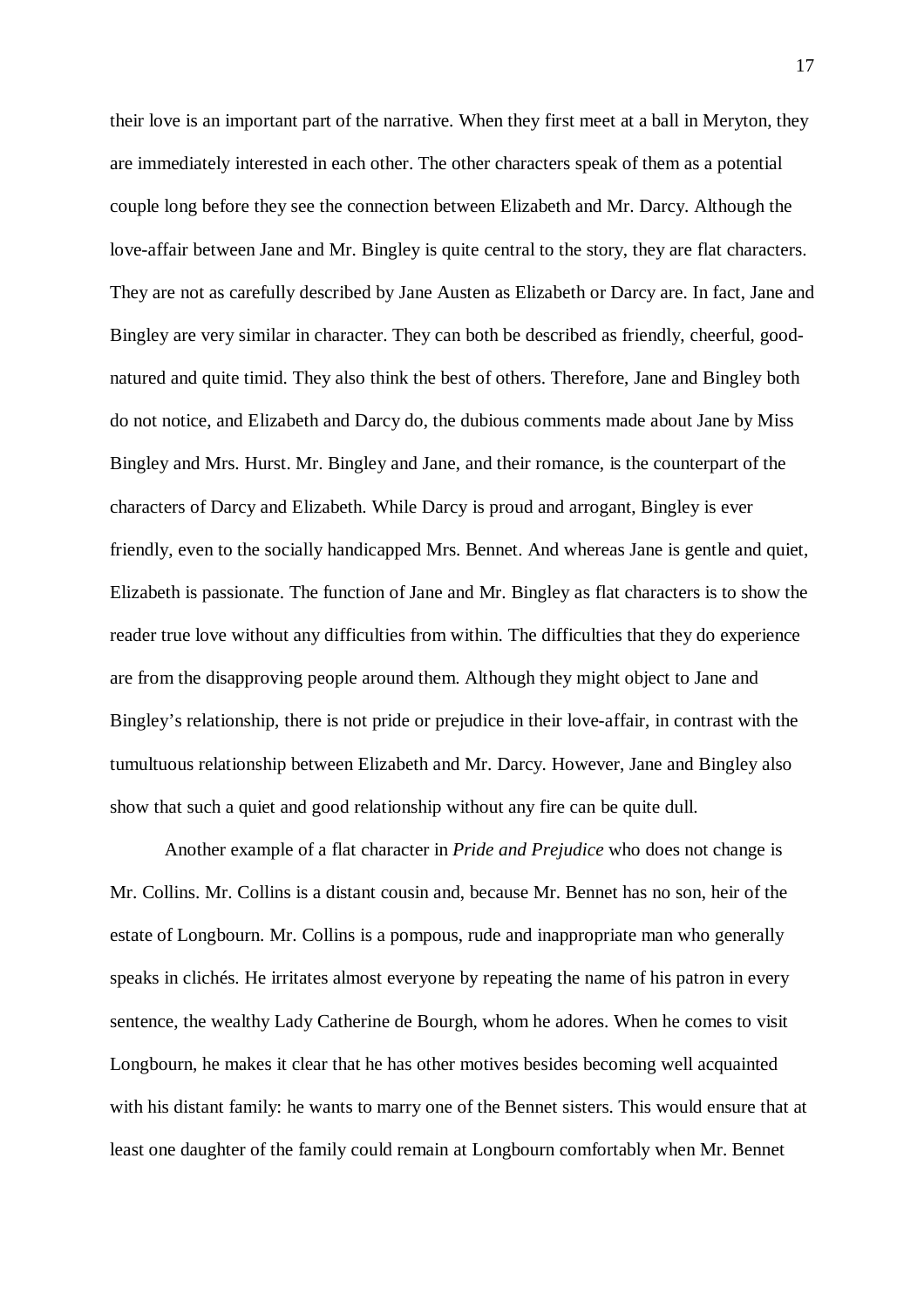dies. In his letter, he does not ask to stay but expects he is welcome. This is typical for Mr. Collins, he expects everyone to adore him, and Lady Catherine as well, and most of the time he succeeds in offending every person he is speaking with or about. When he is informed that Jane is spoken for, he seeks out Elizabeth as his new wife. When she declines his offer in marriage he cannot understand it. Because he has more money than she has, he cannot see any reason why she would refuse him and therefore he chooses to simply not believe her refusal. And towards the end of the novel, when Lydia, the second youngest Bennet sister, elopes with Mr. Wickham, Mr. Bennet receives a letter from Mr. Collins in which he writes:

The death of your daughter would have been a blessing in comparison of this. And it is the more to be lamented, because there is reason to suppose, as my dear Charlotte informs me, that this licentiousness of behaviour in your daughter has proceeded from a faulty degree of indulgence; though, at the same time, for the consolation of yourself and Mrs. Bennet, I am inclined to think that her own disposition must be naturally bad, or she could not be guilty of such an enormity, at so early an age. (Austen, 227)

In two sentences, he manages to insult Lydia, accuse Mr. and Mrs. Bennet of being indulgent and telling on his wife Charlotte for revealing intimate details about the Bennet family. His behaviour is also an example of social prejudice in terms of rank, as he combines his utter pompous behaviour to the Bennet family with slavish civility to the more upper class Lady Catherine de Bourgh.

Although Mr. Collins does not change at all throughout *Pride and Prejudice*, his role, and his marriage to Charlotte, is vital in the story of Elizabeth and Mr. Darcy. Elizabeth is surprised and worried when her best friend, Charlotte, marries Mr. Collins instead. However, Charlotte explains to her that she needs to be settled and that, being twenty-seven years old, she has to avoid the low status of an old maid. Mr. Collins's function is to show what it means to marry without love, but only for money. Charlotte is more worried about her status as an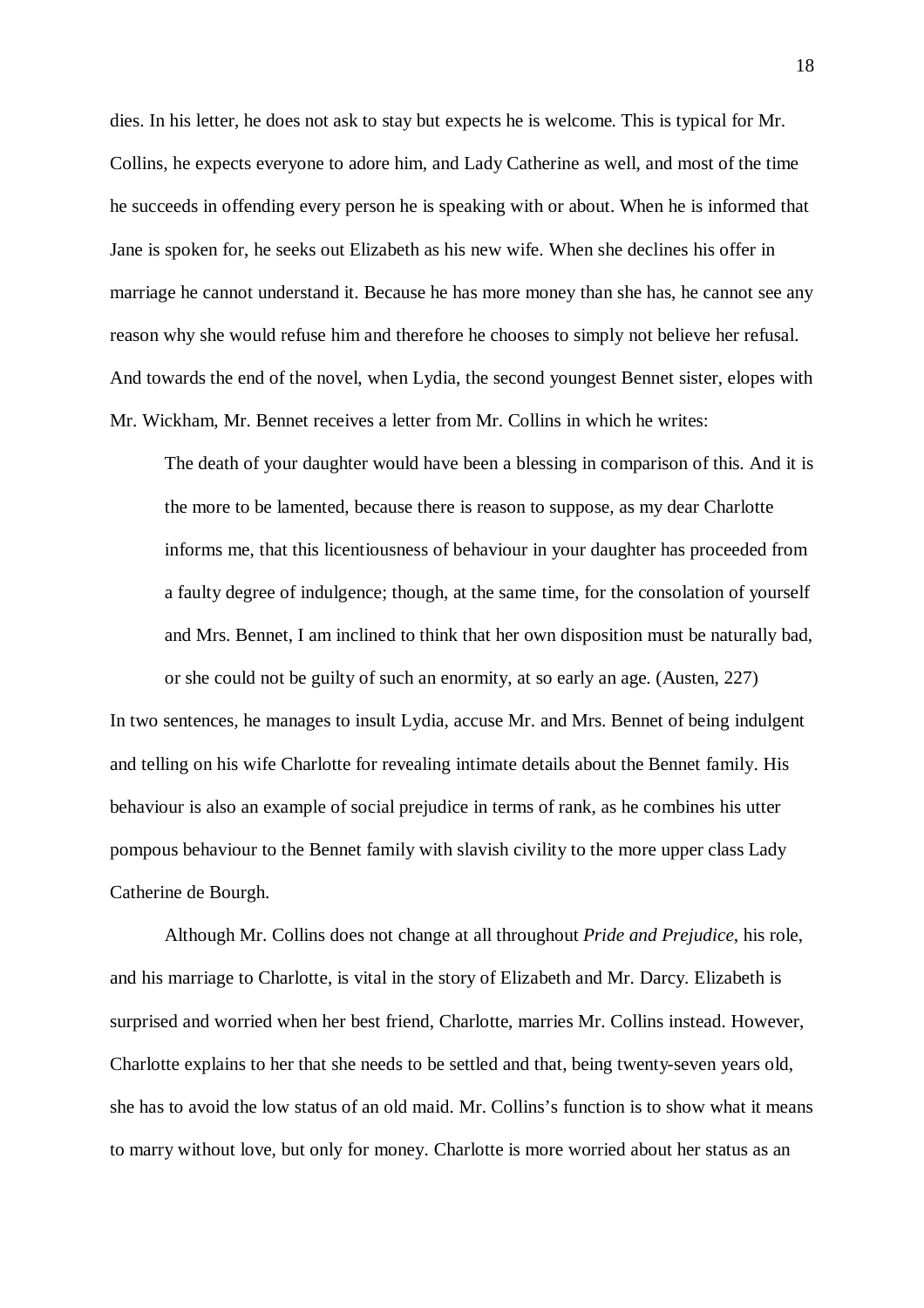old spinster and her income, than the existence, or inexistence in this case, of love. This was not at all uncommon in the nineteenth century; there was much pressure on young women to marry for money. Although Elizabeth is quite surprised, she does accept Charlotte's explanation and they still remain good friends. However, it shows Elizabeth what she does not want. She turns down Mr. Collins because she does not love him, which is welcomed by her father and very much frowned upon by her mother. By showing the different reactions of Elizabeth, Charlotte and also Elizabeth's parents to the marriage proposal of a man with a bad character but a good social position and enough money, Austen again shows the reader nineteenth century society. It also shows how headstrong Elizabeth is. Most women, if they refused at all, would have been humble and quiet in their refusal. Elizabeth is powerful, direct, loud and clear. She will not marry him and that is the end of it. Also, his character and the fact that he does not change, whatever is said or done by the other characters, adds a comical note to the story.

Jane Austen's novel *Pride and Prejudice* has inspired Helen Fielding's novel *Bridget Jones's Diary*. There are some clear resemblances between Elizabeth Bennet and Bridget Jones, though there are also differences. First, I will give a plot summary of *Bridget Jones's Diary*. I will also explain how *Bridget Jones's Diary* echoes *Pride and Prejudice*.

Being a single woman in her thirties, Bridget worries she might die alone and get eaten by dogs and is in desperate want of a boyfriend. Bridget is not only obsessed about her love life, but also struggles with her weight, she wants to quit drinking and smoking and worries about her career. At the beginning of the novel she works in the publishing industry, but when her boss, and love interest, Daniel Cleaver, the equivalent of *Pride and Prejudices*'s Mr. Wickham, cheats on her she quits and starts working as a journalist for a television station.

Bridget's mother's main goal in life, just as Elizabeth's mother in *Pride and Prejudice*, is to get Bridget to marry a rich man. Her favourite candidate for that task is Mark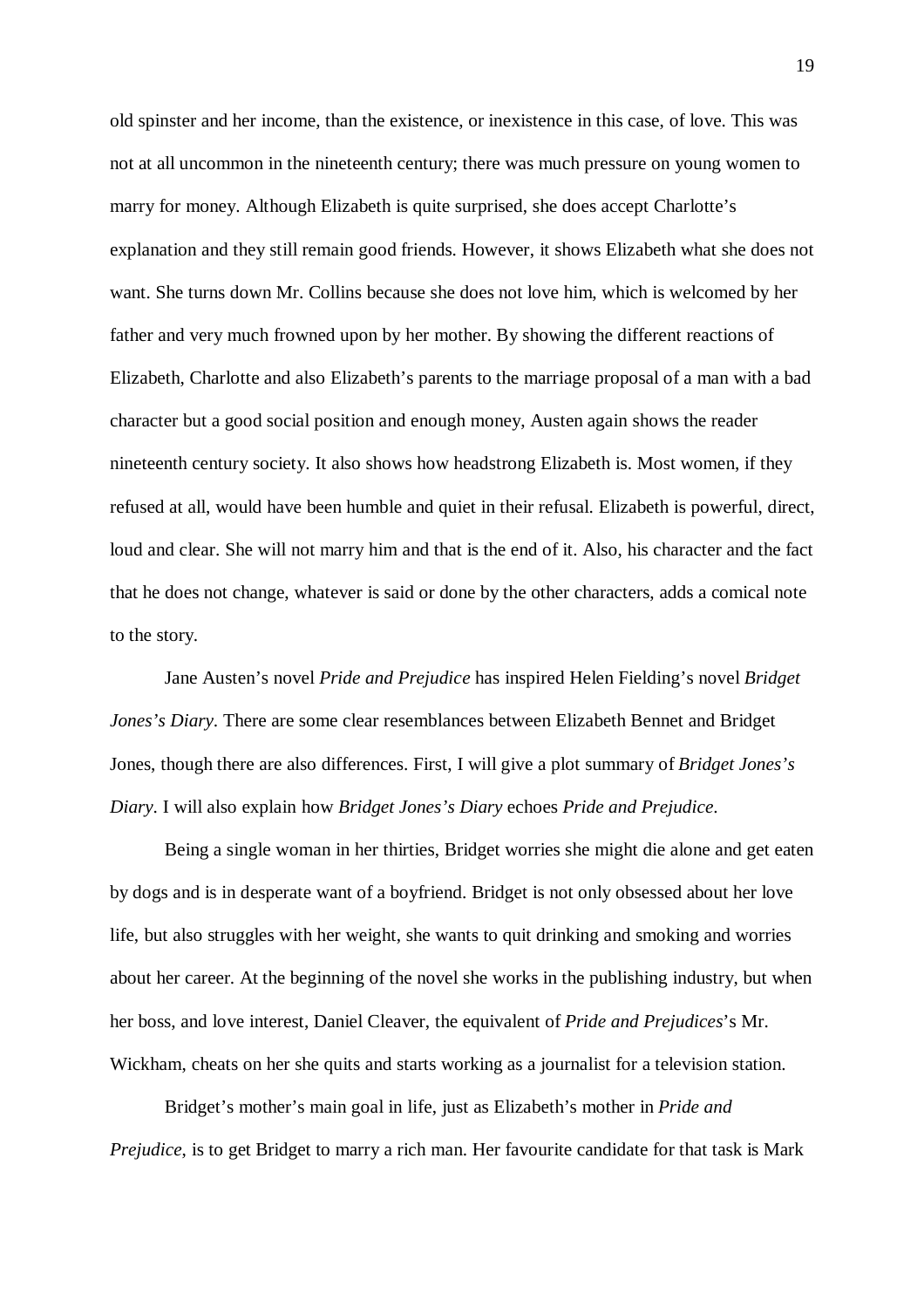Darcy, the son of her friends. Bridget's mother Pam describes him as "'one of those top-notch barristers. Masses of money. Divorced' " (Fielding, 9). Bridget often visits her parents and their friends, especially Una and Geoffrey Alconbury, and is expected to turn up at middle class society activities as Turkey Curry Buffets and "Tarts and Vicars" dress-up parties.

Bridget and her friends Sharon, Jude and Tom are often plagued with questions about their, mostly non-existing, love-life. In Bridget's mind, the world is divided into 'Singletons', which she is too, and 'Smug Marrieds', by whom she is surrounded. The latter group continues to harass her with questions about her love life, especially on parties. Bridget's annoyance about this is clear when she thinks:

Oh *God*. Why can't married people understand that this is no longer a polite question to ask? We wouldn't rush up to *them* and roar, 'How's your marriage going? Still having sex?' Everyone knows that dating in your thirties is not the happy-go-lucky free-for-all it was when you were twenty-two and that the honest answer is more likely to be, 'Actually, last night my married lover appeared wearing suspenders and a darling little Angora crop-top, told me he was gay/a sex addict/a narcotic addict/a commitment phobic and beat me up with a dildo,' than, 'Super, thanks.' (11)

Fielding's novel describes Bridget's life during the course of a year, in which she finds two love interests. The first is Daniel Cleaver, her charming and handsome boss. In the beginning of the novel, Daniel flirts with Bridget by commenting on the length of her skirt and they e-mail back and forth during their workdays. When he asks her out on a date, Bridget is exhilarated. After a few dates, however, she realises that he may not be the right boyfriend for her after all. He seems busier with his work schedule and he does not want to fully commit to her. Eventually, Bridget discovers that he is cheating on her with a much younger, skinny model. Their relationship is passionate and exciting, but Daniel does not fulfil Bridget's idea of Mr. Right.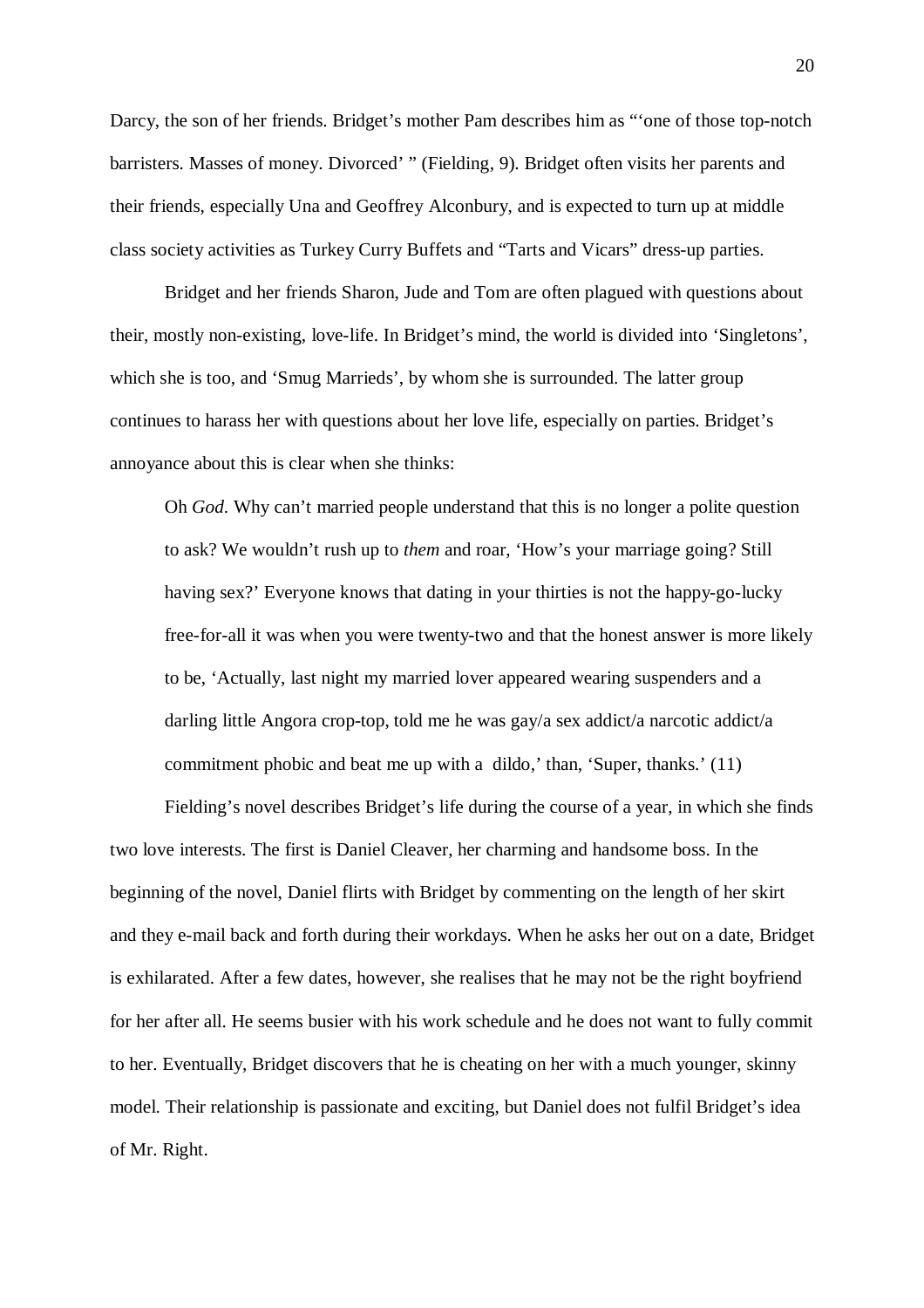Bridget's second love interest is Mark Darcy. When she first meets him at a New Year's party, her mother introduces them by saying that they played in the paddling pool together when they were little. Mark is quiet and not at all interested in Bridget. Similarly to Fitzwilliam Darcy in *Pride and Prejudice* --they even share the same surname-- Mark Darcy is rich, handsome and arrogant, or at least Bridget presumes that he is. He is wearing a V-neck with a blue and yellow diamond-patterned sweater, which Bridget finds horrible. She instantly dislikes him, yet she is offended by him when he does not even want to take her phone number when Pam, crazed with frustration, offers it to him. When Bridget is dating Daniel Cleaver, she discovers that he and Mark know each other and Daniel claims that Mark has slept with his fiancée. In the end, Bridget discovers that this is not the truth; in fact, Daniel slept with Mark's wife and that is the reason why he is divorced. Daniel Cleaver is the Mr. Wickham of *Bridget Jones's Diary*. Similarly to Wickham, he lies to Bridget and, just as Elizabeth is eager to believe Wickham, Bridget is eager to believe Daniel.

Mark Darcy also helps Bridget and her family by saving Pam from jail. The marriage between Bridget's parents is not going well. Her mother is going through a midlife crisis. She is restless, desperate for attention from other men and trying to find herself. She starts a new career by hosting a talk show on television. In addition to the shame Bridget feels with her mother being a better career woman than she is herself, she also has to listen to the depressed phone calls from her father, Colin. Pam does not give him any attention whatsoever and although she does not seem to want a divorce right away, Colin is very worried. The troubles in their marriage are worsened by the introduction of Julio, whom Bridget's mother has met on a holiday with a female friend. Although it is not clear that she is actually having an affair, Pam does take a close interest in Julio. Eventually, when Julio has taken her with him to Portugal, it turns out that he is a fraud. He has used her as a pawn to steal money from her and her friends.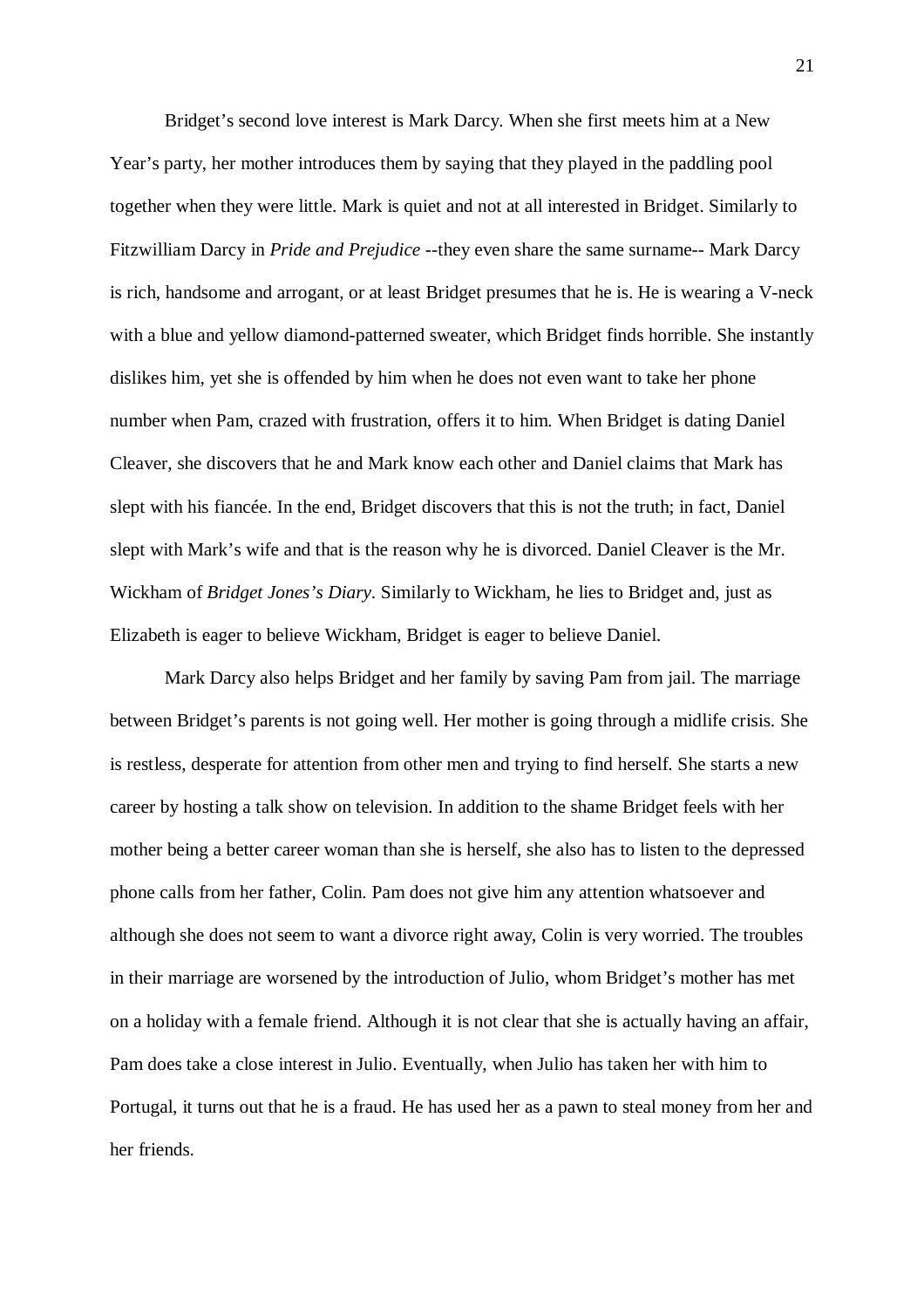The character of Bridget's mother now shows not only similarities to *Pride and Prejudice*'s Mrs. Bennet, but also to Lydia Bennet. Mark follows Julio and Bridget's mother to Portugal and when they are back in Britain, he makes sure Julio is arrested. Finally, Pam realises what Julio has tried to do to her and although she tries to hide it, she is evidentially glad to be home with Colin again. This is similar to *Pride and Prejudice*'s Mr. Darcy using his influence to force Wickham to marry Lydia, in order to save the Bennet family from shame. Although it is not an elopement, Pam does run away with Julio, leaving her family in much distress. Mark travels to Portugal and uses his influences as a lawyer to have Julio arrested and save Pam from going to jail herself. By doing this, Bridget realises that he really cares about her and her family, just as Elizabeth realises that her Mr. Darcy actually cares about her and the Bennet family.

In this novel, it is more difficult to determine which people are round characters. Bridget is a round character because she experiences a personal change, or a personal realisation, rather. Bridget's problem is that she wants a proper boyfriend in a society where, being a single woman in her thirties, people do not always accept her. At the end of the novel, Bridget does begin a relationship with Mark Darcy and he does not care how much she weighs or that she smokes, drinks or makes strange comments on parties. The character of Bridget Jones may be very relatable for many women nowadays. She is the modern Millennium woman. She struggles with her weight, pretends not to smoke or drink but cannot stop, she wants a career and the perfect boyfriend. Bridget thinks that when she is living a healthy life and loses weight she will get a boyfriend. In the end, she realises that Mark does not want her to be different, he wants her to be herself and he loves her just the w ay she is. Bridget's change is, ironically, her realisation that change is unnecessary. As a result, however, she does not go through a great personal change, but a personal realisation. The main characteristic of a round character is that the character goes through a great personal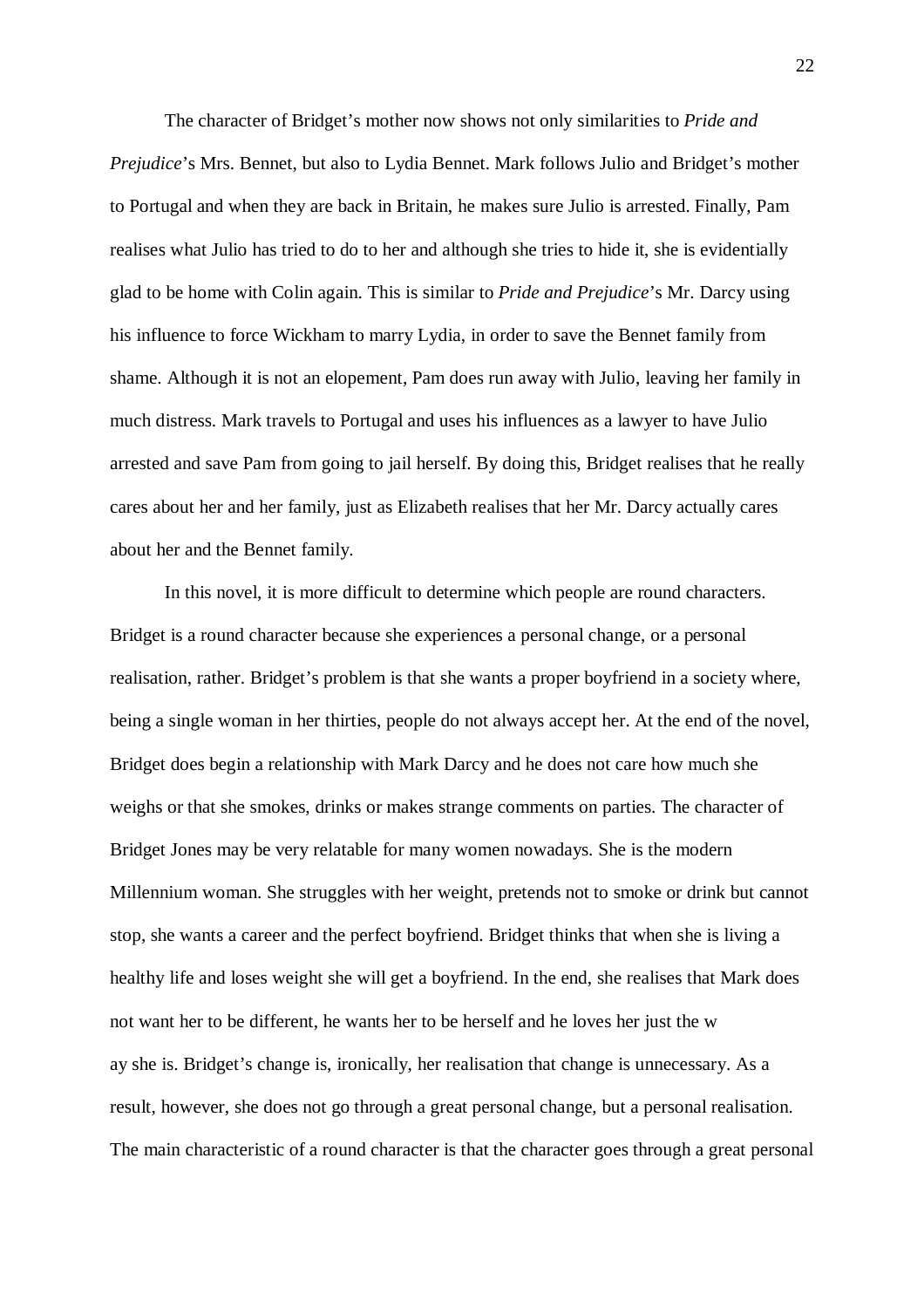change. Bridget's realisation is not a great change and as a result the change is less strong. Therefore, it is more difficult to say whether Bridget is truly a round character. In addition, Bridget is not as three-dimensional as Elizabeth Bennet in *Pride and Prejudice*. Bridget can be described in one sentence. She is a simplified version of Elizabeth Bennet. She is not afraid to speak her mind, just as Elizabeth is, but there is only one side of Bridget. Although she is rather funny, Bridget does not surprise the reader. She is, in fact, a round character because of her personal change, or personal realisation, but the change is less strong and she is not as three-dimensional as Elizabeth Bennet's.

Bridget's mother is a flat character in *Bridget Jones's Diary* because she does not change throughout the novel at all. However, her function is that she brings Bridget and Mark together. Bridget's mother never shows her emotions, is only interested in her own happiness, and finding her only daughter a rich husband, and she is very shallow. Money and looks are everything to her. In the beginning of *Bridget Jones's Diary* she is happily living together with Bridget's father, a calm and very down-to-earth man. However, she goes through some sort of midlife crisis and spontaneously goes on a holiday with a female friend of hers. There, she meets Julio and she asks Bridget's father to leave the house. He is devastated but Bridget's mother does not care. She always denies, however, that Julio is a boyfriend and says he is just a friend. In the end of the novel, Julio takes her with him to Portugal and then Bridget hears that they are wanted by the police for fraud. Bridget and her father are scared that Bridget's mother will never return but Mark Darcy goes to Portugal and with his help the police can arrest Julio. By running away with Julio, Pam shows that she is foolish and she refuses to admit any mistakes or moral responsibility.

In the last chapter, it says that Bridget

watched her as she collected herself and looked round the room, appraising the situation. 'Well, thank goodness I managed to calm Julio down,' she said gaily after a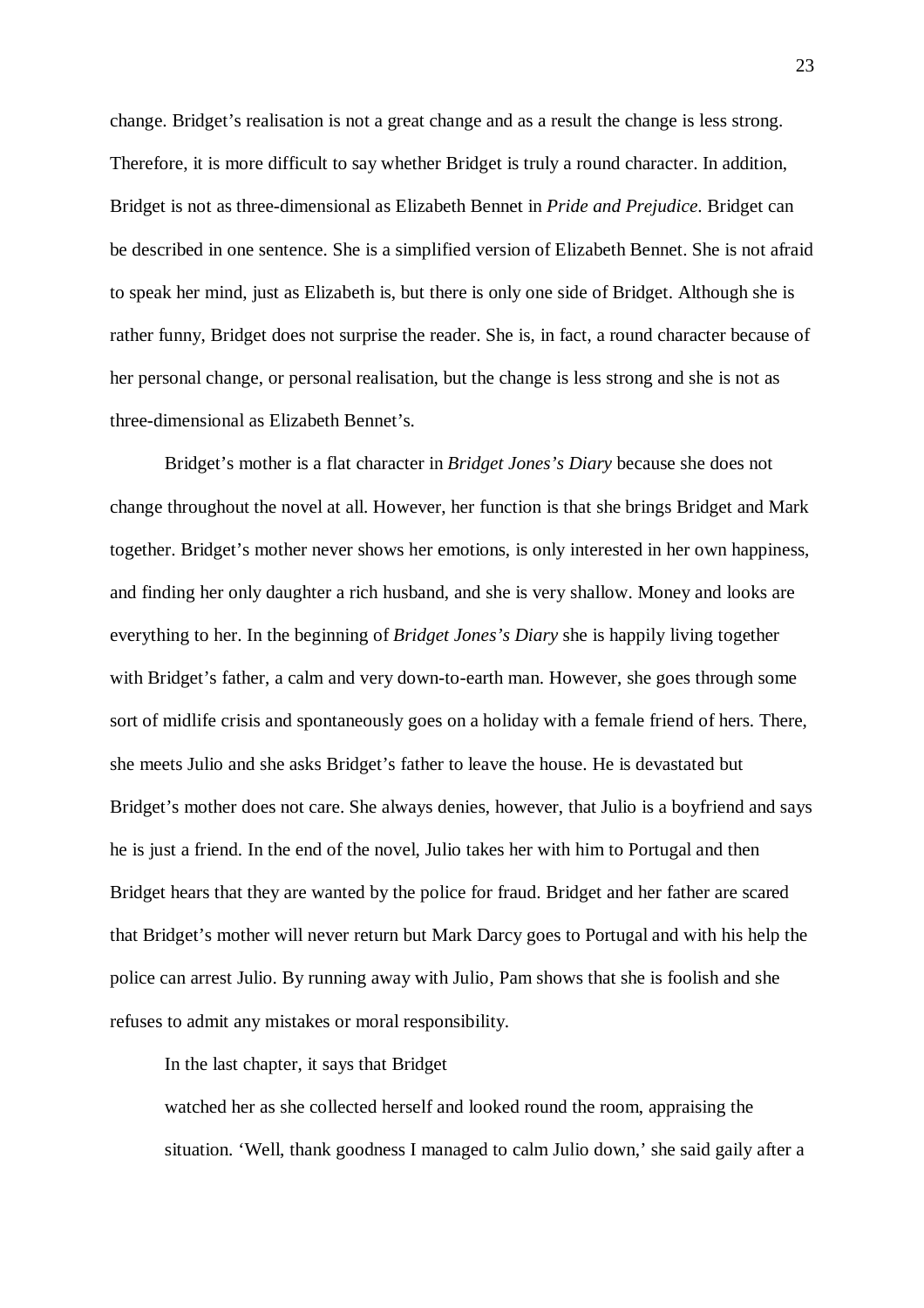pause. 'What a to do! Are you all right, Daddy?' 'Your top – Mummy – is inside out,' said Dad. I stared at the hideous scene, feeling as though my whole world was collapsing around my ears. Then I felt a strong hand on my arm. 'Come on,' said Mark Darcy. 'What?' I said. 'Don't say "what", Bridget, say "pardon",' hissed Mum. 'Mrs Jones,' said Mark firmly. 'I am taking Bridget away to celebrate what is left of Baby Jesus's birthday.' I took a big breath and grasped Mark Darcy's proffered hand. 'Merry Christmas, everyone,' I said with a gracious smile. 'I expect we'll see you all

at the Turkey Curry Buffet.' (304-305)

It shows that Bridget's mother has not changed at all. She is still the woman who pretends she has no emotions and she is only interested in good manners and the good impressions she has to make on people. She acts as if nothing has happened, although she probably did cheat on her husband and her lover has just been arrested for fraud. The fact that, in the heat of the moment, she still manages to remind Bridget that she should say "pardon" in stead of "what" also implies that her character has not changed at all. However, she is, in fact, partly responsible for bringing Mark and Bridget together. If she had not fled to Portugal with Julio, Bridget would not have understood that Mark was truly in love with her and that he would do everything in order to protect her and her family from shame. If he had not stepped in, Bridget's mother would have been arrested for fraud, too.

Bridget's mother does have a function, therefore, and that is to bring Bridget and Mark together, in an unconventional, ridiculous manner that is. On the last page of the book, Bridget realizes that the secret of happiness is: "Don't say 'what', say 'pardon', darling and do as your mother tells you" (307).

Mark Darcy is also a flat character is *Bridget Jones's Diary* because of his lack of personal change. Other than Mr. Darcy in *Pride and Prejudice*, Mark Darcy is not particularly arrogant or proud, he only seems to dislike Bridget at first because he does not want to be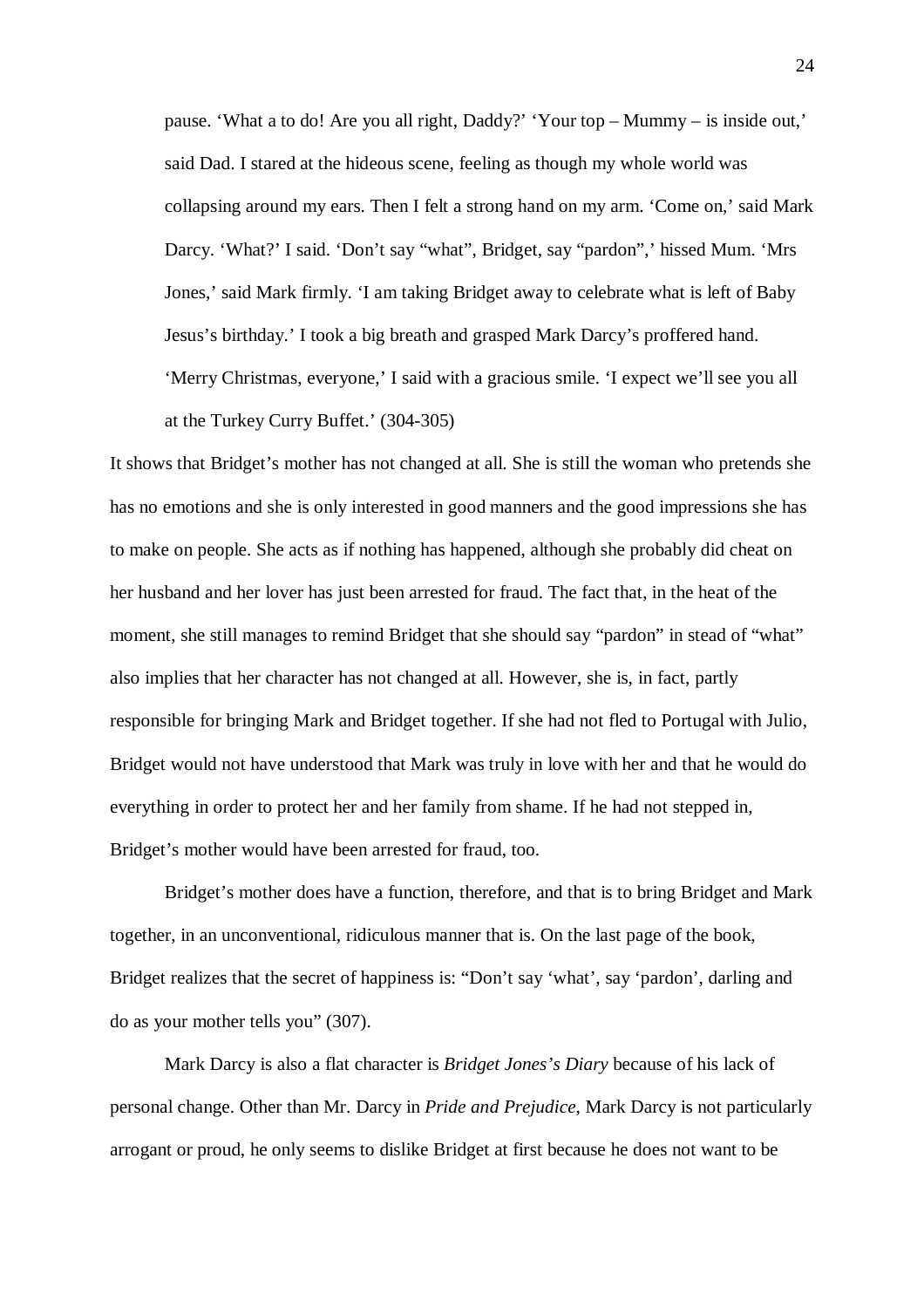forced to ask her out. His parents talk about Bridget as much as Bridget's mother is talking about Mark. When he asks Bridget out on the date for the first time, he says:

I thought if my mother said the words 'Bridget Jones' just once more I would go to the *Sunday People* and accuse her of abusing me as a child with a bicycle pump. Then when I met you… and I was wearing that ridiculous diamond-patterned jumper that Una had bought me for Christmas… Bridget, all the other girls I know are so lacquered over. I don't know anyone else who would fasten a bunny tail to their pants  $\ldots$ '(236-237)

Furthermore, he thinks Bridget does not like him. In the last chapter, Bridget asks him about this and Mark answers:

[...] I didn't think you liked me much.' '*What*?' 'Well, you know. You stood me up because you were drying your *hair*? And the first time I met you I was wearing that stupid jumper and bumblebee socks from my aunt and behaved like a complete clod. I thought you thought I was the most frightful stiff.' 'Well, I did, a bit.' I said. 'But…' 'But what…?' 'Don't you mean but pardon?' Then he took the champagne glass out of my hand, kissed me, and said, 'Right, Bridget Jones, I'm going to give you pardon for,' picked me up in his arms, carried me off into the bedroom (which had a fourposter bed!) and did all manner of things which mean whenever I see a diamondpatterned V-neck sweater in future, I am going to spontaneously combust with shame. (306-307)

Mark thought that after his behaviour she would not like him anymore. However, later on in the novel he does two things to show his love for her. When Bridget works at her new job as a television reporter, her boss orders her to get an interview with Elena Rossini, a woman who is accused of murdering her employer after he supposedly raped her. Mark arranges for her to be the only reporter who is allowed to interview Mrs. Rossini. Furthermore, he helps to find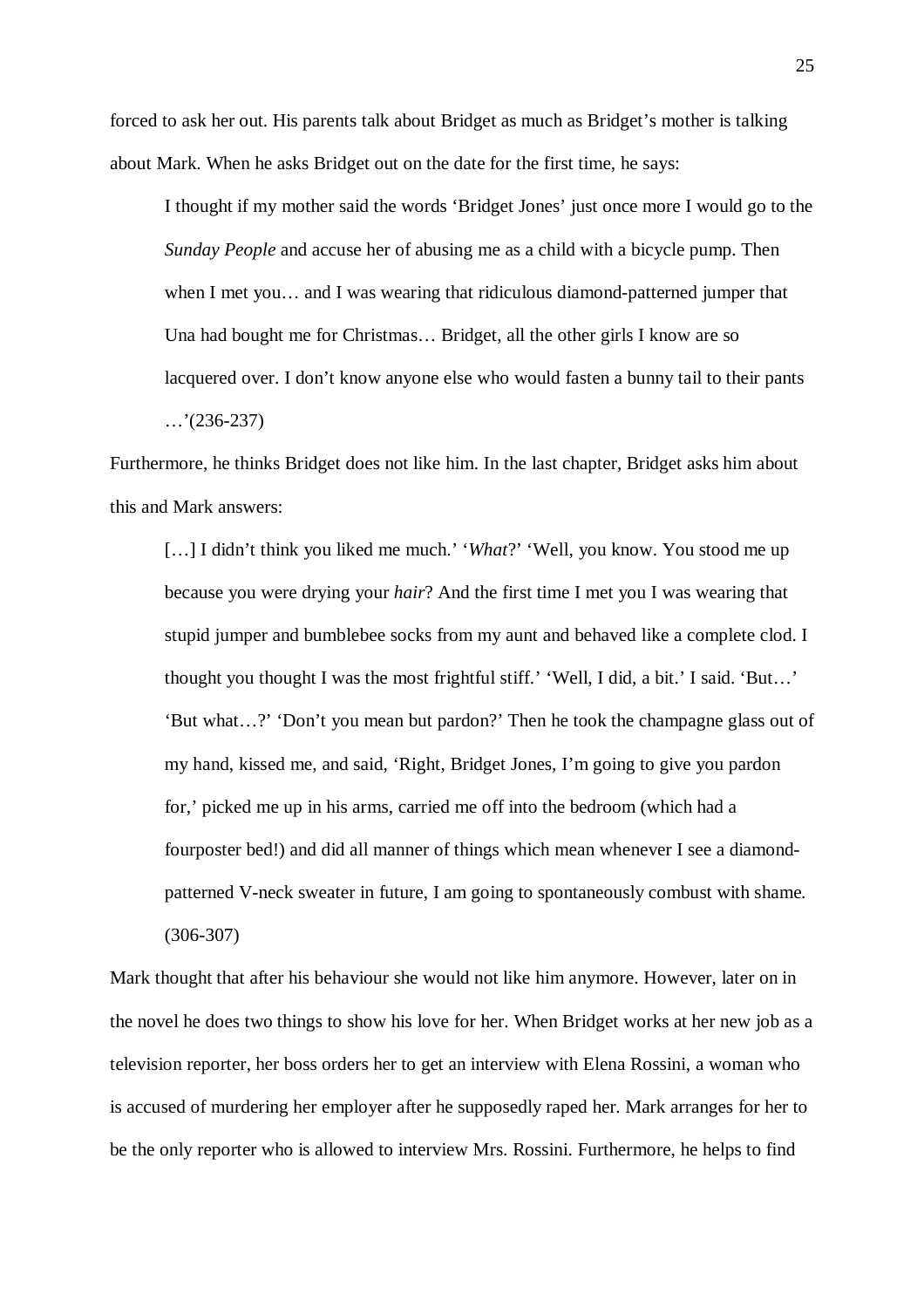Bridget's mother in Portugal and makes sure that she is not arrested for fraud. Mark is a different character in the beginning than he is in the end, but he does not go through a great personal change. He is only shy in the beginning and hesitant of asking out a girl whom his parents cannot stop talking about. Bridget does not see his actual personality because he does not show it to her, but he falls in love with her rather quickly. She just does not notice him and his actions because she is in love with someone else. Mark's function as a flat character is to show Bridget that there are men who love her just the way she is and that she does not have to change.

Bridget's closest friends are also flat characters. Sharon, or Shazzer, a feminist, Jude, a successful business woman and Tom, a gay man, represent modern society. Bridget's friends are there for her unconditionally. They give her advice about men and relationships and support her throughout the novel. Shazzer, Jude and Tom are always visible in the background but no more than that. Sharon keeps cheering Bridget up by saying that single people have much more fun than married people or "Smug Marrieds". Jude is dating a man named Jerome whom she hates one day and wants to marry on the next. Tom leaves Bridget, Jude and Sharon worried when he does not answer his phone anymore. Later it turns out he had a nose job and was afraid to show other people his bruises. They are Bridget's support group. Towards the end of April, Bridget finally reaches her goal weight. When she goes to a party, people ask whether she is ill or whether she has stopped smoking because she does not look good. Tom telephones her afterwards only to say that he is concerned about her and that she looked better before she lost the weight. Also, when Bridget thinks she might be pregnant and a blue line appears on her pregnancy test, Sharon is the one to tell her:

'Is this it?'[…]'You,' she said, 'are a ridiculous human being. Didn't you read the instructions? There are supposed to be two lines. This line is just to show the test is working. One line means you're *not* pregnant – you ninny.' (120-121)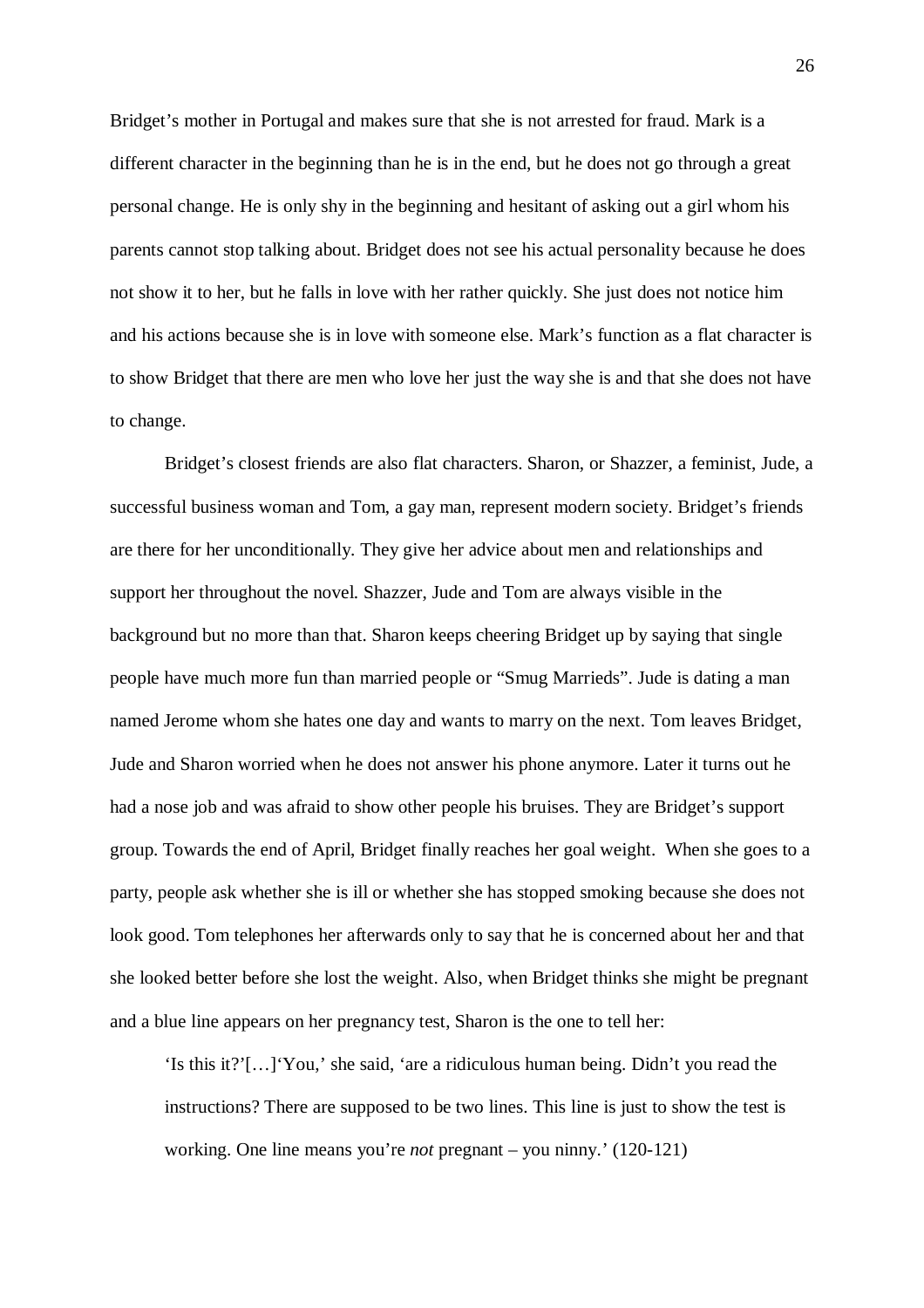Her friends help her stay positive and healthy and they are very honest. However, they do not change throughout the novel. They are there as supporting characters, and no more. The function of Tom, Sharon and Jude is to represent different kinds of singles from modern society.

When looking at the exact figures of round and flat characters in *Pride and Prejudice* and *Bridget Jones's Diary*, there is not a great difference. In *Pride and Prejudice*, there are two round characters, Elizabeth and Mr. Darcy, and in *Bridget Jones's Diary* Bridget is a round character. There is only one more round character in *Pride and Prejudice*. However, I do think that Elizabeth Bennet and Mr. Darcy are more round than Bridget. Bridget goes through a personal change, too, which makes her a round character but Elizabeth and Mr. Darcy are more complex and more three-dimensional. Bridget is a simplified version of Elizabeth Bennet. They share the problem of being alone in a society where people would be glad to see them married. However, Elizabeth also faces class-differences. Bridget's problems are more trivial. She and Mark are from the same class and he, in fact, likes her very much but he just does not want to go out with her because his mother forces him to. Bridget's problem is that she feels that in modern society one is supposed to look skinny and have a boyfriend. Her problems are trivial and superficial. The novel focuses more on appearance and beauty issues than personal growth. Elizabeth's problems are to do with social conventions that cannot be changed easily. Furthermore, the functions of the flat characters are more important in *Pride and Prejudice*. They have a function and that is to show the reader nineteenth century society in different ways. Although they are flat, they are described by Jane Austen in more detail. In *Bridget Jones's Diary*, the flat characters are of less importance. Jude, Sharon and Tom represent modern society but their characters are described in much less detail. The flat characters in *Bridget Jones's Diary* can be described in a few words, whereas the flat characters in *Pride and Prejudice* serve a greater purpose.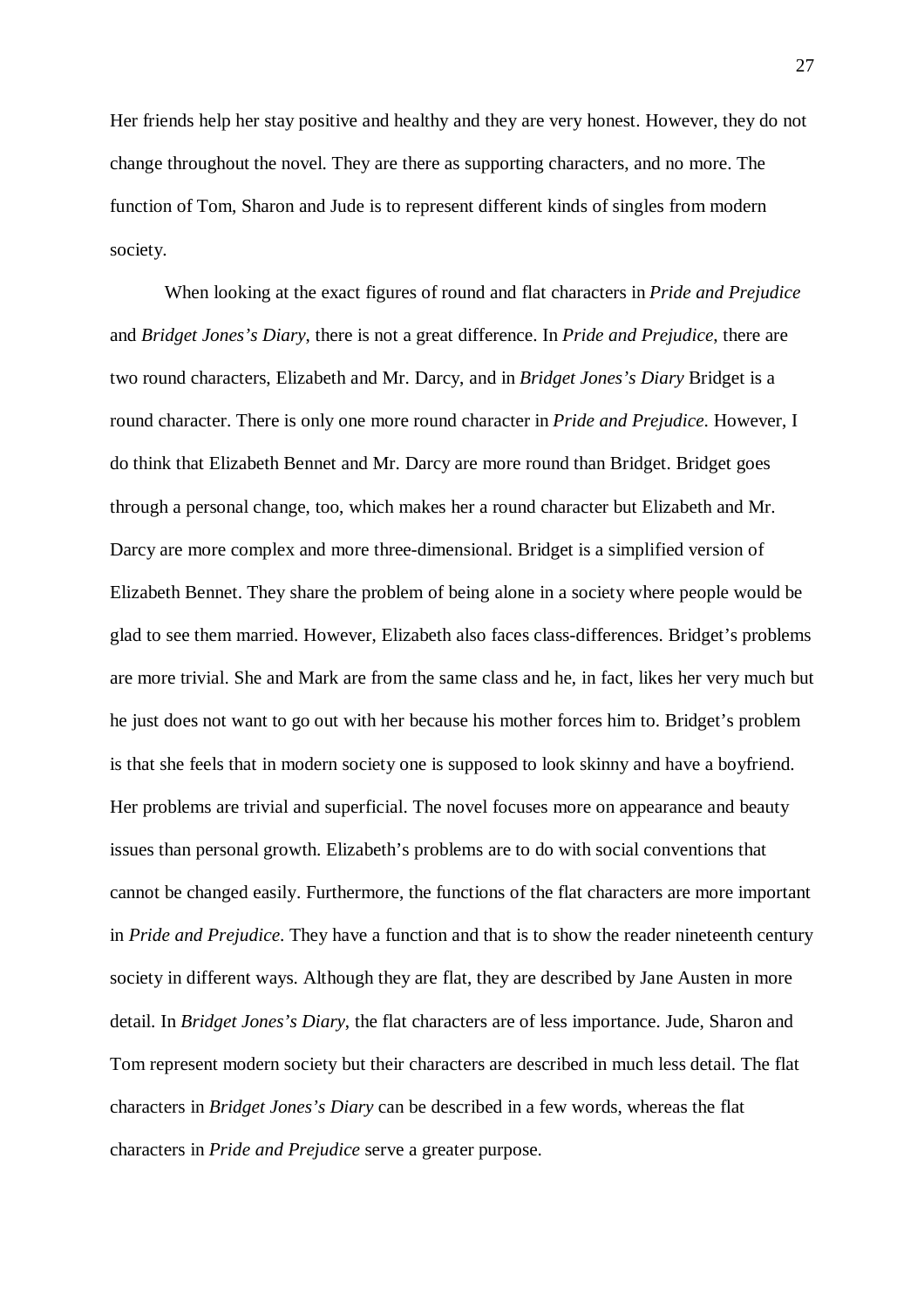# **Chapter Two: Morality**

In order to become known as literature, a written work must be three-dimensional instead of one-dimensional. To accomplish this three-dimensionality, the author must incorporate several layers in the novel to give the story depth. In the previous chapter I have discussed the roundness of the characters in high literature. Usually, the work as a whole also has more dimensions in its moral vision. Moral seriousness is something that can give a story more depth. Morality, according to the *Collins Cobuild Advanced Learner's English Dictionary*, is "the belief that some behaviour is right and acceptable and that other behaviour is wrong" (*Collins Cobuild*, 928). It can also be "a system of principles and values concerning people's behaviour, which is generally accepted by a particular group of people" and "the moral of a story or event is what you learn from it about how you should or should not behave" (928). Insignificant or essential, every story contains one or multiple morals. In *Pride and Prejudice*, as in every Jane Austen book, morality is an important factor. However, Austen's moral views are implicit and complex. It is a moralistic view on society that is subtle, hidden beneath the surface of the plot and the morals are conveyed by irony. Through the irony in her novels, Austen's moral vision gradually emerges. Although Austen is more comical in her moral vision than she is cynical, she is by no means not serious. She acknowledges the faults of people and society itself. However, ironically, the worst character in the story, Wickham, is indirectly responsible for the love between Mr. Darcy and Elizabeth. Austen uses irony to make the main characters in her story see their own faults and to be able to learn from the faults that other characters make and how their faults affect others around them.

Furthermore, Jane Austen is known for writing novels of manners. A novel of manners, according to M.H. Abrams' *A Glossary of Literary Terms* is "a realistic novel that focuses on the customs, conversation, and ways of thinking and valuing of the upper social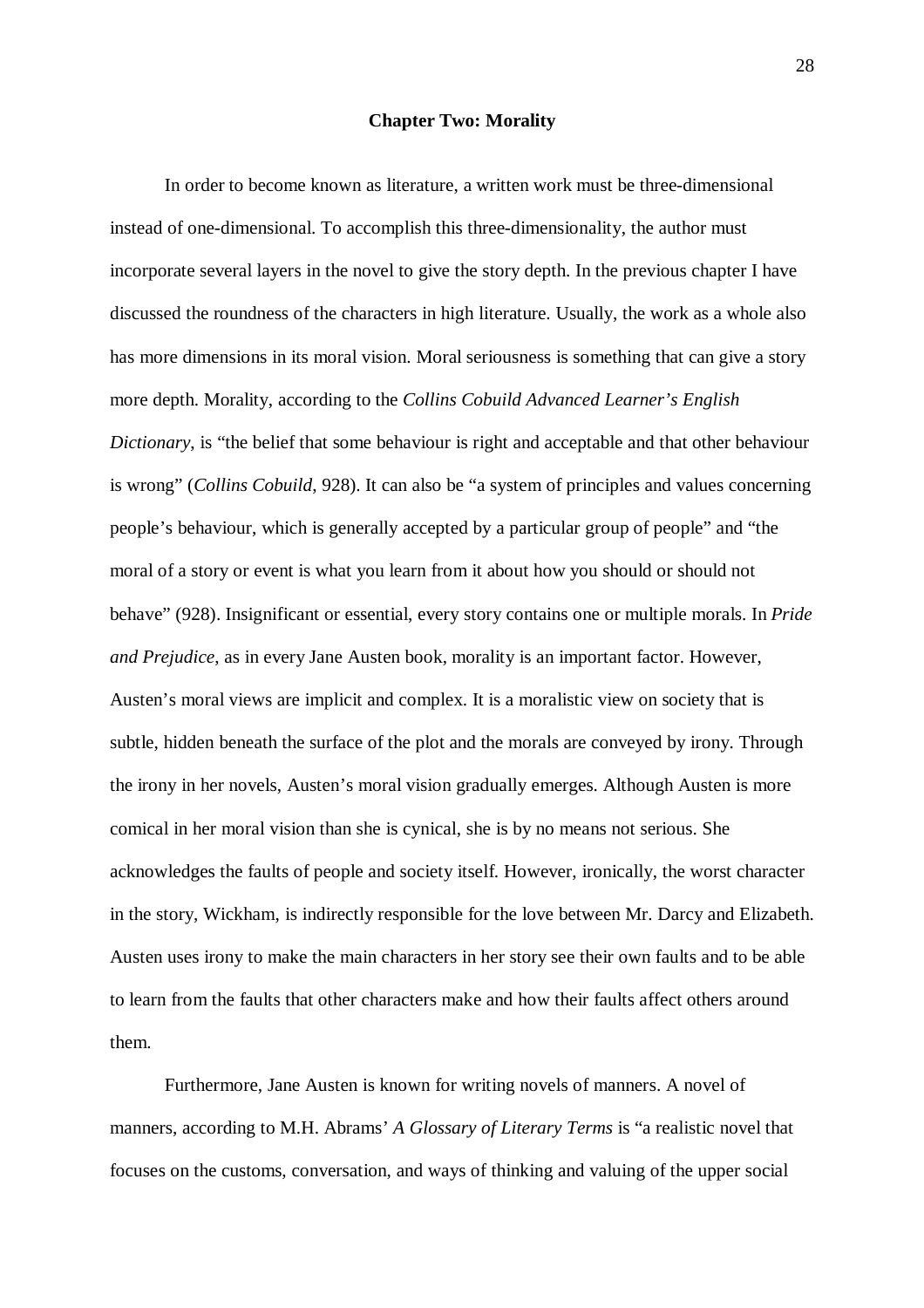class" (Abrams, 200). The morality she uses contributes to the so-called novel of manners as she describes the way one is supposed to behave in the nineteenth century society with its different classes and customs. Helen Fielding's *Bridget Jones's Diary* also contains a moralistic view of life, but its morals are much more straightforward and explicit. In this chapter, I will illustrate the depth in the two novels by giving examples concerning morality.

An important subject that Austen uses in her novel to illustrate morality is marriage. *Pride and Prejudice* is very much a story about the differences between lower and upper classes in the early nineteenth century. The very first sentence of the novel reads: "It is a truth universally acknowledged, that a single man in possession of a good fortune must be in want of a wife". This can also be read ironically as a single woman must be in want of a man of a good fortune. In *Pride and Prejudice*, she tries to define which reasons for marriage are good and which are bad. The marriages of Elizabeth Bennet and Mr. Darcy and Elizabeth's older sister Jane and Darcy's friend Mr. Bingley are causing trouble in the different classes they come from. Their love, but also on the other hand the marriage between Lydia and Wickham and between Mr. Collins and Charlotte are used to incorporate different moral visions. However, Jane Austen uses moral seriousness in *Pride and Prejudice* in a very subtle way instead of making it quite explicit.

One kind of marriage is a marriage out of pure love, as Jane Bennet and Mr. Bingley demonstrate. The novel starts when Bingley first arrives and Mrs. Bennet's immediately focuses on him marrying one of her daughters. In the first chapter this becomes apparent when Mr. and Mrs. Bennet exchange thoughts about the newcomer:

'What is his name?'

'Bingley.'

'Is he married or single?'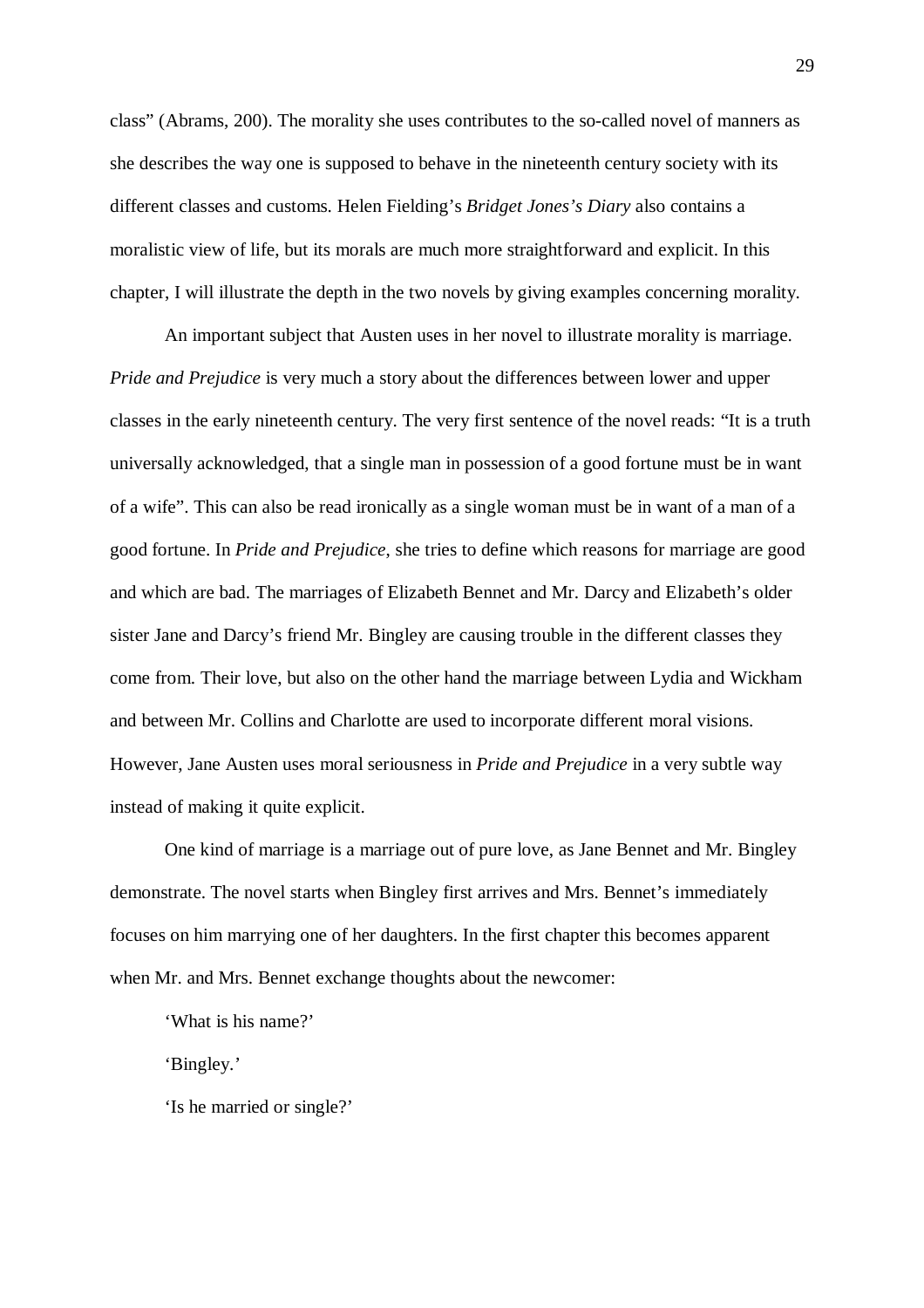'Oh! single, my dear, to be sure! A single man of large fortune; four or five thousand a year. What a fine thing for our girls!'

'How so? how can it affect them?'

'My dear Mr Bennet,' replied his wife, 'how can you be so tiresome! you must know that I am thinking of his marrying one of them.'

'Is that his design in settling here?'

'Design! nonsense, how can you talk so! But it is very likely that he *may* fall in love with one of them, and therefore you must visit him as soon as he comes. (Austen, 5)

All Mrs. Bennet can talk about is a marriage for one of her daughters to a wealthy man. Bingley seems the perfect candidate for her eldest daughter Jane, but the Bennets are not very wealthy and Bingley is. This does not seem to affect Mrs. Bennet much but it worries Mr. Bennet and it especially worries Mr. Bingley's sister and Mr. Darcy. They do seem to like Jane for her personality but they are distraught when they discover that Bingley actually intends to marry her. Jane and Bingley want to marry each other out of pure love. It does not matter to Bingley that Jane is not from an upper-class family. However, when Mr. Darcy finds that Bingley is thinking about marrying the oldest Bennet sister, he takes him away from her. Elizabeth is furious, thinking that he does not want his best friend to marry a girl from a socially unacceptable background. Further along in the novel, Elizabeth discovers that Darcy, although he initially had doubts about the family's social position, did know that Bingley truly loved her sister. Darcy writes to her:

I had not long been in Hertfordshire, before I saw, in common with others, that Bingley preferred your elder sister to any other young woman in the country. But it was not till the evening of the dance at Netherfield that I had any apprehension of his feeling a serious attachment. I had often seen him in love before. […] From that moment I observed my friend's behaviour attentively; and I could then perceive that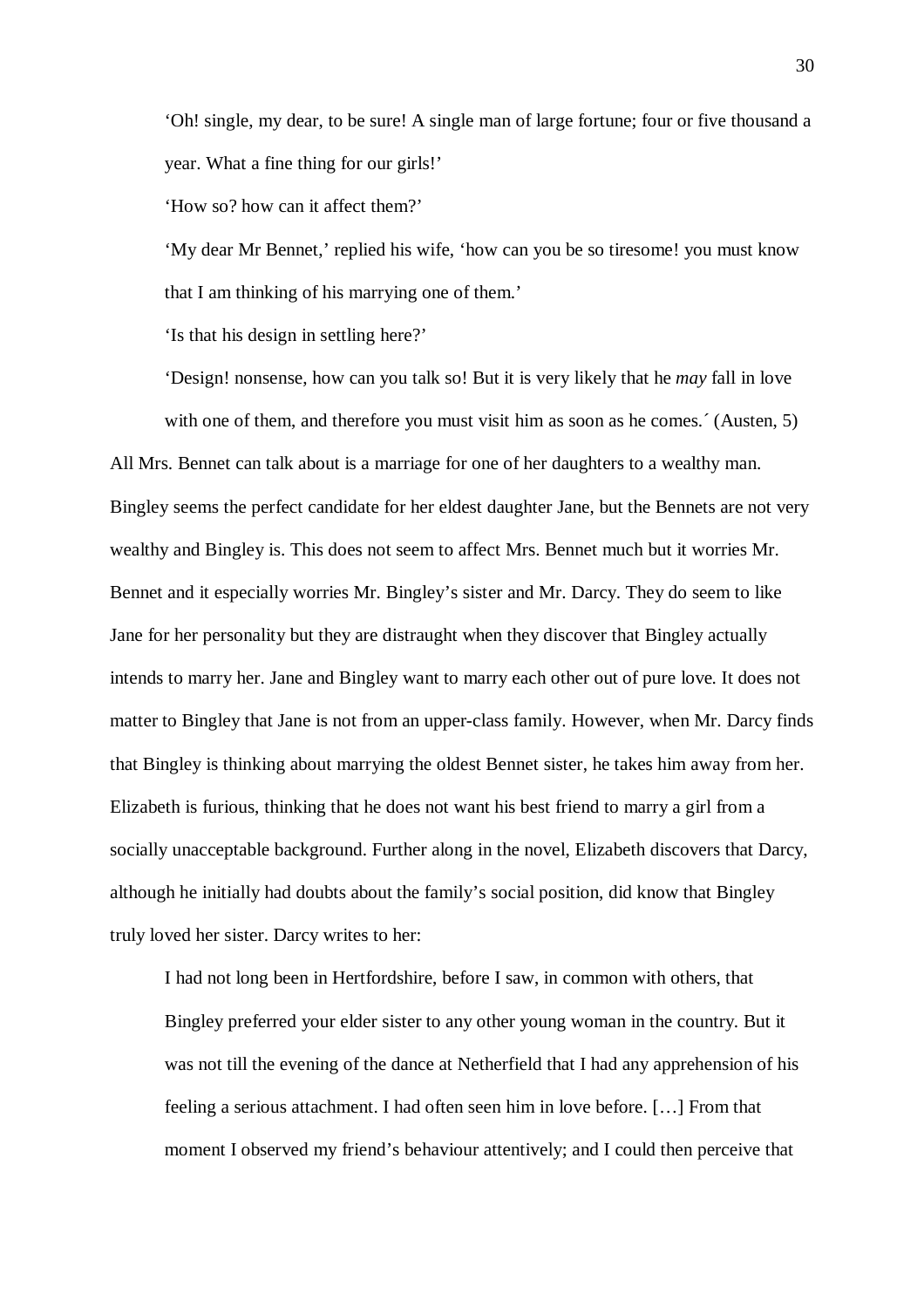his partiality for Miss Bennet was beyond what I had ever witnessed in him. Your sister I also watched. Her look and manners were open, cheerful, and engaging as ever, but without any symptom of peculiar regard, and I remained convinced from the evening's scrutiny, that though she received his attentions with pleasure, she did not invite them by any participation of sentiment. (154)

Darcy admits that he honestly thought that Jane did not return Bingley's love. He thinks that Jane likes Bingley only for his money and therefore he took Bingley away from her and told him of his doubts. Bingley instantly believed him. Through this letter to Elizabeth, in which Darcy also elaborates on the true reasons for the feud between him and Mr. Wickham, he actually gains her trust. In the end, Darcy informs Bingley that he has been wrong about Jane's feelings and Bingley and Jane are married. Although their backgrounds are different and they do not always understand each other properly, Jane and Bingley are able to get married. Austen uses their story to illustrate that true love conquers all differences in class and behaviour. This moral may be the most explicit one in *Pride and Prejudice*.

The marriage of Charlotte Lucas and Mr. Collins is an example of a different kind of marriage, namely a marriage purely for financial reasons. Charlotte marries Mr. Collins after Elizabeth has refused his proposal. Mr. Collins, with his pompous, snobbish and extremely self-centred behaviour, does not have the most charming character a man could have. Charlotte, however, accepts his proposal of marriage.

The stupidity with which he was favoured by nature must guard his courtship from any charm that could make a woman wish for its continuance; and Miss Lucas, who accepted him solely from the pure and disinterested desire of an establishment, cared not how soon that establishment were gained. […] The whole family, in short, were properly overjoyed on the occasion. The younger girls formed hopes of *coming out* a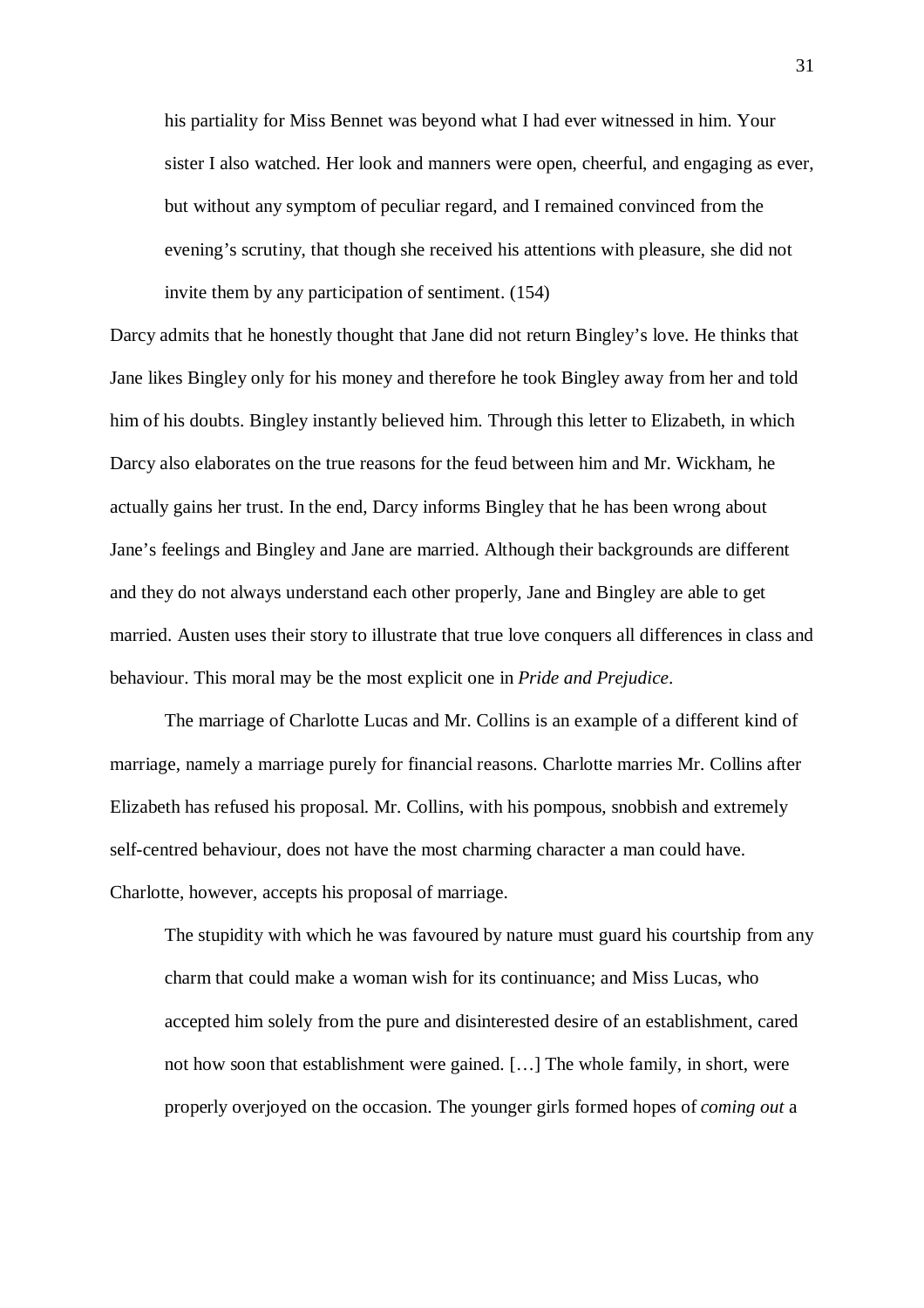year or two sooner than they might otherwise have done; and the boys were relieved from their apprehension of Charlotte's dying an old maid. (98)

Charlotte's marriage to Mr. Collins is a great relief to her family and she herself does not mind either.

Her reflections were in general satisfactory. Mr. Collins, to be sure, was neither sensible nor agreeable; his society was irksome, and his attachment to her must be imaginary. But still he would be her husband. Without thinking highly either of men or of matrimony, marriage had always been her object; it was the only honourable provision for well-educated young women of small fortune, and however uncertain of giving happiness, must be their pleasantest preservative from want. This preservative she had now obtained; and at the age of twenty-seven, without having ever been handsome, she felt all the good luck of it. (99)

It had, in the meantime, occurred to Elizabeth that Mr. Collins might be interested in Charlotte but she had never thought that Charlotte would accept a marriage proposal from him. When she shares this with her friend, Charlotte reacts surprised to Elizabeth's astonishment. She says:

'Why should you be surprised, my dear Eliza? – Do you think it incredible that Mr. Collins should be able to procure any woman's good opinion, because he was not so happy as to succeed with you?' [...] 'I am not romantic, you know; I never was. I ask only a comfortable home; and considering Mr. Collin's character, connections, and situation in life, I am convinced that my chance of happiness with him is as fair as most people can boast on entering the marriage state.' (100)

Elizabeth wishes her all the luck and happiness in the world but secretly she cannot believe that Charlotte is actually marrying such a man.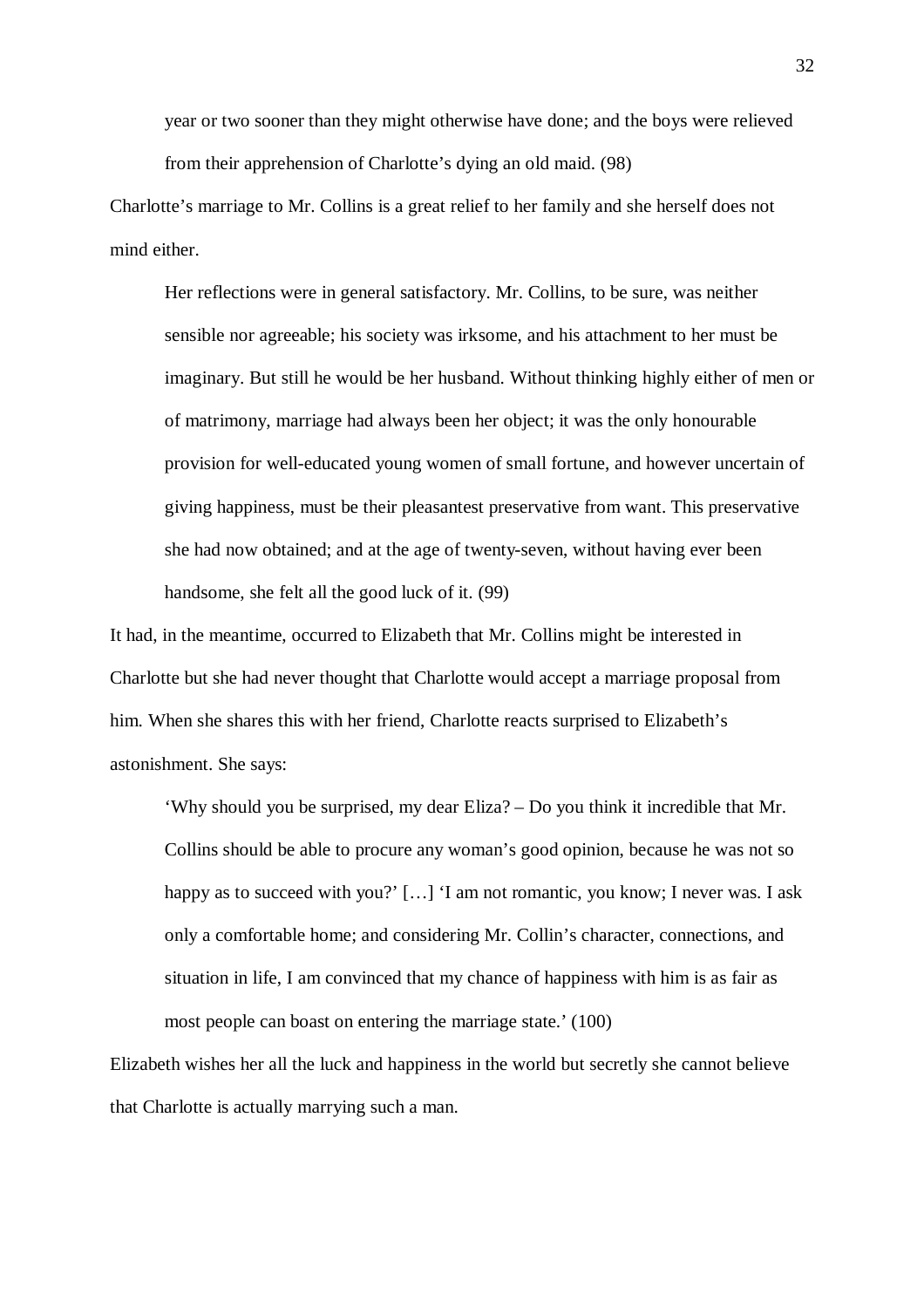However, Charlotte's actions are not very strange for women in the nineteenth century. Her fear of becoming an 'old maid' is realistic as she is already twenty-seven, which was considered old to be unmarried, not very pretty and not from a wealthy family. Marriage is her only chance of having financial security for herself as well as her family. This may be complicating the morality of what is a good reason to marry someone. At first, Elizabeth cannot understand Charlotte, but as she explains her reasoning, Elizabeth sees that Charlotte's reason for marrying is quite logical. She still regards Charlotte as a close friend and a good person. This shows that it is not easy to determine what is a good reason to marry someone. Austen weighs several different forms of marriage to illustrate the morality of them, but she is quite mild about Charlotte's choice. Morality may not be so absolute and, also, it is about the degree of morality one can afford. In her book *The Language of Jane Austen*, Myra Stokes says that:

It is difficult to know how unreservedly the novel supports Elizabeth's verdict. She, after all, can afford to he high-minded: she is young and pretty, and can be fairly sure, despite her want of fortune, of securing a partner not too offensive to her tastes.

Charlotte is plain, poor and, at 27, an old maid. (140)

Stokes argues that it really is about how much morality one can afford to have. Charlotte does not have a choice, she cannot afford to turn down Mr. Collins' proposal. As Stokes says: "Mr. Collins represents her only alternative to a dull and mortifying dependency in the parental home" (141). What may not work for Austen's heroine Elizabeth, may work, or be in fact the only choice, for somebody else. Austen shows that there are many nuances in morality.

Elizabeth's marriage to Darcy demonstrates a third option for marriage, namely that, although they disliked each other at first, love can grow when people educate each other and, as a result, there is equality. Elizabeth and Darcy overcome their prejudice against each other. As a result, they change and it is only then that they can fall in love. In the end of *Pride and*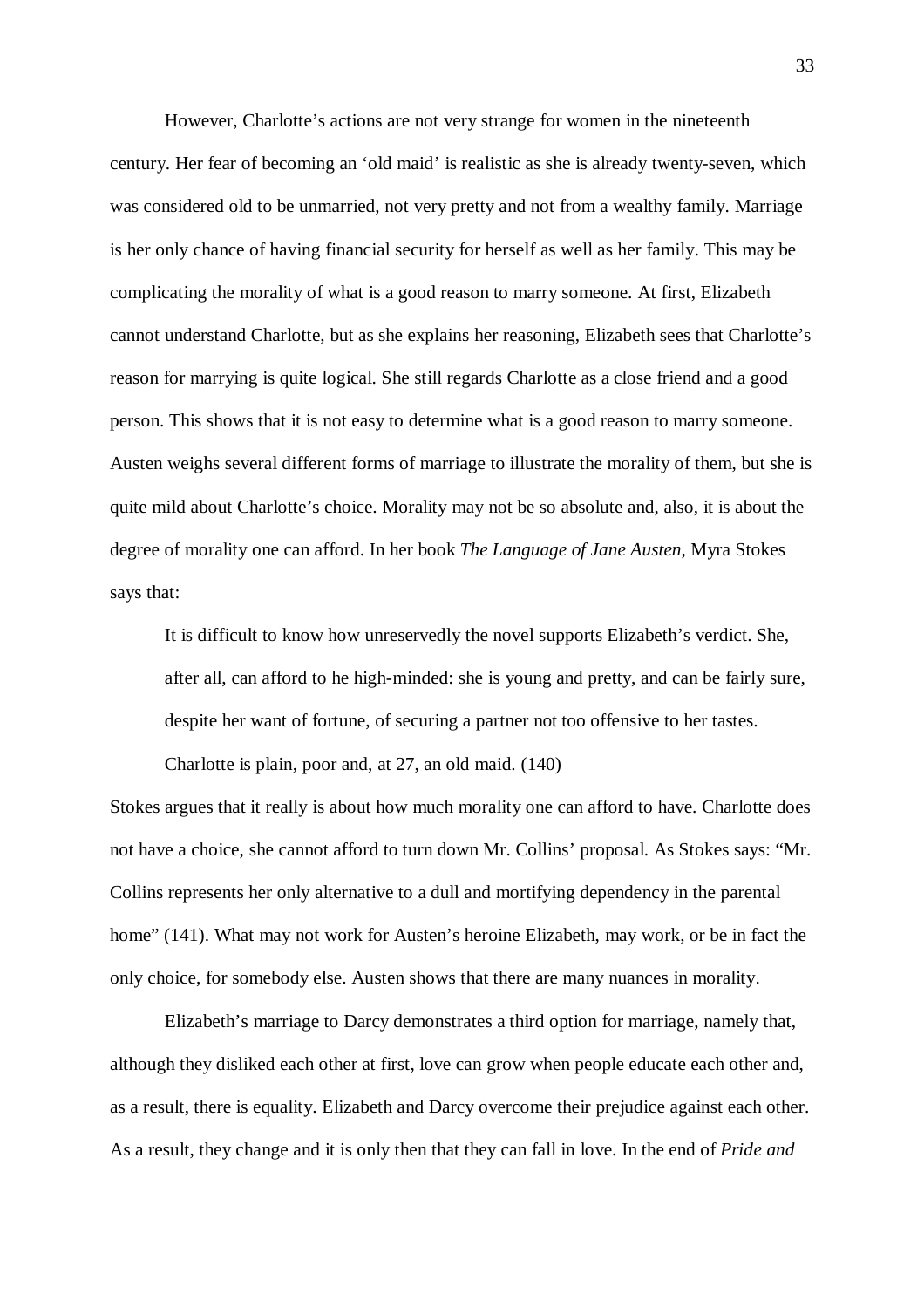*Prejudice,* Mr. Darcy and Elizabeth are married. However, this is quite ironic because when Elizabeth first meets Darcy at the ball at Netherfield, he refuses to dance with her. He tells Bingley that "she is tolerable, but not handsome enough to tempt *me*" (Austen, 11). He finds her, yet, not handsome enough to dance with but in the end he does marry her. Darcy also fails tremendously when he asks Elizabeth to marry him for the first time in a despicable manner. He tells her:

'In vain I have struggled. It will not do. My feelings will not be repressed. You must allow me to tell you how ardently I admire and love you.' Elizabeth's astonishment was beyond expression. She stared, coloured, doubted, and was silent. This he considered sufficient encouragement; and the avowal of all that he felt, and had long felt for her, immediately followed. He spoke well; but there were feelings besides those of the heart to be detailed, and he was not more eloquent on the subject of tenderness than of pride. His sense of her inferiority – of its being a degradation – of the family obstacles which judgment had always opposed to inclination, were dwelt on with a warmth which seemed due to the consequence he was wounding, but was very unlikely to recommend his suit. (147-148)

Elizabeth refuses his proposal of marriage, which infuriates Darcy. However, Elizabeth will not marry someone she despises just because he would make a socially acceptable and rich husband for her. Elizabeth is Austen's example of why one should not marry someone they do not love.

Earlier on in the novel, Elizabeth has already declined a proposal from Mr. Collins. She says to him:

'Upon my word, sir,' cried Elizabeth, 'your hope is rather an extraordinary one after my declaration. I do assure you that I am not one of those young ladies (if such young ladies there are) who are so darling as to risk their happiness on the chance of being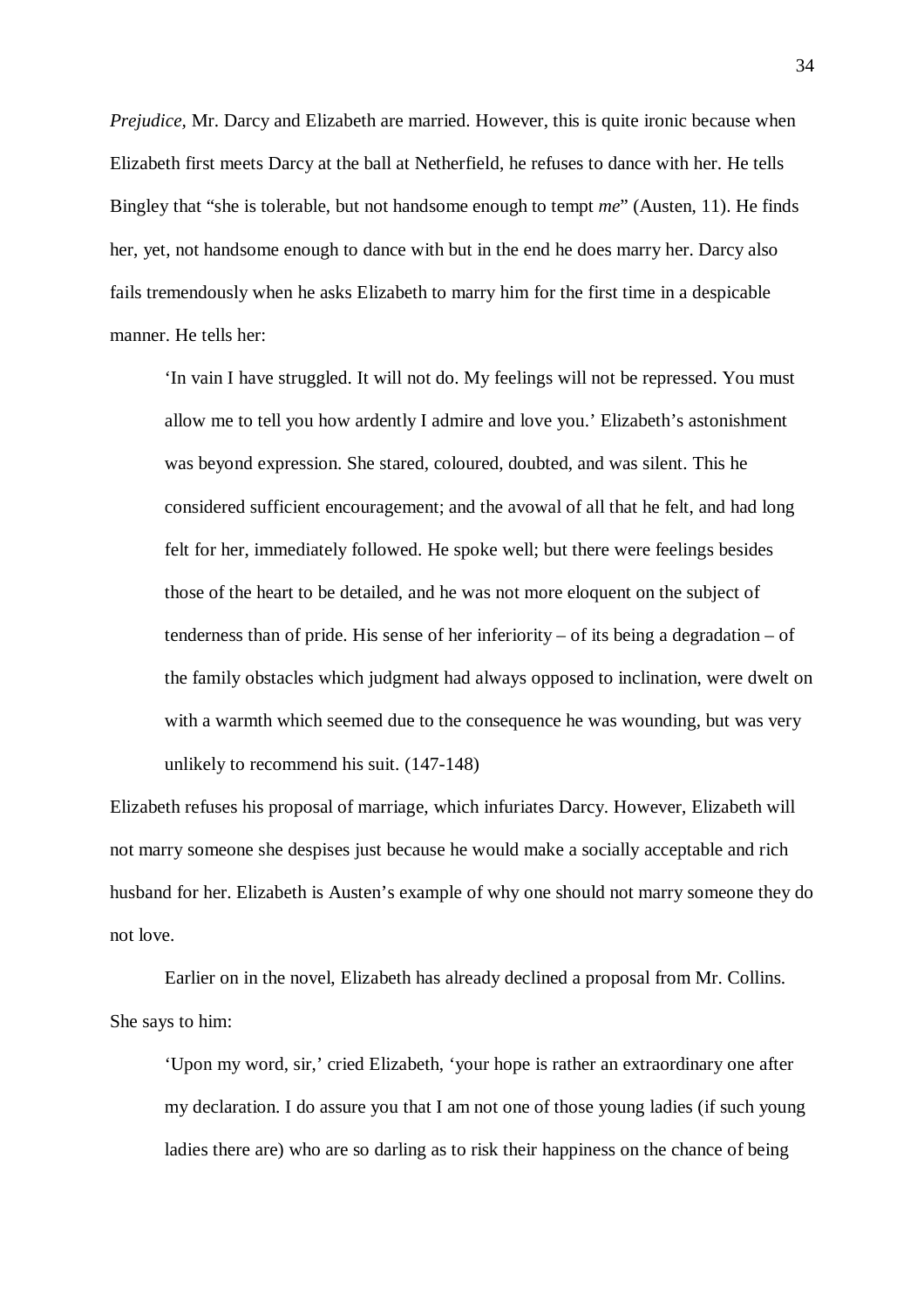asked a second time. I am perfectly serious in my refusal. You could not make *me* happy, and I am convinced that I am the last woman in the world who would make *you* so.' (86-87)

Mr. Collins, at first sight a respectable clergyman and Mr. Darcy, very wealthy and handsome would both make suitable husbands where money, shelter and an agreeable social position are concerned. But Elizabeth does not accept them, which was extraordinary for a woman in the nineteenth century. It is highly probable that Charlotte, for example, would have accepted Mr. Darcy's proposal. It would be very good for Elizabeth's social position and the new fortune would have been beneficial to the Bennet family as Charlotte is for hers. Through Elizabeth's eyes, she cannot do anything else than refuse him. He has always been proud and arrogant towards her, and has only spoken to her when absolutely necessary. He offended her when he refused to dance at Netherfield and Elizabeth eagerly believed Wickham's false allegations about Darcy in the past. To her, in her prejudiced ideas at that time, he is the opposite of a compatible husband, although he is very wealthy. Austen also implies that the fact that someone is from a higher class does not make them more agreeable, as Lady Catherine de Bourgh so very well illustrates, too. Elizabeth, however, is not ignorant of her social position. She knows the financial status of her family and that she is not as pretty as Jane. But her stubborn and idealistic nature make it impossible to her to marry anyone she does not love.

Ironically, this, and her wit and intelligence, is the quality in her that Darcy finds very attractive. In contrast with his earlier words about her, Darcy "could contain himself no longer" and says "for it is many months since I have considered her as one of the handsomest women of my acquaintance" (208). At the end of the novel, Elizabeth marries Darcy after all, after he has proven to her that Wickham's allegations are false and that Darcy's intentions to help the Bennet family are honest and good. Furthermore, he admits that he was wrong about the love between Jane and Bingley. When Darcy forces Wickham to marry Elizabeth's sister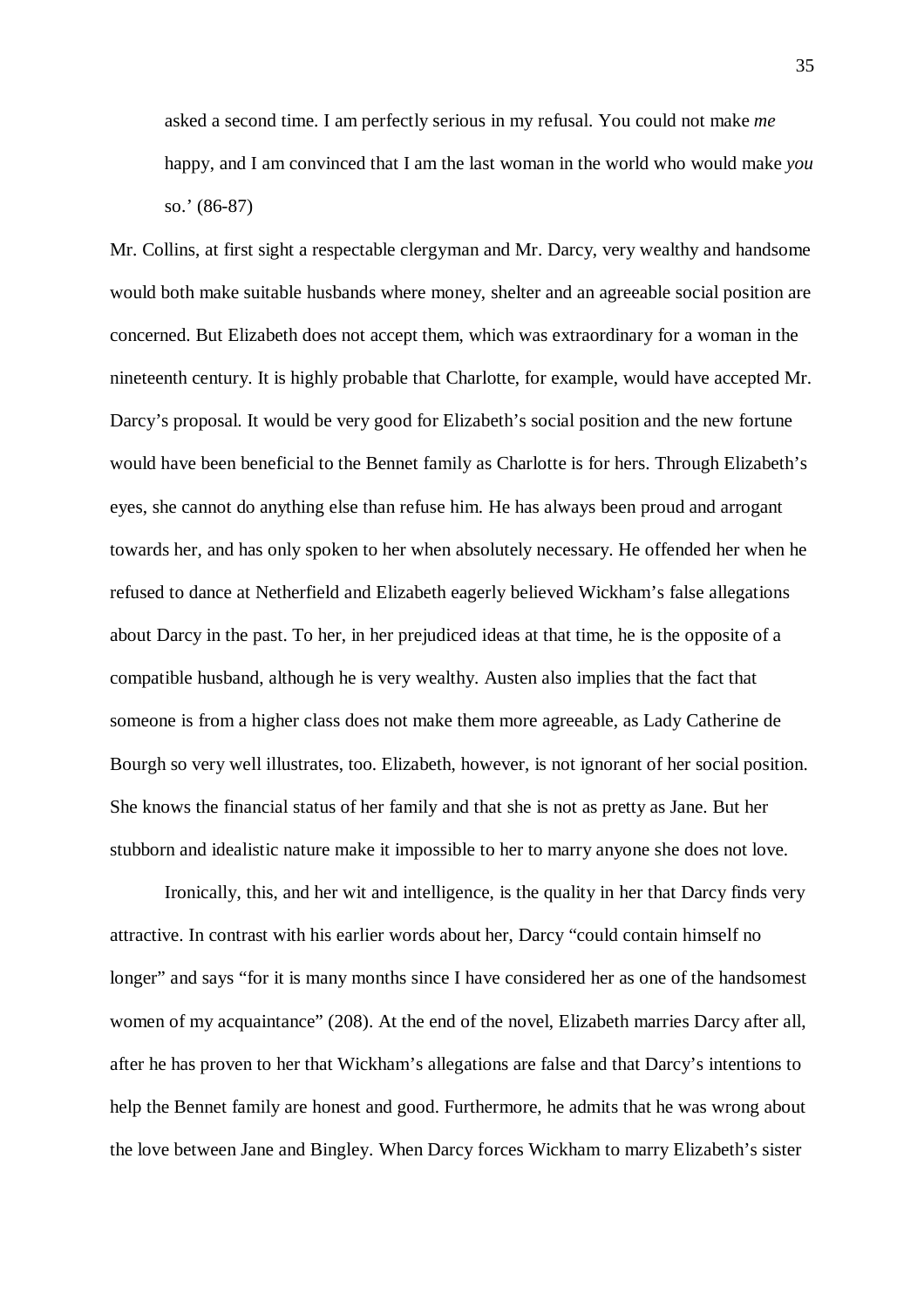Lydia he saves the family's good name and Elizabeth realises that she was prejudiced and that she was too quick to believe Wickham's opinion on Darcy. In chapter fifty, Elizabeth, not aware that Darcy will propose to her again, even begins

to comprehend that he was exactly the man who, in disposition and talents, would most suit her. His understanding and temper, though unlike her own, would have answered all her wishes. It was a union that must have been to the advantage of both: by her ease and liveliness, his mind might have been softened, his manners improved; and from his judgement, information, and knowledge of the world, she must have received benefit of greater importance. (239)

Not just Darcy, but also Elizabeth becomes aware of her own faults. Even the hero and heroine in Jane Austen's novel are not flawless. But they are now a compatible couple because they have become more acquainted with each other and, most importantly, they have educated each other. Darcy has learned to be less arrogant and proud and Elizabeth has lost her prejudice against him. Now they can marry each other for love and not, at least not in the first place, for money.

In addition, Jane Austen makes use of irony to illustrate morality. Ironically Wickham, the most villainous character in the novel, is responsible for the love between Elizabeth and Darcy. This is some sort of irony of fate. When Wickham takes Lydia with him, Darcy writes a letter to Elizabeth, revealing the truth about Wickham's past. As a result, Elizabeth understands the mistake she has made and it draws her closer to Darcy. It was necessary for both Elizabeth and Darcy to recognise their mistakes. Because they have taught each other something, their relationship has grown closer. Only then are they ready to commit to each other.

As a further example of irony, Lady Catherine de Bourgh is also in part responsible for the happy ending in *Pride and Prejudice*. When she comes to Longbourn to tell Elizabeth that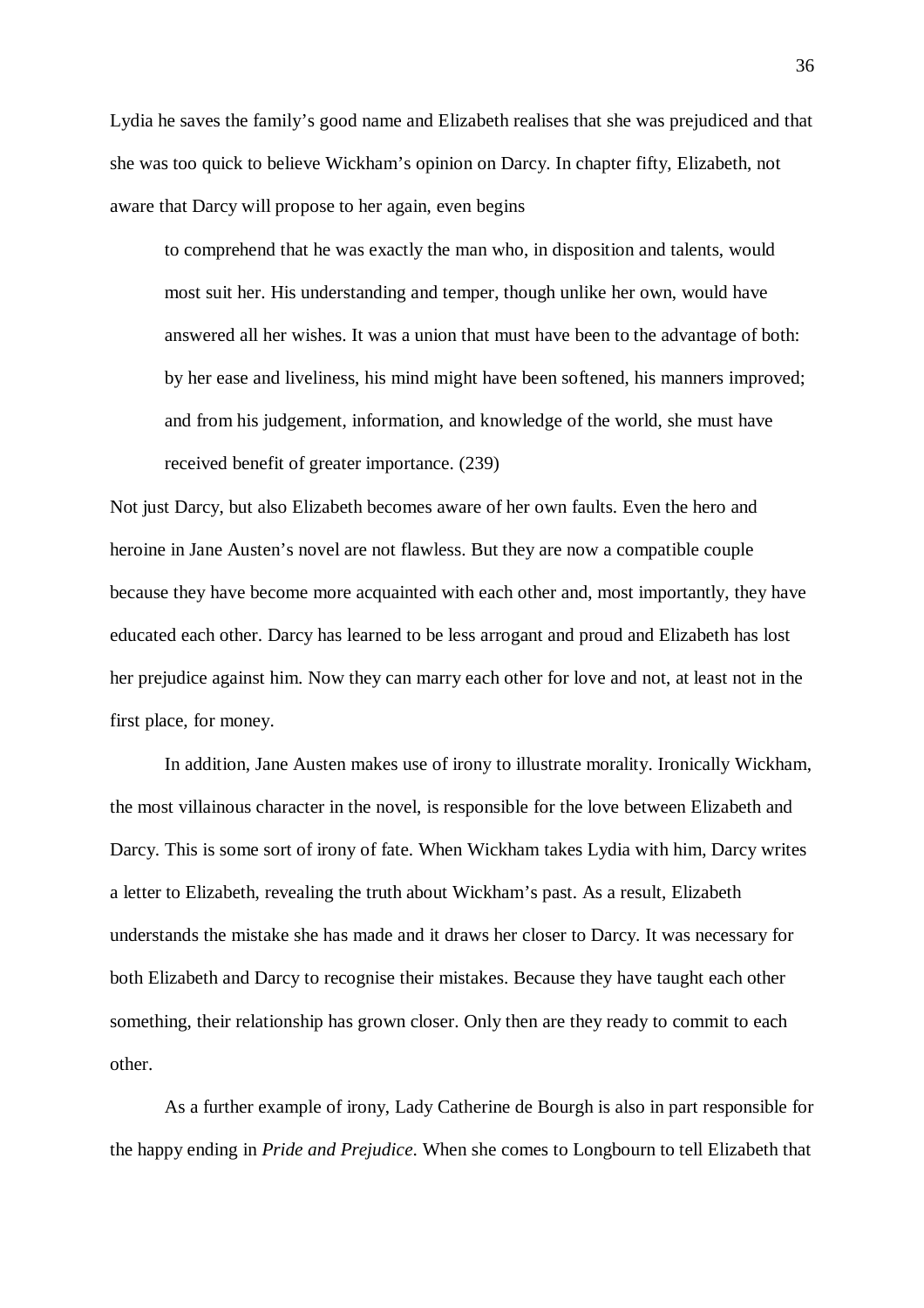it is impossible that Elizabeth will marry Mr. Darcy, she actually gives Elizabeth hope. Elizabeth asks her why, if Lady Catherine found it so impossible that Darcy would want to marry her, she has taken the trouble of travelling so far. Lady Catherine answers that she wants the rumours to be contradicted. Elizabeth answers: " 'Your coming to Longbourn, to see my and my family […] will rather be a confirmation of it; if, indeed, such a report is in existence' " (272). Before the visit of Lady Catherine, Elizabeth was convinced that she would never see Darcy again. However, her Ladyship is implicitly telling her that there have been rumours that Darcy is planning to propose. This brings her hope, which is the exact opposite of Lady's Catherine's intention. In theology, this is called "Felix Culpa", which means "blessed fault" or "fortunate fall". It means that God allows evil, or Satan, into his world in order for it to function as a bridge to the greater good. The Fall of Man, for instance, is sometimes regarded as Felix Culpa as it brought more good to humanity. In literature, Felix Culpa refers to a chain of events, such as the events that Wickham and Lady Catherine caused in *Pride and Prejudice*, which will eventually lead to a happier ending. This is what happens in *Pride and Prejudice*: the villains are the responsible for bringing Elizabeth and Darcy together.

Austen also shows what effects relationships and marriages have on whole families. When Lydia elopes with Mr. Wickham, the whole family is distraught and very ashamed. Their social position declines with a daughter on the run with a man who will never marry her. With her elopement, Lydia seems to have ruined her sisters' chance of a respectable marriage. Wickham does not love Lydia, he only wants to take advantage of her. Lydia shows that she is irresponsible and foolish, although because of her young age and the influence of Mrs. Bennet on her favourite daughter she might not be the only one to blame for her elopement. She is, however, oblivious to the consequences of her actions. It does, however, also create opportunities for other characters. Darcy, determined to set everything straight,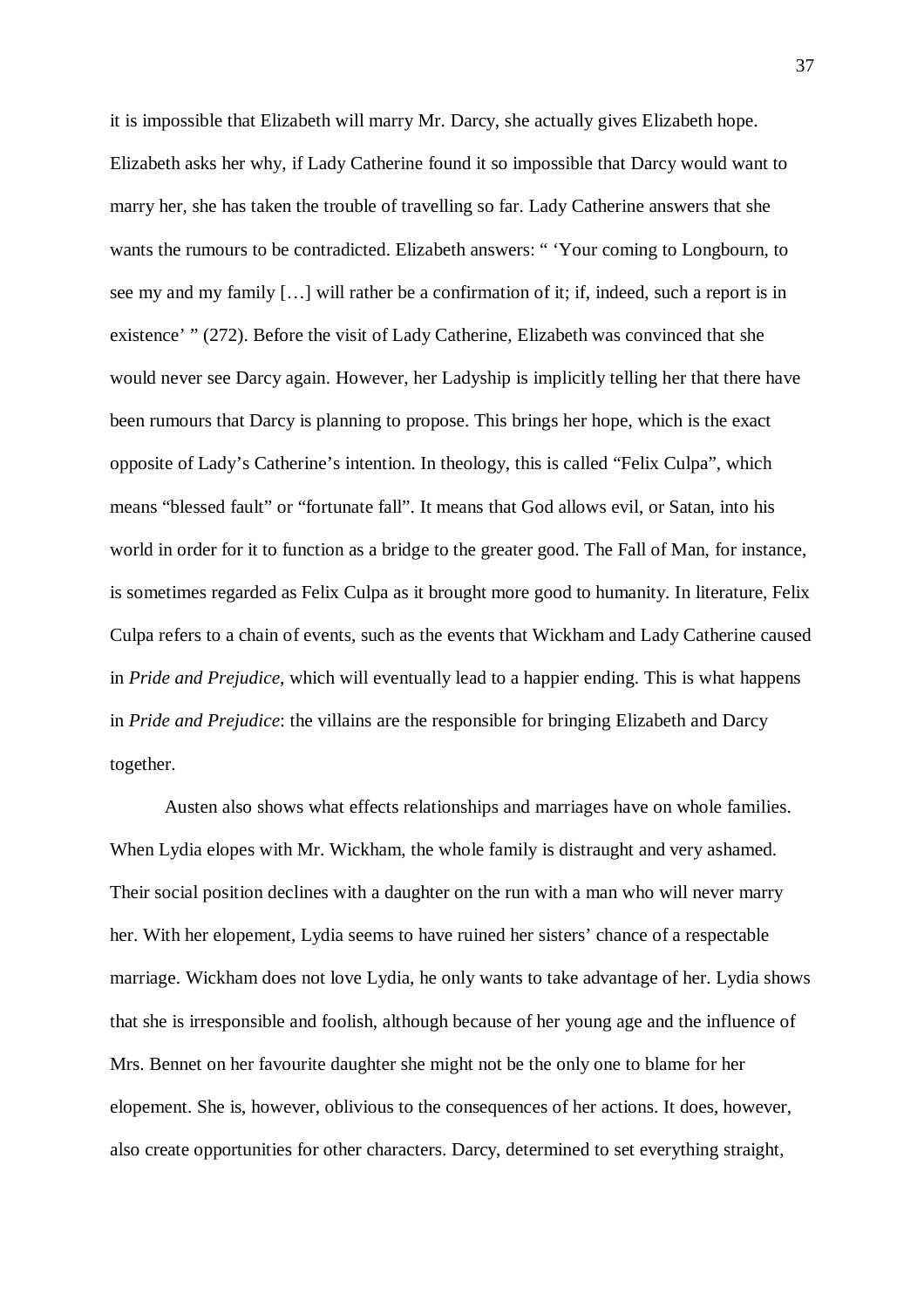searches the country for Lydia and Wickham and when he finds them he forces Wickham to marry Lydia. Wickham once tried to elope with Darcy's younger sister Georgiana and Darcy threatens to tell everyone. By doing this, he reinstates the social position of the Bennet family and Elizabeth is eternally grateful to him. She finally sees that he only wants good things for her and her family and she gradually begins to like and love him. On the other hand, the marriages of Jane and Mr. Bingley and Elizabeth and Mr. Darcy bring financial stability and happiness to the Bennet family as well as to themselves. Their positive acts influence other lives as well. Austen stresses that it is important to know oneself as well as the importance of being able to learn from someone else. Elizabeth only marries Mr. Darcy when their relationship is based on love and mutual respect. Only then can they be happy and, in addition, bring happiness to others.

In Helen Fielding's novel *Bridget Jones's Diary*, morality can also be found but with less depth and less three-dimensionality. The most important moral of *Bridget Jones's Diary* is quite similar to one of Jane Austen's morals: stay true to yourself. Throughout the book, Bridget desperately tries to fit in with, what she believes are, successful modern women. Women who do not drink or smoke, who are skinny, who have no problems whatsoever in their lives, who have a good relationship with their mother and, first and foremost, who have a boyfriend. Bridget believes that if she reaches this stage of utter perfection, she will live happily ever after. Gradually, she learns that becoming perfect is a lot more than just writing New Year's resolutions and when she reaches her goals they are not as fulfilling as she thought they were. When Bridget, after years of effort, finally reaches her ideal weight and has stopped smoking, people think she is ill. She writes in her diary:

Today is an historic and joyous day. After eighteen years of trying to get down to 8st 7 I have finally achieved it. It is no trick of the scales, but confirmed by jeans. I am thin. [...] It is a miracle. Rang Tom, who said maybe I have a tapeworm. The way to get rid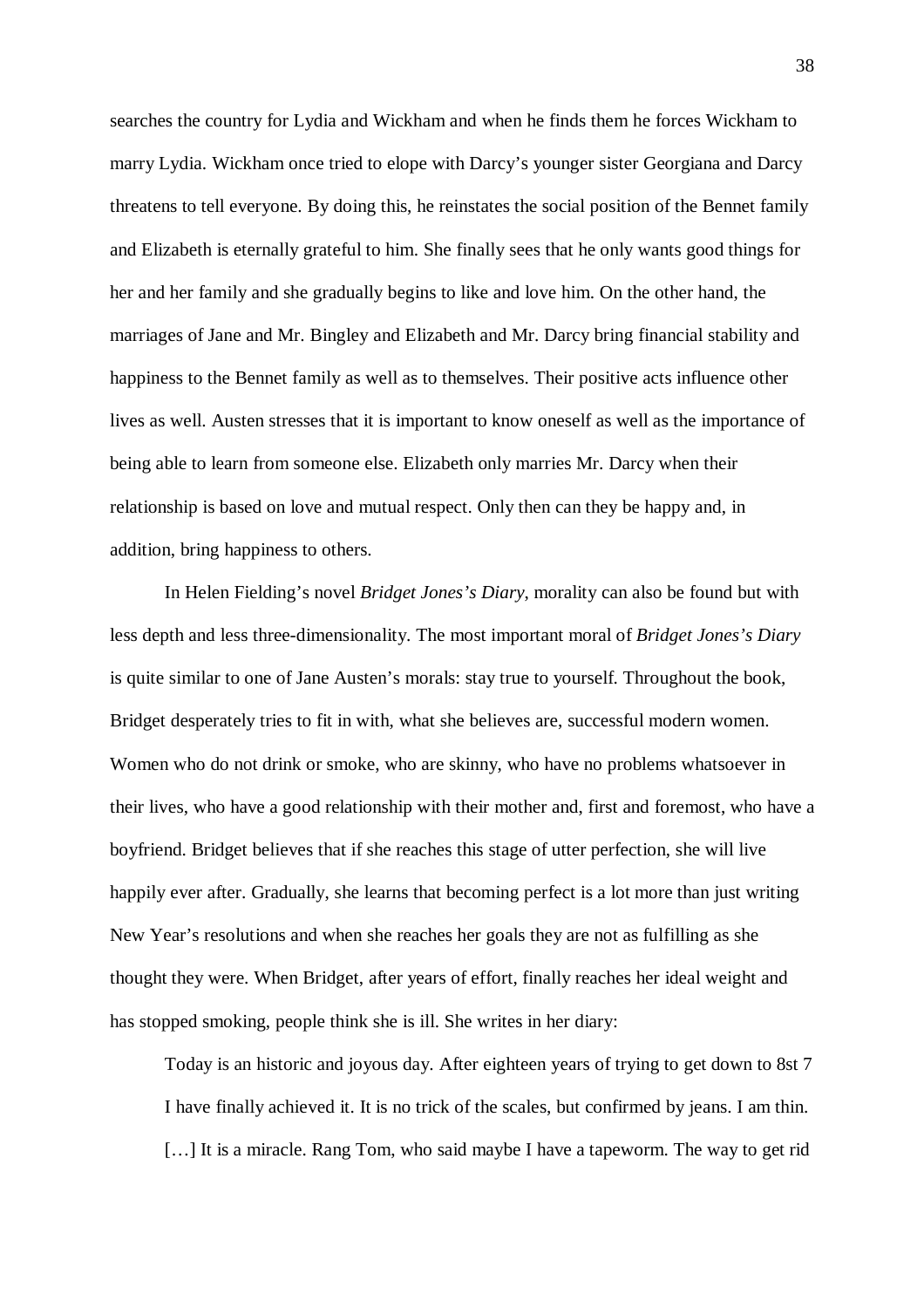of it, he said, is to hold a bowl of warm milk and a pencil in front of my mouth.

(Tapeworms love warm milk, apparently. They love it.) Open my mouth. Then, when the worm's head appears, wrap it carefully round the pencil. 'Listen,' I told him, 'this tapeworm is staying.' I love my new tapeworm. (Fielding, 105)

A few days later, Bridget goes to a party thrown by one of her best friends, Jude, in a little black dress that shows off her new figure. However, when she walks in, Jude asks if she is all right. When Bridget answers that she has lost half a stone Jude replies: " 'Maybe you've lost it a bit quickly off your… face,' she trailed off, looking at my admittedly somewhat deflated cleavage" (106). As she writes later:

It continued all evening. There's nothing worse than people telling you you look tired. They might as well have done with it and say you look like five kinds of shit. I felt so pleased with myself for not drinking but as the evening wore on, and everyone got drunker, I began to feel so calm and smug I was even irritating myself. (106)

When the party ends, her friend Tom telephones Bridget and asks her if she is all right, too. Bridget answers that she is feeling great and she asks what he means. Tom says to her:

'You just seemed, well, flat tonight. Everyone said you weren't your usual self.'

'No, I was fine. Did you see how thin I am?' Silence.

'Tom?'

'I think you looked better before, hon.'

This leaves Bridget astonished. She writes:

Now I feel empty and bewildered – as if a rug has been pulled from under my feet. Eighteen years – wasted. Eighteen years of calorie and fat-unit-based arithmetic. […] Eighteen years of struggle, sacrifice and endeavour – for what? Eighteen years and the result is 'tired and flat'. I feel like a scientist who discovers that his life's work has been a total mistake. (107)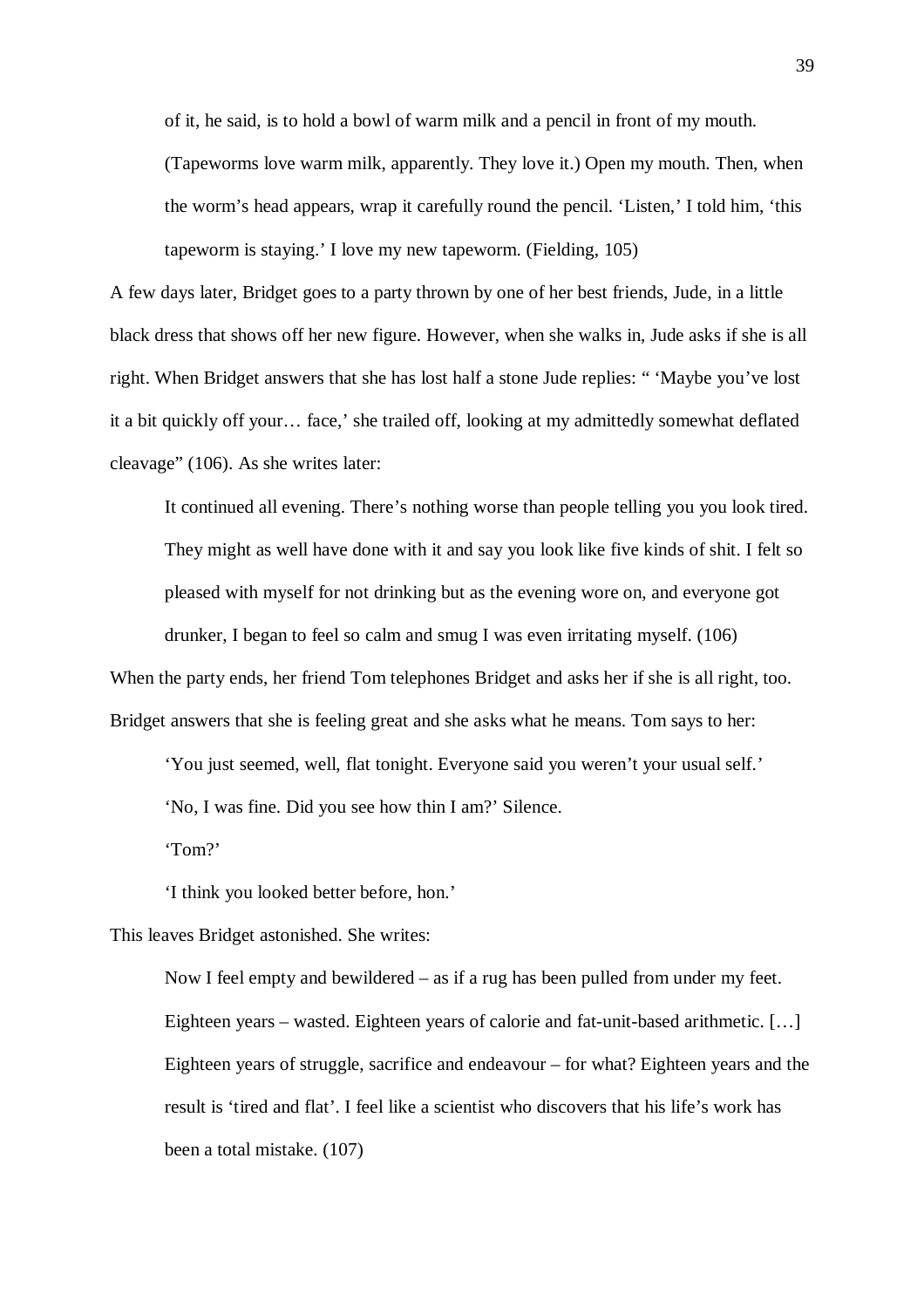This is the important moral of *Bridget Jones's Diary*. She believes she must abide by the image of the perfect woman that she has created or that society has created for the modern woman. The men in her life, her boss Daniel Cleaver and lawyer Mark Darcy, are surrounded by beautiful, thin women who always know what to say. Bridget, who is not very thin or very articulate, always measures herself to them. However, in the end she finds that Mark Darcy actually finds her comments, which are often very inappropriate, very funny and attractive. He likes her as she is. Fielding says about this: "The book is really about trying too hard, trying to be too perfect, and sort of missing the point that what makes Bridget appealing is that she's fun, she's nice, she's a good friend. She's just normal and that's fine" (*Penguin.com*). Although Fielding uses humour and irony to illustrate morality, just as Austen does, the morality is much less implicit and subtle. It has less depth. There is one great moral in the story and it is quite obvious what it is.

In addition, the morality in *Bridget Jones's Diary* is quite superficial. It concentrates on physical aspects, losing weight, smoking and drinking less, instead of the focus on morality and personal growth that *Pride and Prejudice* puts across. In Austen's novel, the emphasis is on personality and on self-fulfilment. Darcy and Elizabeth learn from each other and only then can they commit to their relationship and marriage. They learn from their own mistakes. A relationship can, as a result, also bring someone new perspectives. Furthermore, it may be too easy and too trivial to say that you must always love yourself. One would not have to make any effort at all, then, and that is not necessarily a good thing. Some degree of learning from each other, thus improving oneself, is good for a relationship. As the relationship between Elizabeth and Darcy in *Pride and Prejudice* illustrates, sometimes it is necessary. The moral "love yourself" can even be untrue up to a point. If a person is very overweight and their health is in danger, it may not be beneficial to say that they should be happy with themselves just the way they are. It is good if a person accepts himself as he is,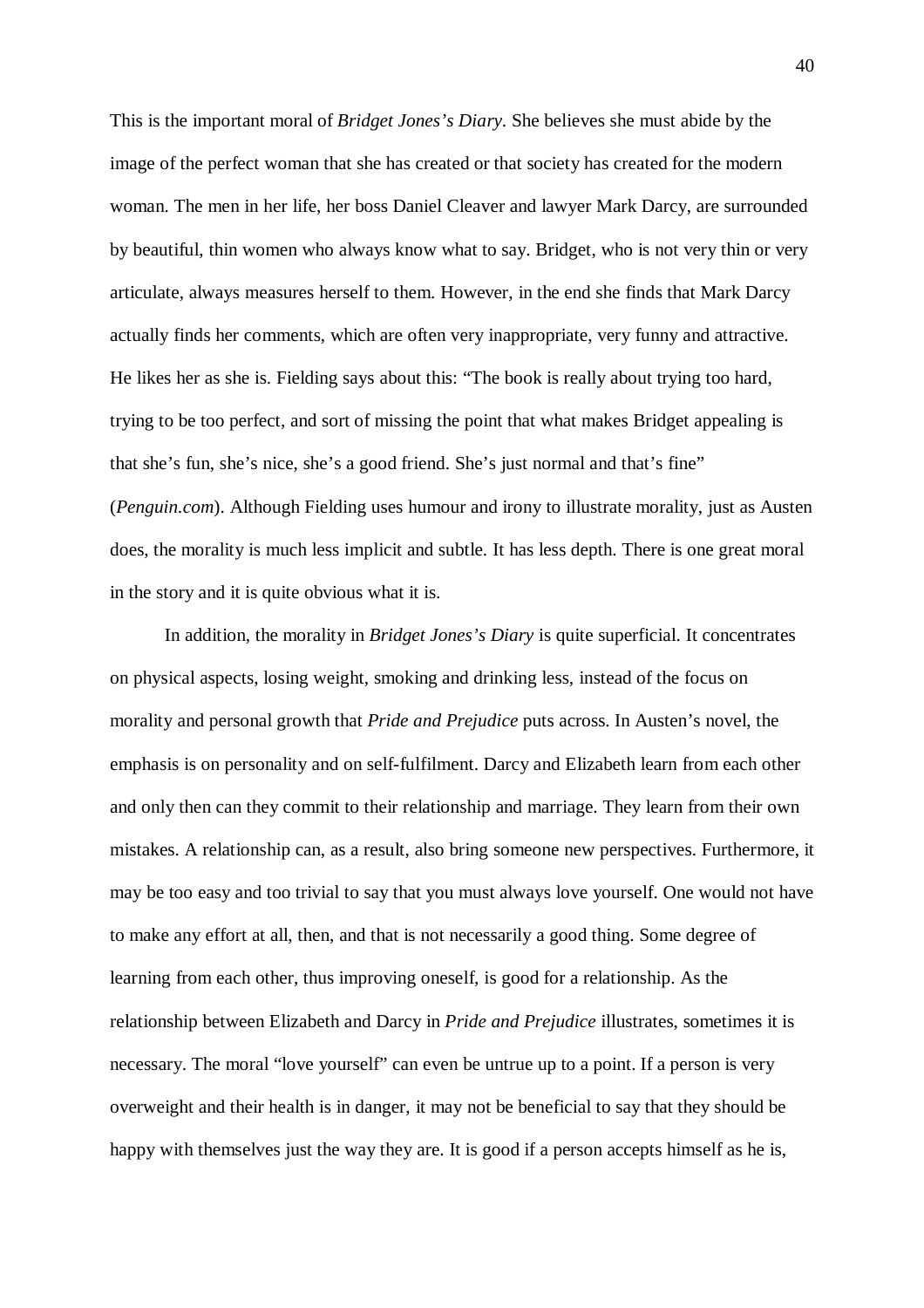but it is not always the best for the person himself. Inward personal growth, which the morality in *Pride and Prejudice* is about, is more important than the improvement of physical features that *Bridget Jones's Diary* mainly concentrates on.

Another morality issue in *Bridget Jones´s Diary* is Bridget´s prejudice against Mark. When she first meets him, Bridget finds Mark arrogant because he will not talk to her, despite Bridget´s mother desperate attempts to force him to take Bridget on a date. Although she dislikes him, he also offends her by declining the offer take Bridget out. When Bridget meets Daniel Cleaver, she discovers that he and Mark used to be friends. Daniel tells her that Mark slept with his fiancée and therefore they are not friends anymore. Bridget, eager to hear any story about the man who rejected her flatly, believes him and her opinion of Mark is even lower than before. However, Daniel cheats on her with another woman and Mark keeps appearing in her life. Mark saves Bridget from awkward situations and defends her when people laugh at her for her blunt comments. Everyone around her seems to think he is a good man and he is rich. It is, however, not until he uses his influence as a lawyer to save Bridget´s mother from thief Julio that Bridget realises how much she likes him. She does not like him because he is rich, because he is a successful lawyer or because her mother likes him. Her prejudice against him, because her mother liked him so much and she refuses to do what her mother tells her and because of the alleged betrayal to Daniel Cleaver, has left her unable to see his true nature. At their first meeting, Mark explains later, he felt embarrassed because his mother made him wear a ridiculous sweater and he felt pressured into asking Bridget out on a date. In addition, the story that Daniel told Bridget was false, as it was Daniel who slept with Mark's fiancée.

This storyline is similar to Elizabeth Bennet's prejudice against Darcy because of his rude manners towards her and the story she hears from Mr. Wickham. However, in *Bridget Jones's Diary* there are fewer class problems. Bridget and Mark both belong to a sort of posh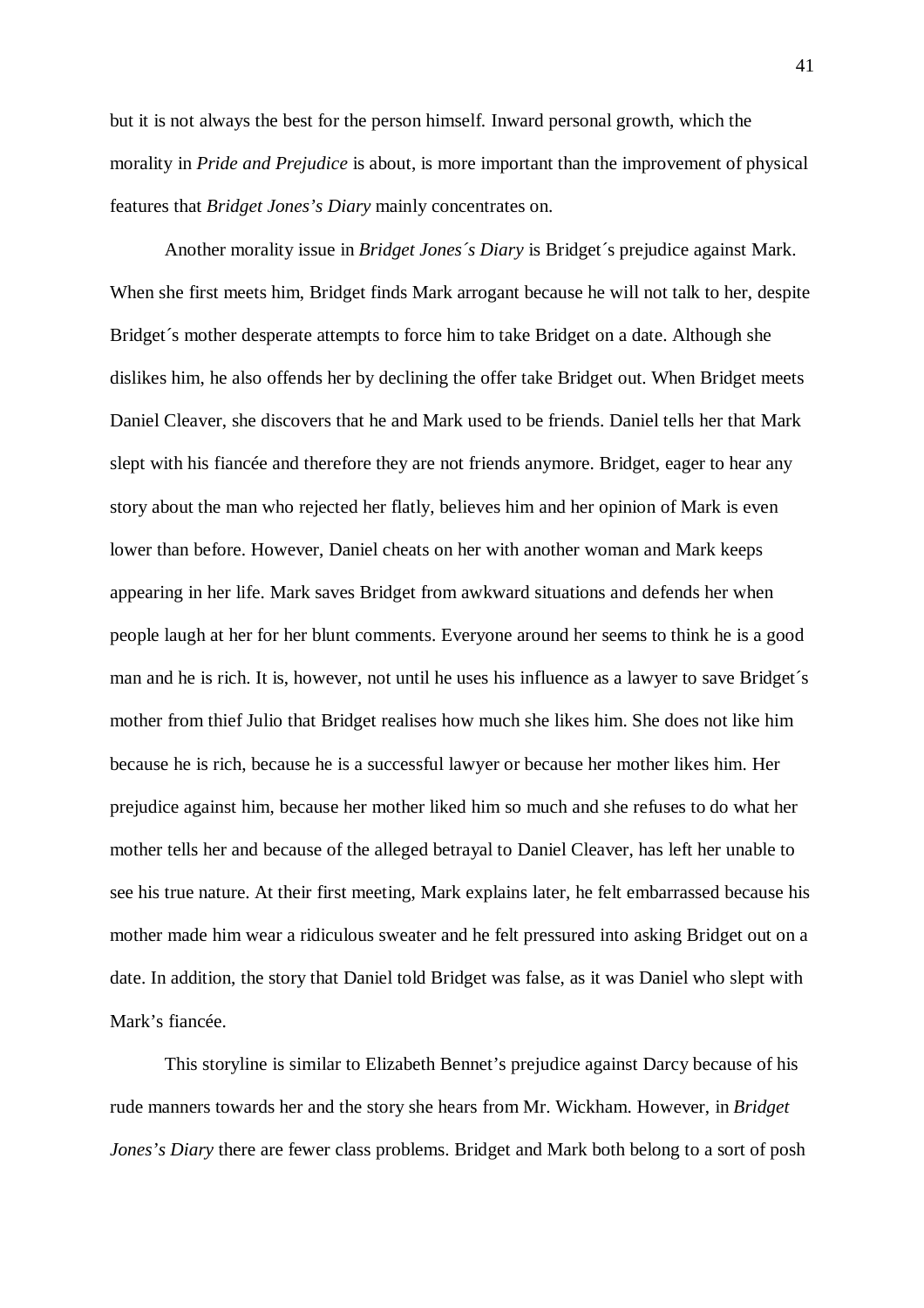modernised upper-class society. Their mothers know each other well and they like each other, in contrast to Mrs. Bennet and Mr. Bingley's family in *Pride and Prejudice*. Mark Darcy may be more intelligent, although Bridget is more blunt than unintelligent. He knows how he should behave and what to say at a party with important politicians. This is, however, more an inconvenience to Bridget and Mark than it is a real problem as it is for Elizabeth and Mr. Darcy. They are not only separated by opinions and behaviour but also by a division between their classes. Although it was not impossible in the nineteenth century to marry beneath one's class, many characters in *Pride and Prejudice* frown upon it. Mr. Bingley´s sisters find Elizabeth to be a very inappropriate acquaintance because of their differences in class. When Jane visits them and falls ill, Elizabeth walks to Netherfield to care for her sister. When she goes to Jane's room, Mrs. Hurst comments: "She has nothing, in short, to recommend her, but being an excellent walker. I shall never forget her appearance this morning. She really looked almost wild" (29-30). Mrs. Bingley adds: "To walk three miles, or four miles, or five miles, or whatever it is, above her ankles in dirt, and alone, quite alone! what could she mean by it? It seems to me an abominable sort of conceited independence, a most country-town indifference to decorum" (30). Although Bingley's sisters do like Jane's character more than Elizabeth's, they wished that Jane was from a better family. Miss Bingley says: "But with such a father and mother, and such low connections, I am afraid there is no chance of [a marriage]"(30).

In addition, Lady Catherine de Bourgh also shares her utter disapproval with Elizabeth's low social position. She tells Elizabeth that Darcy has been intended to marry her daughter since they were born. Lady Catherine says:

They are destined for each other by the voice of every member of their respective houses; and what is to divide them? The upstart pretentions of a young woman without family, connections, or fortune. Is this to be endured? But it must not, shall not be! If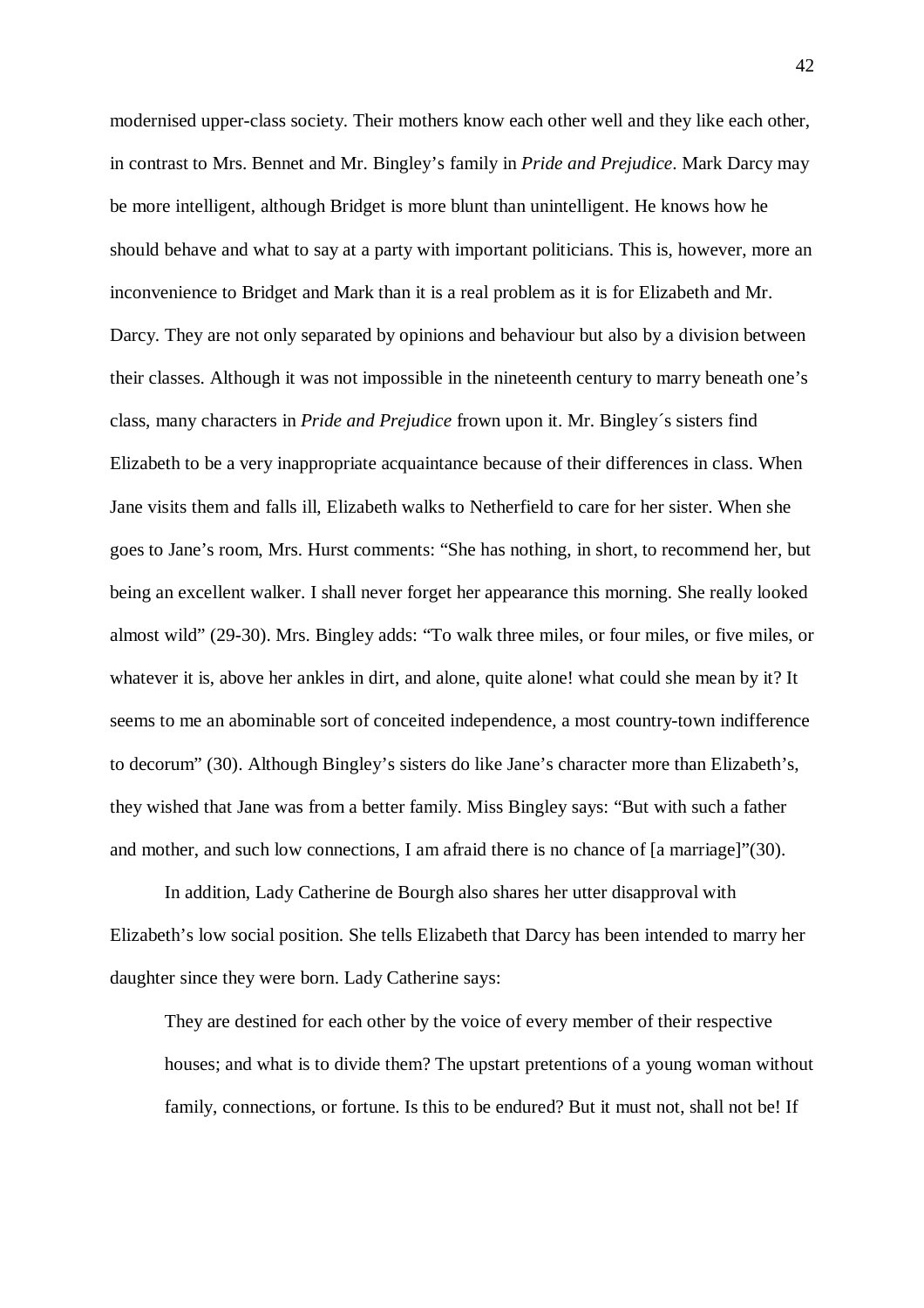you were sensible of your own good, you would not wish to quit the sphere in which you have been brought up. (274)

Clearly, she looks down upon Elizabeth and her position in society.

*Pride and Prejudice* includes a layer of social criticism. It is not only about personal morality but also illustrates a society in which it is a structural disadvantage to be a woman. Bridget and Mark in *Bridget Jones's Diary* are different people but they do not live in a society where being a woman is a disadvantage. The lack of this extra layer of morality is, however, not something that Fielding could prevent. She updated the story from *Pride and Prejudice* to the twentieth century, in which there is no strict class-system as there was in the nineteenth century. Bridget does experience the culture of self-improvement that is a typical problem for a woman in the twentieth century. She wants to be the perfect woman as they are portrayed in the media nowadays. In her essay "Bridget Jones's Diary: Confessing postfeminism", Leah Guenther writes:

Whereas Austen's heroines bemoan their limited choices, Fielding's lament having too many. Austen's characters are given one cultural directive, to marry, while Fielding's struggle with conflicting social messages that compel them simultaneously to find a man, be independent, build a career, start a family, have sex indiscriminately and be chaste. In this light, Bridget's struggle to control her life and her narrative results not from a literary convention that emphasizes women's economic and sexual restriction, but from a cultural imperative to strive for multiple and contradictory female ideals.

(86)

According to Guenther, Bridget as confused over the "women's self-definition on the pages of glossy women's magazines" (86). However, Bridget is aware of this problem. She notes in her journal that "'I am a child of *Cosmopolitan* culture, have been traumatized by supermodels and too many quizzes and know that neither my personality nor my body is up to it if left to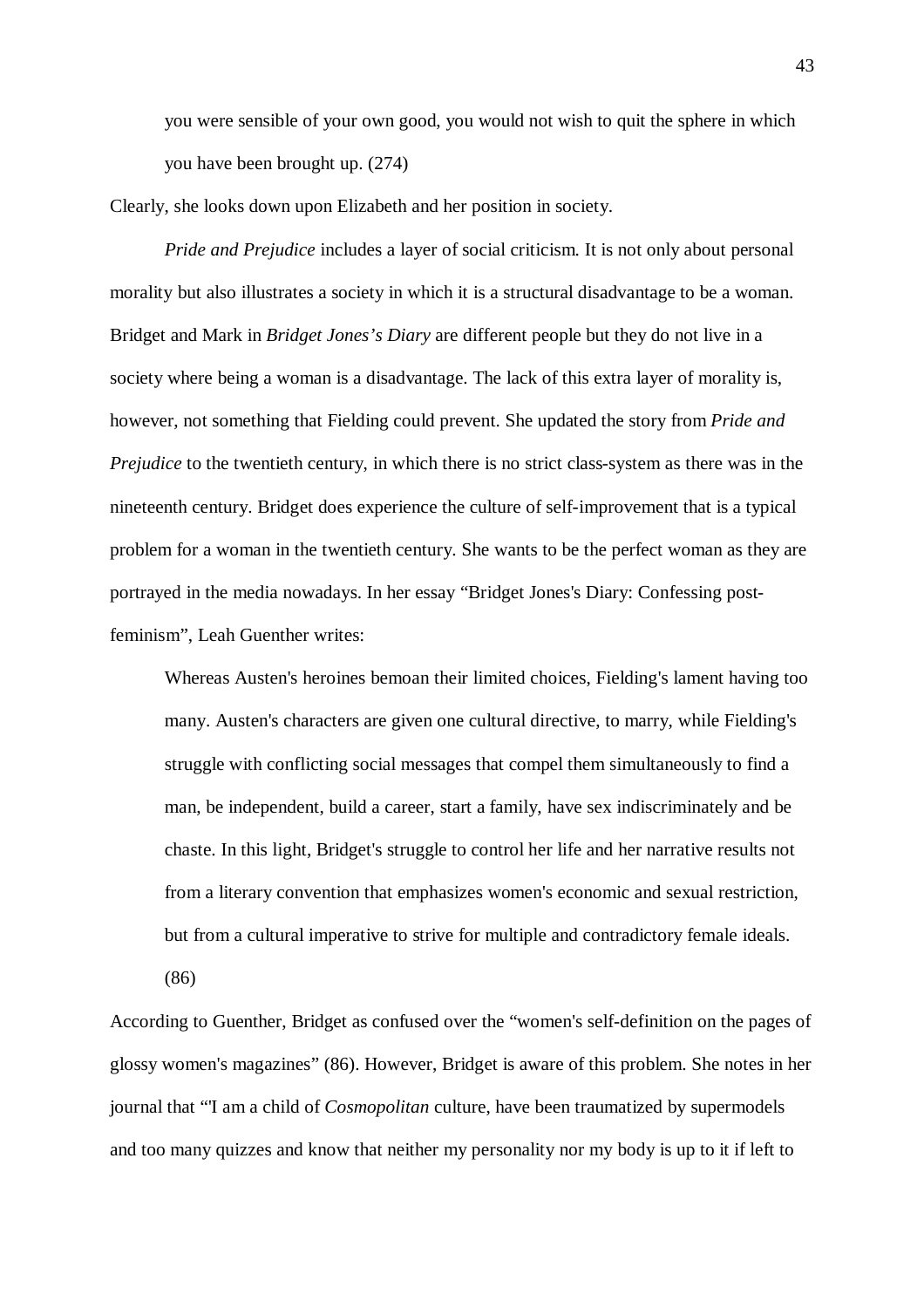its own devices" (sic) (Fielding, 59). However, this problem contributes more to the comical and entertaining part of the novel than it does create a novel of manners.

When Helen Fielding was asked how she felt about the reviews of *Bridget Jones's Diary* which said that the book was an "insult to feminism", she answered: "I can quite see that if you're not keen on irony as a form of expression, the book might get on your nerves. It was initially written to make people laugh. If it raises some issues that strike a nerve, so much the better. Novels are there to reflect the truth in what they see, as well as to entertain" (*Penguin.com*). Where *Pride and Prejudice* is a novel of manners, *Bridget Jones's Diary* is the novel that defined the chick literature or chick lit genre. Chick literature is written first and foremost to entertain people. It is light-hearted and humorous. It reflects how people in modern day society behave, but it does not say how one should or should not behave. Chick lit novels are designed to be relatable to modern women rather than to represent different characters and situations to illustrate moral issues. Because there is less moral seriousness in *Bridget Jones's Diary* and the morality is more explicit and one-dimensional, the novel has less depth than *Pride and Prejudice*. *Bridget Jones's Diary* is written purely for the entertainment of the reader and other, hidden, morals of the story are not put in intentionally. *Pride and Prejudice* is first and foremost a novel of manners and a very, although subtle and implicit, moralistic novel. It contains nuances in morality, for example Charlotte Lucas's choice in marriage, which adds more layers to the novel. Austen weighs the morality of the choices of the women in her novel and she approaches life in a way that every point of view is taken into account. In addition, whereas Austen compares different types of marriage, Fielding only focuses on getting Bridget married. There are other marriages in *Bridget Jones's Diary*, such as the marriage between Bridget's parents, but they do not serve a moral purpose. In *Bridget Jones's Diary*, there is more interest in getting Bridget married than there is interest for morality issues. The emphasis is on how to please the reader, instead of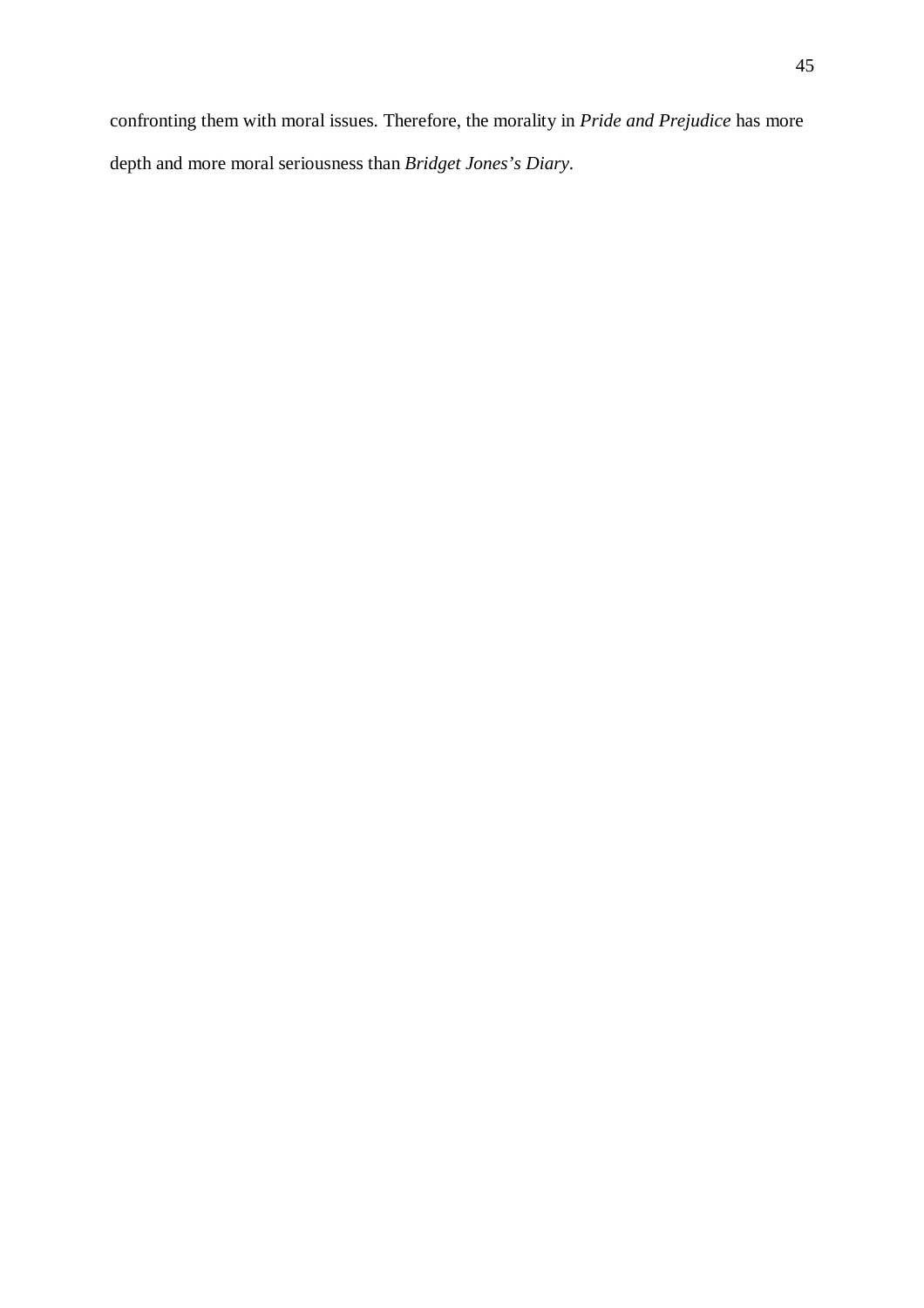## **Chapter Three: Identification**

A work of high literature must, first and foremost, appeal to the reader. The interest of the reader must be caught and it also must be preserved throughout the story. As I have argued in chapter one of this thesis, authors can encourage their readers to read on by using characterisation to make them identify or sympathise with the characters. In addition, a work of literature must also contain a quality of art that another work does not have. It must stand out from other works in its literary genre and have that certain quality that makes it worth reading over and over again. It has been generally accepted that Jane Austen's novel *Pride and Prejudice* has that quality and it is considered high literature by many. Protagonist Elizabeth Bennet is, besides someone the reader can identify with most of the time, portrayed especially as a woman with a strong opinion who is not afraid to disobey people that are not used to being disobeyed. Austen is regarded as a progressive author by some because of her social realism and progressive thoughts about women. Elizabeth is a character readers identify with and it is only when she realises her own mistake that the reader realises it, too. Austen encourages her readers to reread the novel in order to see when Elizabeth, and themselves, have made the wrong presumptions and why. Austen uses identification in a progressive way. Helen Fielding's *Bridget Jones's Diary* seems, at first sight, more focussed on being recognisable to many women than on being progressive. In this chapter I will elaborate on the levels of identification from the reader to the protagonists of *Pride and Prejudice* and *Bridget Jones's Diary*. Furthermore, I will illustrate the focus of Helen Fielding on making Bridget relatable to modern day readers, and therefore making her novel quite undaring, as opposed to Jane Austen's progressive writing. By doing this, I will investigate the matter of depth that this contributes to both novels.

When it comes to identification, Elizabeth Bennet seems a very relatable character at first sight. Although her position as a woman in the nineteenth century may be unfamiliar to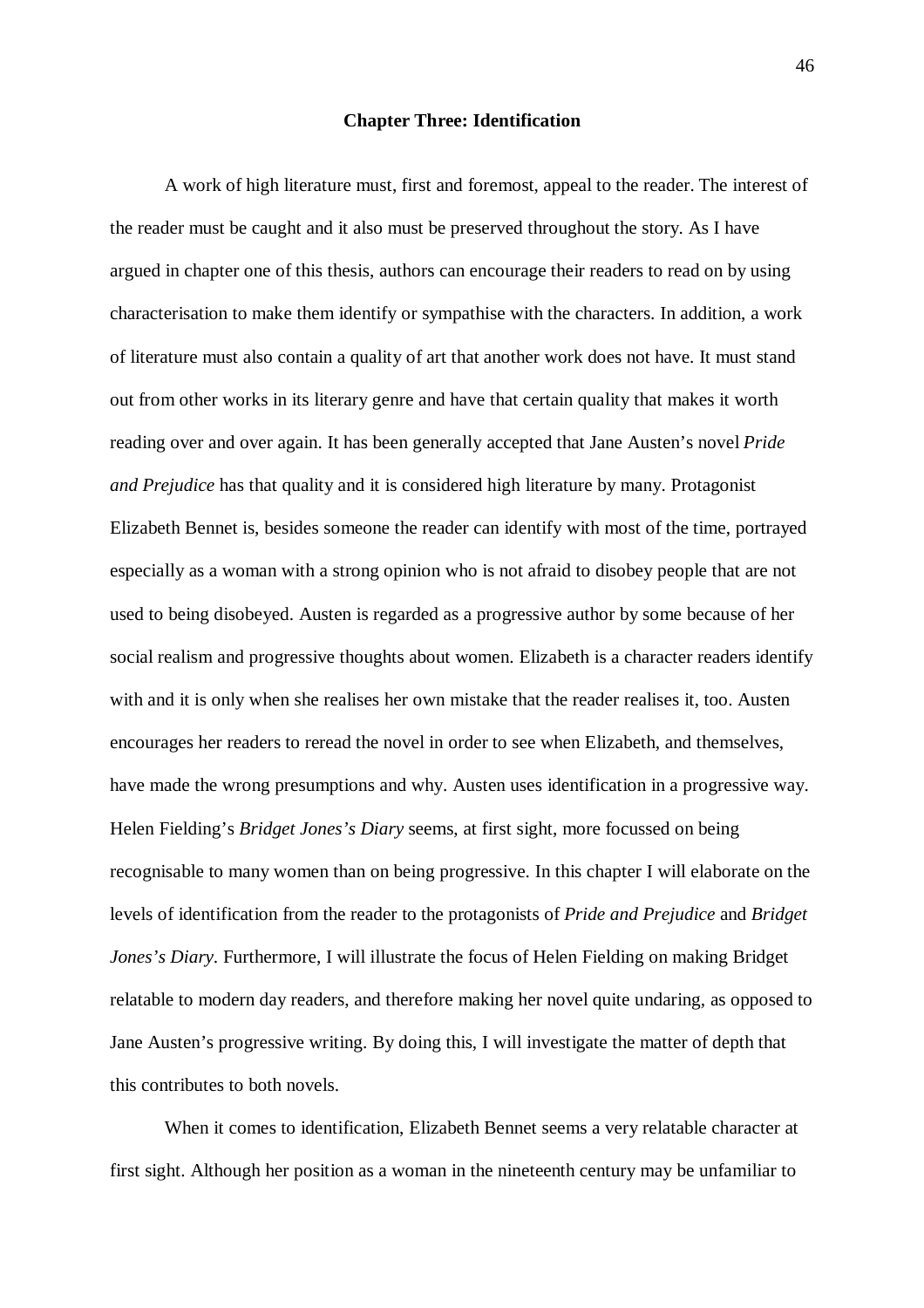modern day readers, Austen's realistic approach to social conventions illustrates it very well. Elizabeth is playful, intelligent and very funny. Her wit is one of the most noticeable characteristics in *Pride and Prejudice*. She is the heroine of the story and she is the one who is given the happy ending. Readers fall in love with Elizabeth because Austen lets them see the world through Elizabeth's eyes. However, the reader can never fully identify himself with her. Although she has a nice character and the reader can easily relate to her, she makes mistakes. Her prejudices against Mr. Darcy are proven to be false. When he refuses to dance with her at the Netherfield ball, she already dislikes him for the silent and proud manners he is presenting himself with. However, one can only imagine what it must have been like for Darcy at the Netherfield ball. He and his friend Mr. Bingley are newcomers in the area and may be withdrawn in their manners to begin with. Most of the girls at the ball know of their fortune. Mrs. Bennet points this out in the first chapter when she describes Mr. Bingley as: "A single man of large fortune; four or five thousand a year. What a fine thing for our girls" (Austen, 5). She does not care whether he is handsome or whether he has a nice character. He is rich and therefore he will do as a son-in-law. When Mr. Darcy first walks into the room at the Netherfield ball, he "soon drew the attention of the room by his fine, tall person, handsome features, noble mien, and the report which was in general circulation within five minutes after his entrance, of his having ten thousand a-year" (10). After this has circulated through the entire ballroom, it is said that:

The gentlemen pronounced him to be a fine figure of a man, the ladies declared he was much handsomer than Mr. Bingley, and he was looked at with great admiration for about half the evening, till his manners gave a disgust which turned the tide of his popularity; for he was discovered to be proud; to be above his company, and above being pleased; and not all his large estate in Derbyshire could then save him from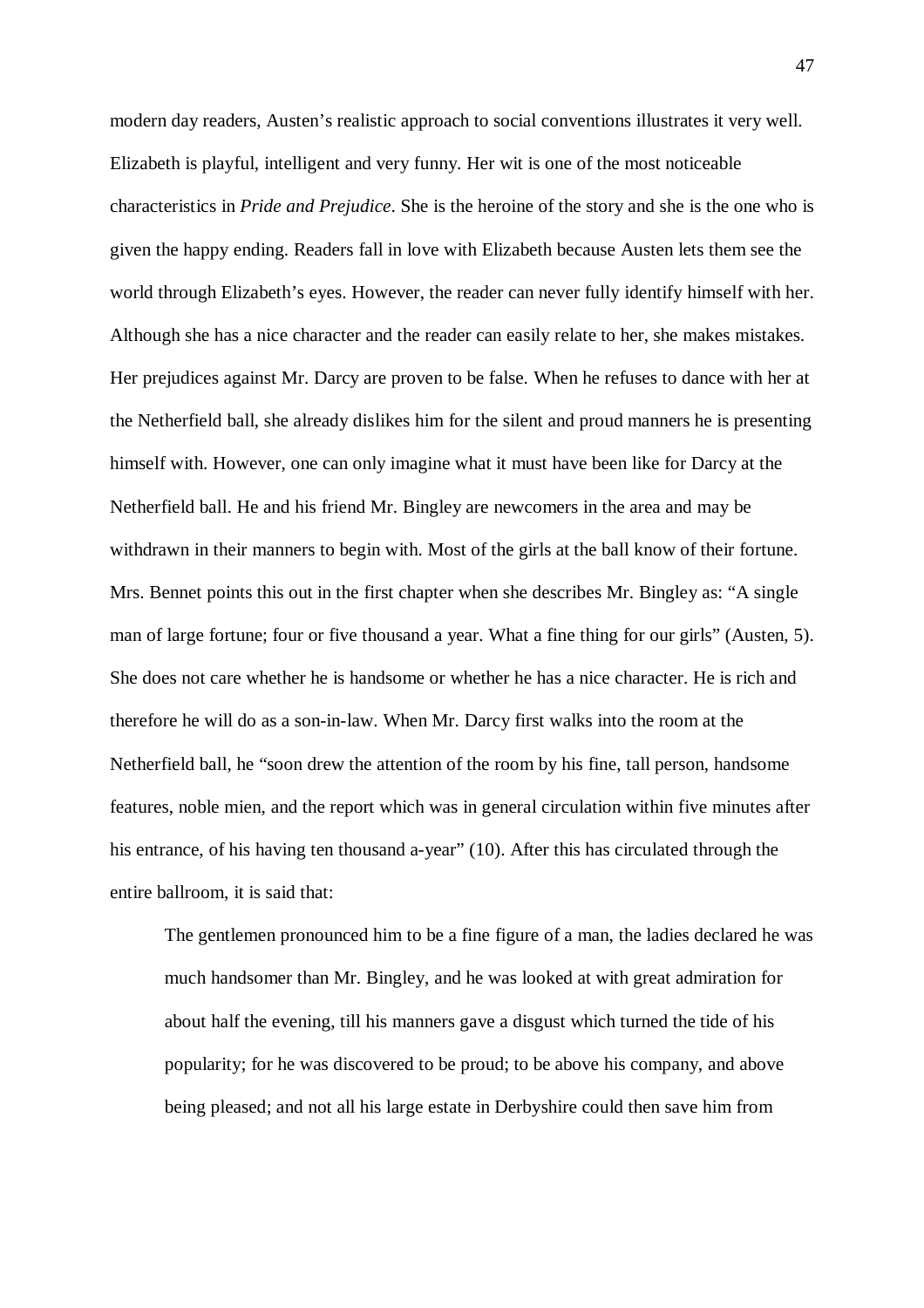having a most forbidding, disagreeable countenance, and being unworthy to be compared with his friend." (10)

The perspective changes from Elizabeth to the entire community. Everyone in the room is just focused on Darcy´s estate and on his fortune. At first sight, Darcy seems haughty and proud, but he may be just reserved. However, this is not clear when one reads the novel for the first time. Upon a first reading, the reader will tend to share Elizabeth´s feelings, and her prejudice, towards Darcy. The reason for this is that Elizabeth does not know the truth and, as a result, neither does the reader. This changes when the reader reaches the part where Darcy reveals the truth in his letter. The reader is encouraged to reread the novel, in order to see what they missed and to see the other side of the story, that is to say Darcy´s perspective. He may have been just reserved at the Netherfield ball. He may well have been afraid that there were girls who were just after his fortune. Elizabeth is intelligent, she could have known this was the case, too. She knows that he knows that girls like herself must marry well to help their family with their financial problems. Of course, Darcy offends her at their first meeting where he should have been at least more polite to her. But she is very fast in her judgement.

The reader sympathises with Elizabeth still when her opinion of Darcy deteriorates when she talks to Mr. Wickham and he tells her Darcy has mistreated him in the past. Wickham tells Elizabeth about Mr. Darcy's father being his godfather, and although Darcy's father was very kind, his son Fitzwilliam did not like Wickham. After the death of the late Mr. Darcy, Wickham would be provided for but he did not receive any money. Wickham claims this is because of the young Mr. Darcy. During this story full of lies, Elizabeth exclaims that Darcy should be publicly disgraced for his shocking actions. Wickham answers: " 'Some time or other he *will* be – but it shall not be by *me*. Till I can forget his father, I can never defy or expose *him*.' " (65). Elizabeth, as well as the reader, does not know that Wickham is not telling the truth and she, in fact, "honoured him for such feelings, and thought him handsomer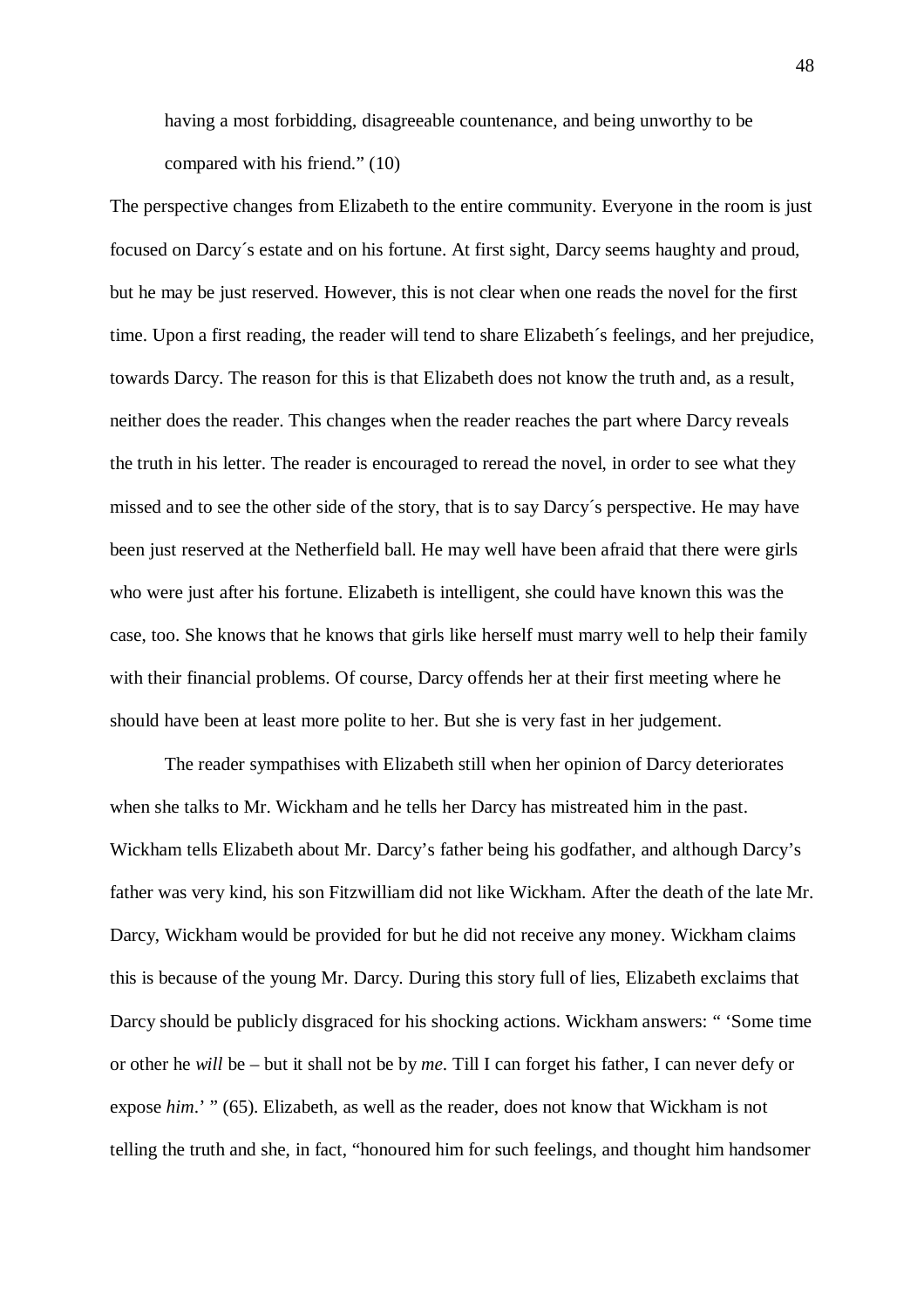than ever as he expressed them" (65). Her prejudice against Darcy makes her blind to other interpretations of the story. She does not check with others whether the story is true or not but chooses to believes Wickham. Because the man who she finds very attractive speaks ill of the man she already dislikes, she is very much eager to believe him. She does not doubt Wickham's motives for a second. Of course she could not have known that Wickham was lying and it may be understandable that she wants to believe him after Darcy's proud behaviour towards her. Although it would be more difficult in the nineteenth century to check the sources of an accusation, Elizabeth could have been more reserved in her judgement. Even when Elizabeth wonders how a charming, friendly man as Mr. Bingley can be Mr. Darcy's best friend, Wickham convinces her easily by saying that:

Mr. Darcy can please where he chuses. He does not want abilities. He can be a conversible companion if he thinks it worth his while. Among those who are at all his equals in consequence, he is a very different man from what he is to the less prosperous. His pride never deserts him: but with the rich he is liberal-minded, just, sincere, rational, honourable, and perhaps agreeable, -- allowing something for fortune and figure. (67)

Elizabeth's antipathy towards Mr. Darcy reaches its climax when he proposes to her. One cannot blame her for turning Darcy's marriage proposal down, considering the abominable manner in which he presents it, but she does not realise that it is his way of reaching out to her. Darcy actually cares about Elizabeth but his proud manners prevent him from communicating it correctly. From his point of view, he is trying to communicate his love for her as well as trying to help her, as he of course is also aware of her social and financial position. This is why he is furious that she turns him down and he is not able to understand it. In his opinion he is doing Elizabeth a favour. The reader, however, cannot know this upon a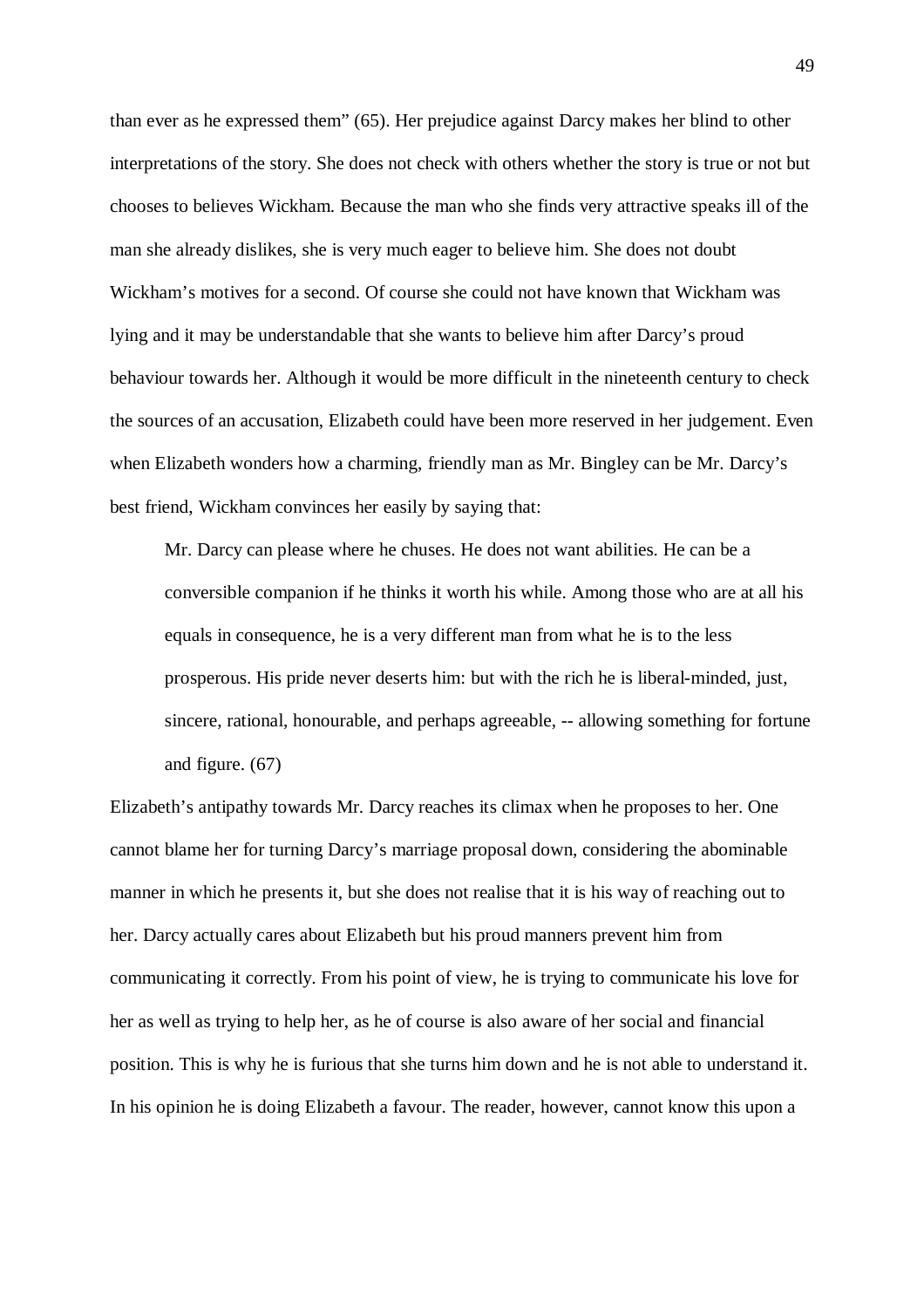first reading because it is only Elizabeth's point of view that is shown. When they reread the novel, they are more able to see other, such as Darcy's, point of views.

The real surprise for the reader, and for Elizabeth, comes when Elizabeth receives a letter from Darcy in which he tells the truth about what happened between him and Wickham, Only then does she, and the reader with her, start to realise that she has made a mistake. Elizabeth has been too full of herself and has thought too much of her own wit. Her wit is, in fact, one of the most beloved features of Elizabeth Bennet in the opinion of readers of *Pride and Prejudice*, but it is her wit that makes her unable to see the truth, namely that all her assumptions about Darcy were built on her prejudice. After she has read the letter, she contemplates why she believed Wickham:

As to his real character, had information been in her power, she had never felt a wish of inquiring. His countenance, voice, and manner had established him at once in the possession of every virtue. […] She could see him instantly before her, in every charm of air and address; but she could remember no more substantial good than the general approbation of the neighbourhood, and the regard which his social powers had gained him in the mess. (160)

Elizabeth realises that she believed him too hastily and only because she found him charming and because people in the neighbourhood spoke well of him. She was too focused on his looks and charm and could not see what his true character was. Elizabeth feels very ashamed and feels that she has been "blind, partial, prejudiced, absurd" towards Wickham as well as Darcy  $(162)$ .

'How despicably have I acted!' she cried; 'I, who have prided myself on my discernment! I, who have valued myself on my abilities! who have often disdained the generous candour of my sister, and gratified my vanity in useless or [blameable] distrust. How humiliating in this discovery! yet, how just a humiliation! Had I been in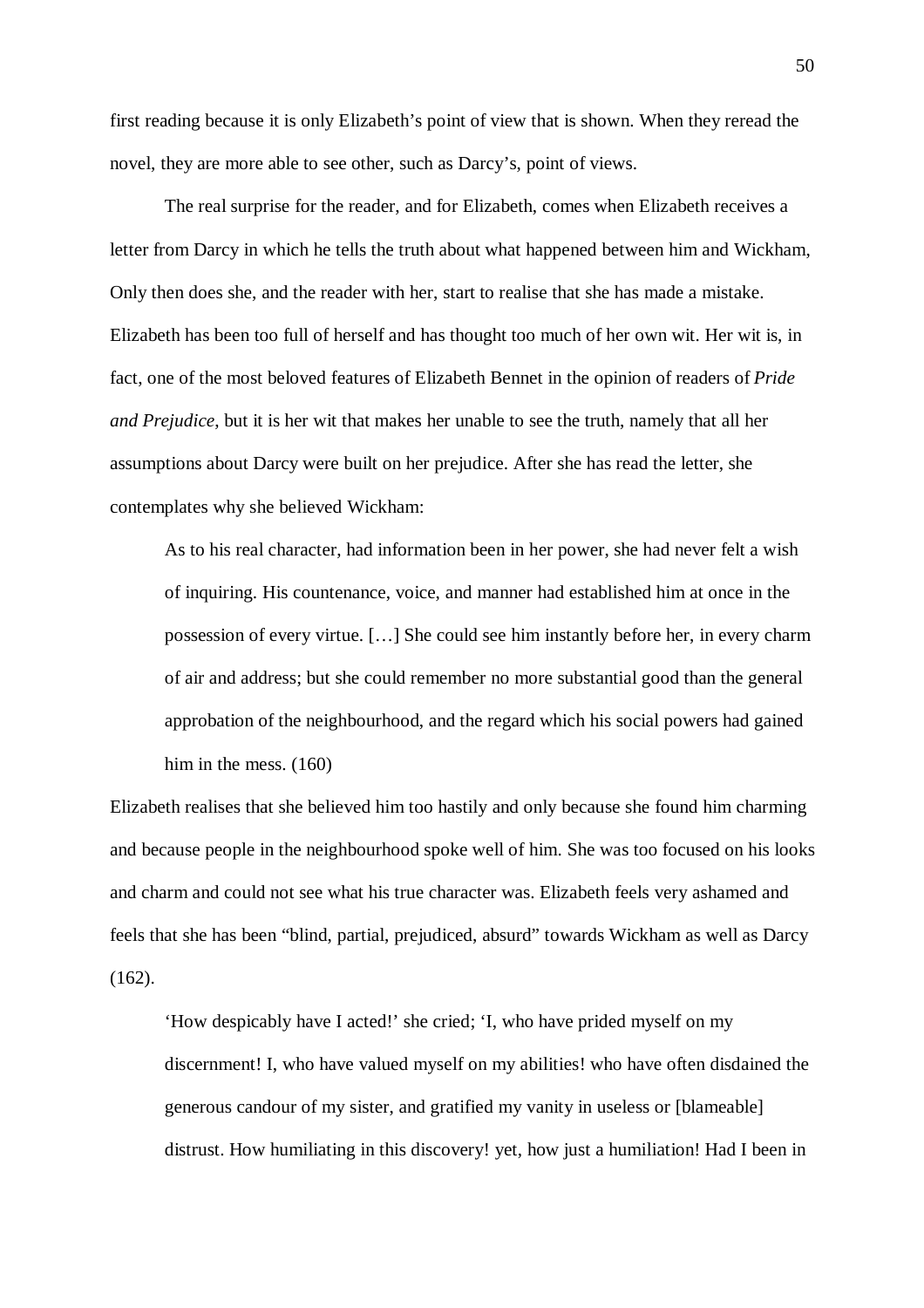love, I could not have been more wretchedly blind. But vanity, not love, has been my folly. Pleased with the preference of one, and offended by the neglect of the other, on the very beginning of our acquaintance, I have courted prepossession and ignorance, and driven reason away, where either were concerned. Till this moment I never knew myself.' (162).

This is a very important moment in *Pride and Prejudice*. Elizabeth realises that she has made a huge mistake. The moral of this scene is that one should not be prejudiced against someone, positively or negatively. Maybe the reader cannot fully identify with Elizabeth because she makes mistakes and her most favourite characteristic is the cause of her dismay. However, Austen uses the situation with Elizabeth to convey morals to the reader. Besides making the character of Elizabeth easy for the readers to sympathise and identify with in the beginning, she adds a different, and subtle, layer to the identification. She can also teach her readers something.

In addition, Austen was sometimes regarded a quite progressive realist on a political level. In the early nineteenth century, the time of Jane Austen and *Pride and Prejudice*, it was not really possible for a young woman such as Elizabeth to be independent or provide for herself. They could not enter politics or apply to university and many occupations were unavailable for women. The occupations that were open to women did not pay very well and the working conditions were often bad. Therefore, most women such as Elizabeth could only increase their fortune by, besides inheriting it if she had no brothers, marrying a wealthy man (*Pemberley.com*). If a woman did not marry a man of fortune, she would have had to live with her parents, for it would have been unheard of in the nineteenth century for a young female who has never been married to live by herself (*Pemberley.com*). As Lady Catherine de Bourgh says: "Young women should always be properly guarded and attended, according to their situation in life" (165). In addition, although Darcy and other men of great fortune might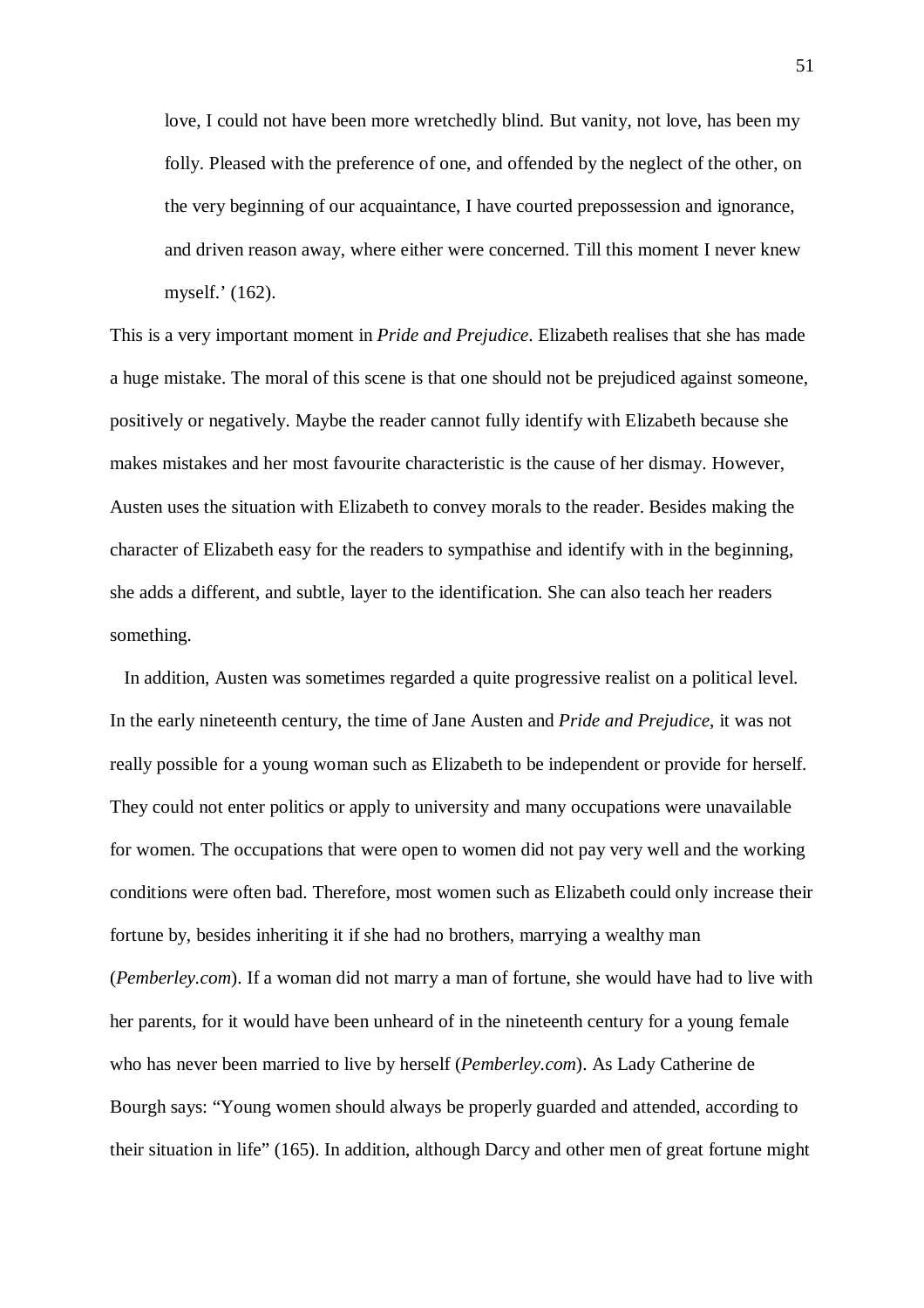be afraid of gold diggers and greedy women who are only after their money, it was rather foolish for a woman in the nineteenth century to marry without somewhat of a guarantee of a considerable income, as Lydia does. There was no health insurance, no social security, pension regulations or compensation for unemployment (*Pemberley.com*). Elizabeth would have been wise to accept any proposal, considering the financial state of her family. As Mr. Collins points out to Elizabeth: "Your portion is unhappily so small, that it will in all likelihood undo the effects of your loveliness and amiable qualifications" (88). After she declines Mr. Collins' offer, Mrs. Bennet tells Elizabeth: "But I tell you what, Miss Lizzy – if you take it into your head to go on refusing every offer of marriage in this way, you will never get a husband at all – and I am sure I do not know who is to maintain you when your father is dead" (91). And as Colonel Fitzwilliam tells Elizabeth: "[…] there are not many in my rank of life who can afford to marry without some attention to money" (143). This illustrates that not only women were affected by the need to marry well: it was important for men, too. Austen illustrates the reasons and the need for women as well as men in the nineteenth century to marry well but her heroine in *Pride and Prejudice* still refuses.

Although Elizabeth's refusal to marry for money may be a bold and progressive act for the nineteenth century, it is difficult to determine whether Austen was really progressive or conservative from a political point of view. *Pride and Prejudice* contains elements of both. Although there are troubles throughout the novel, in the end all ends well. Austen's heroines do always marry at the end. Elizabeth is independent as she waits until she finds a man she truly loves but in the end the novel is conventional in its all's well that ends well when the girl marries the boy. Besides it being difficult to determine whether Austen was really politically progressive in her novels, one may wonder whether it matters. Nowadays, the reader can never fully relate to the political situation in the nineteenth century. It is not the politics in *Pride and Prejudice* that make the novel worth reading again and again, simply because we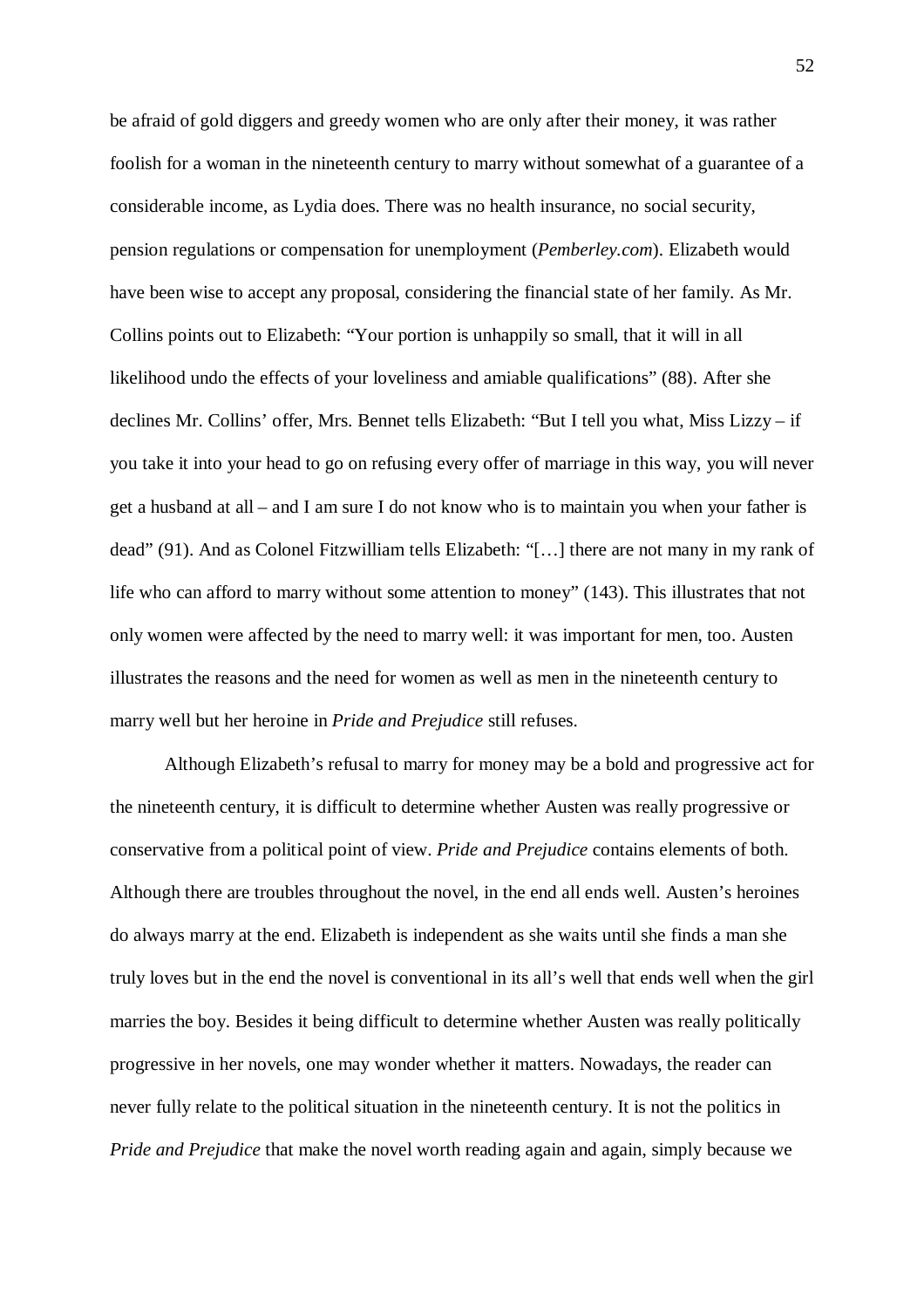can never fully understand the political climate. It is too long ago and nuances in political situation are the first thing that is forgotten after a certain period of time passes. In fact, ironically, Jane Austen being labelled as a progressive or feministic writer is a result of twentieth and twenty-first century thinking.

On the other hand, Austen's idea of an ideal marriage couple is a couple that thinks alike and shares the same morals and values. Elizabeth wants to marry someone who is her intellectual equal, someone who can handle her and who can stand up to her. She cannot cope with the unintelligent and weak Mr. Collins. Austen is for equality in marriage, which is again a progressive idea for the nineteenth century. Although Austen redefines the gender roles in marriage, she is both conservative and progressive in her writing. The heroines in her novels are strong-willed and independent women, who, despite the strains of society, break free, make mistakes, regain themselves and live happily ever after. The end of *Pride and Prejudice* may be conservative--Elizabeth settles down with Darcy--but Austen also shows the alternative throughout the novel. Elizabeth refuses two marriage proposals from men who would have been able to ensure the future of her family and she is the only one who does not let the class difference between her and Lady Catherine de Bourgh prevent her from telling her how she really feels about her. In addition, Elizabeth needs to be headstrong in order to see and get what she really wants. Her independence and wit is what really appeals to Darcy. It might get her into trouble in the first place, but in the end she, ironically, marries the one whose disposition caused all the trouble in the first place, and the one who solves all her problems as well.

Everything in Jane Austen's novels is based on balance. Lydia, the silly girl, marries Wickham, the selfish man. Mrs. Bennet, who thinks the world revolves around her, is married to Mr. Bennet, who, although he loves her, thinks the world should revolve around anything but Mrs. Bennet. Elizabeth is prejudiced, Darcy is proud and they both have to realise this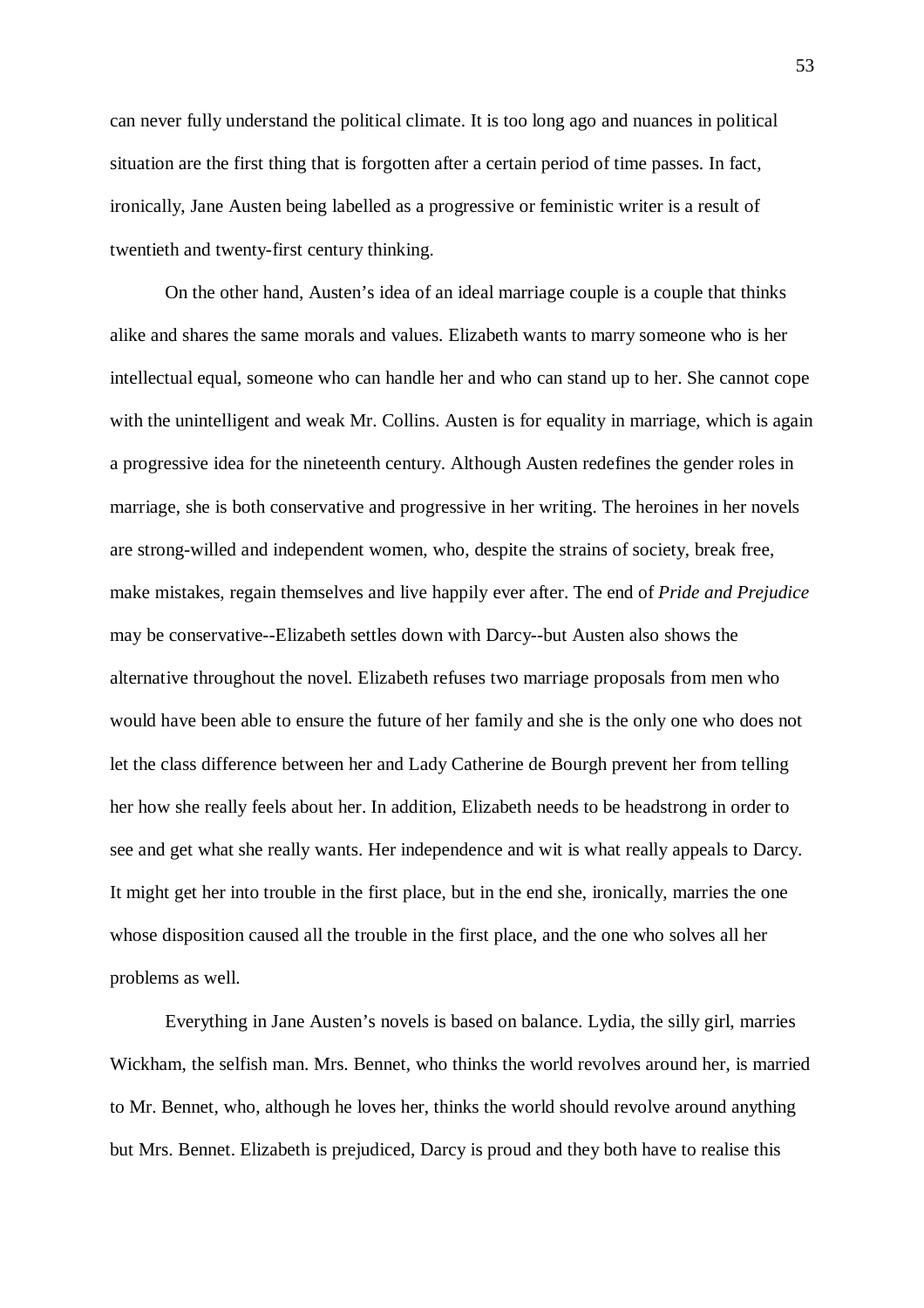before they understand that they are, in fact, a very compatible match. Therefore, there also seems to be a balance between progressive and conservative features. But overall, Austen is not afraid to stand out and to add quite radical morals and values to her novel and by doing this she adds more layers and depth to it. In *Pride and Prejudice*, nothing is clear-cut, there is always an underlying feature, which makes the novel interesting.

Whereas readers can never fully identify with Austen's heroine Elizabeth Bennet, Helen Fielding's protagonist Bridget Jones is created to be identified with. Fielding wanted to object to the culture of self-improvement, as she says in an interview with *Penguin.com*. She says: "The idea of getting up at five and whizzing from the gym to the board meeting, of getting your bottom down to size and suddenly deciding your soul needs work. I think it's rather a joyless way of being for women, but it seems to have infected us on a global scale. I think that's what people latched on to most" (*Penguin.com*). Modern readers identify with this culture as it is very familiar to all young Western women. Fielding imagines women giving *Bridget Jones's Diary* to their boyfriends saying that if they want to understand the mind of women, they should read it (*Penguin.com*). In the beginning of the novel, Bridget makes a list of New Year's resolutions. She vows that she will not, for example:

Drink more than fourteen alcohol units a week.

Smoke.

Waste money on: pasta-makers, ice-cream machines or other culinary devices which will never use; books by unreadable literary authors to put impressively on shelves (sic); exotic underwear, since pointless as have no boyfriend,

Spend more than earn.

Have crushes on men, but instead form relationships based on mature assessment of character.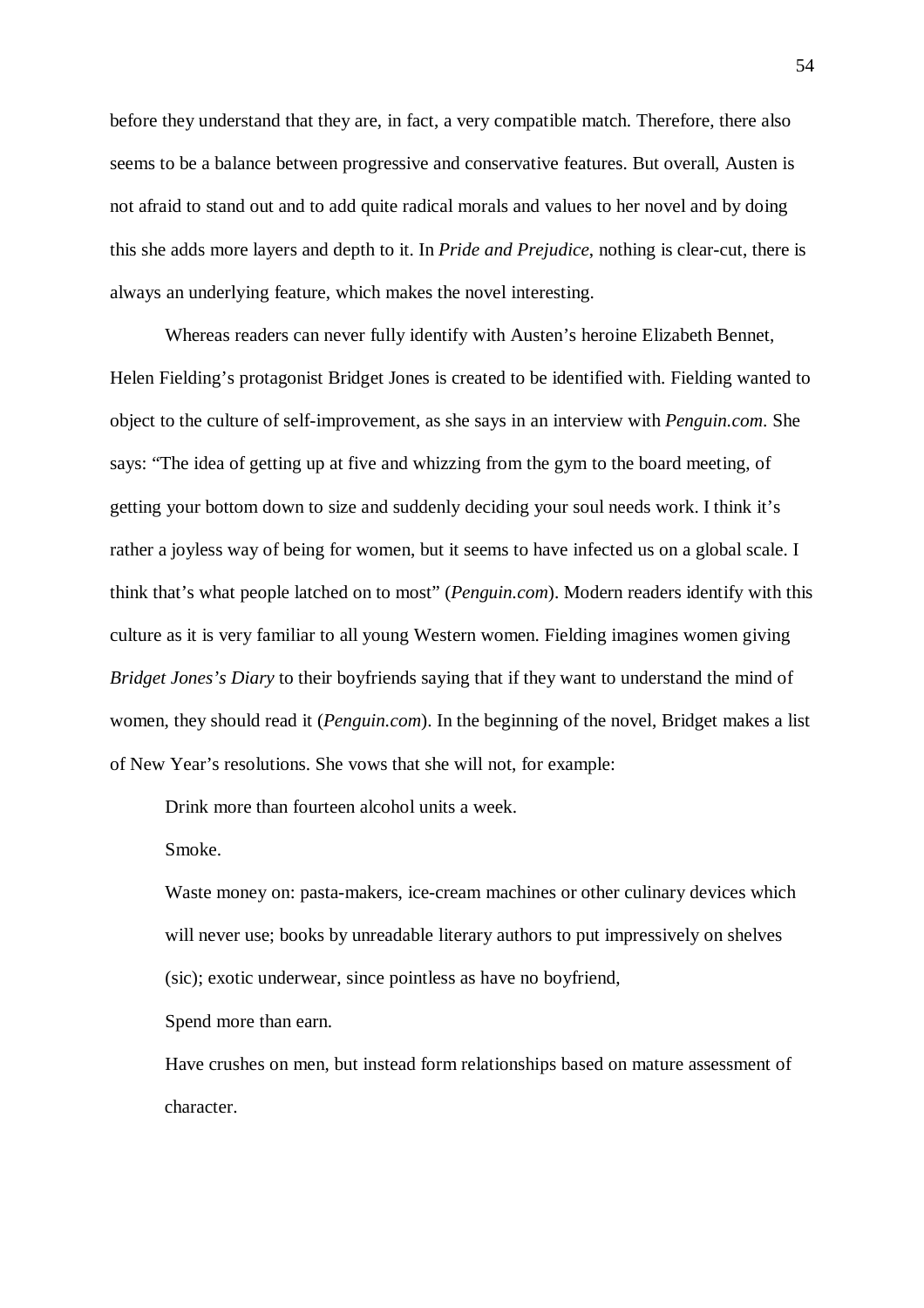Fall for any of the following: alcoholics, workaholics, commitment phobics, people with girlfriends or wives, misogynists, megalomaniacs, chauvinists, emotional fuckwits or freeloaders, perverts.

Sulk about having no boyfriend, but develop inner poise and authority and sense of self as woman of substance, complete *without* boyfriend, as best way to obtain boyfriend. (Fielding, 2)

On the other hand, she vows that she will:

Reduce circumference of thighs by 3 inches (i.e. 1  $\frac{1}{2}$  inches each), using anti-cellulite diet.

Not go out every night but stay in and read books and listen to classical music.

Go to the gym three times a week not merely to buy sandwich.

Form functional relationship with responsible adult.

Learn to programme video. (3)

Bridget's New Year's resolutions are recognisable for many women. Her list reflects the pressure of modern society on women to be perfect, i.e. lose weight, live healthily, be a successful career woman, and, first and foremost, to be completely independent of men. Although Bridget is actually looking for her Mr. Right, she feels that she must be independent of men before she can commit to someone. Very recognisable, too, is that Bridget's promises are already broken on the first of January. She writes in her journal: "9st 3 (but post-Christmas), alcohol units 14 (but effectively covers 2 days as 4 hours of party was on New Year's Day), cigarettes 22, calories 5424" (7). Her diet of that particular day includes, among others: "14 cold new potatoes, 2 Bloody Marys (count as food as contain Worcester sauce and tomatoes), […] 12 Milk Tray (best to get rid of all Christmas confectionery in one go and make fresh start tomorrow)" (7). For most people, especially women, this will be a familiar situation, too. Bridget attempts to find excuses for her broken promise that she will lose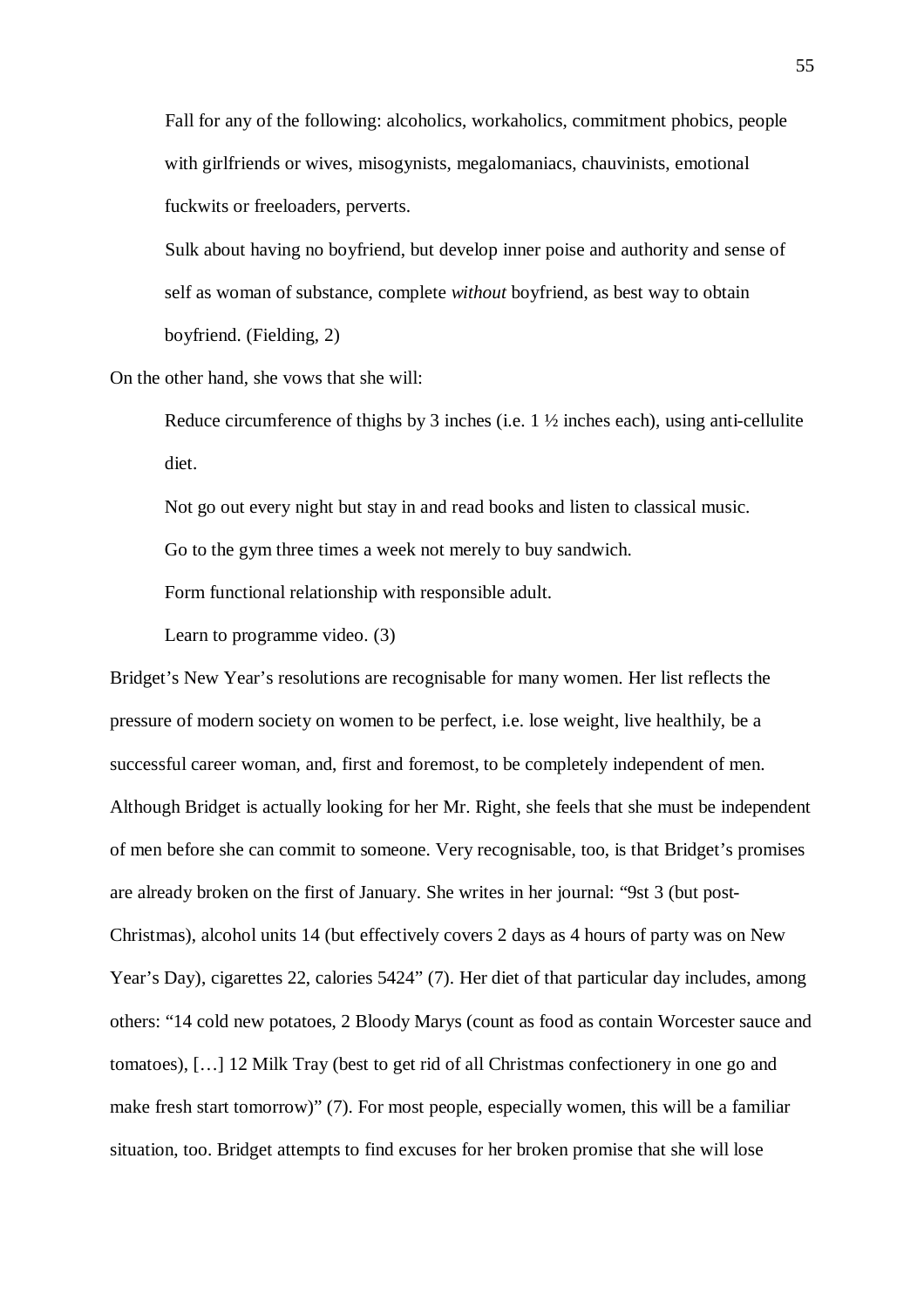weight and stop drinking and smoking. In addition, Bridget starts to date Daniel Cleaver, who, in fact, embodies almost all things that were in her New Year's resolution that said what kind of man she should not date. He is a workaholic, a commitment phobic, he secretly has another girlfriend, he is a chauvinist and a pervert. As Fielding says in her interview with *Penguin.com*, she wants to object to the culture of self-improvement. Fielding does this by using the character of Mark Darcy, who makes Bridget realise that she is a good person just as she is and that she does not have to change for him. Mark is a successful lawyer, he is handsome and friendly. He is the perfect man that Bridget is looking for, although she does not see that in the beginning of the novel. Bridget feels that in order to be desirable for men she has to be the perfect woman for him, but Mark does not want her to be perfect but to be herself. Her attempts to be the perfect woman by improving herself, her failing to do so and her secret wish for a man who takes all her worries about herself away are recognisable to many women nowadays.

The first person narrative and the form of the novel as a diary contribute also to the identification. Fielding had been given advice to write the novel "as if you were writing for a friend. The diary form's very good for that, very direct and intimate" (*Penguin.com*). Bridget writes in her journal almost everyday and she always begins with stating her weight of that day and the number of cigarettes, alcohol units and calories she has had. Sometimes Bridget adds other things to her list. In February, for example, she counts the number of times she went to the mailbox to see whether she has received cards for Valentines Day yet. In the spring she counts how many lottery tickets she has bought, which she is temporarily addicted to. When her friend June tells Bridget that when someone has called her but she does not know who it is, she can call the number 1471 and find out. As a result, Bridget starts calling 1471 multiple times a day. Bridget also updates her diary during the day, sometimes even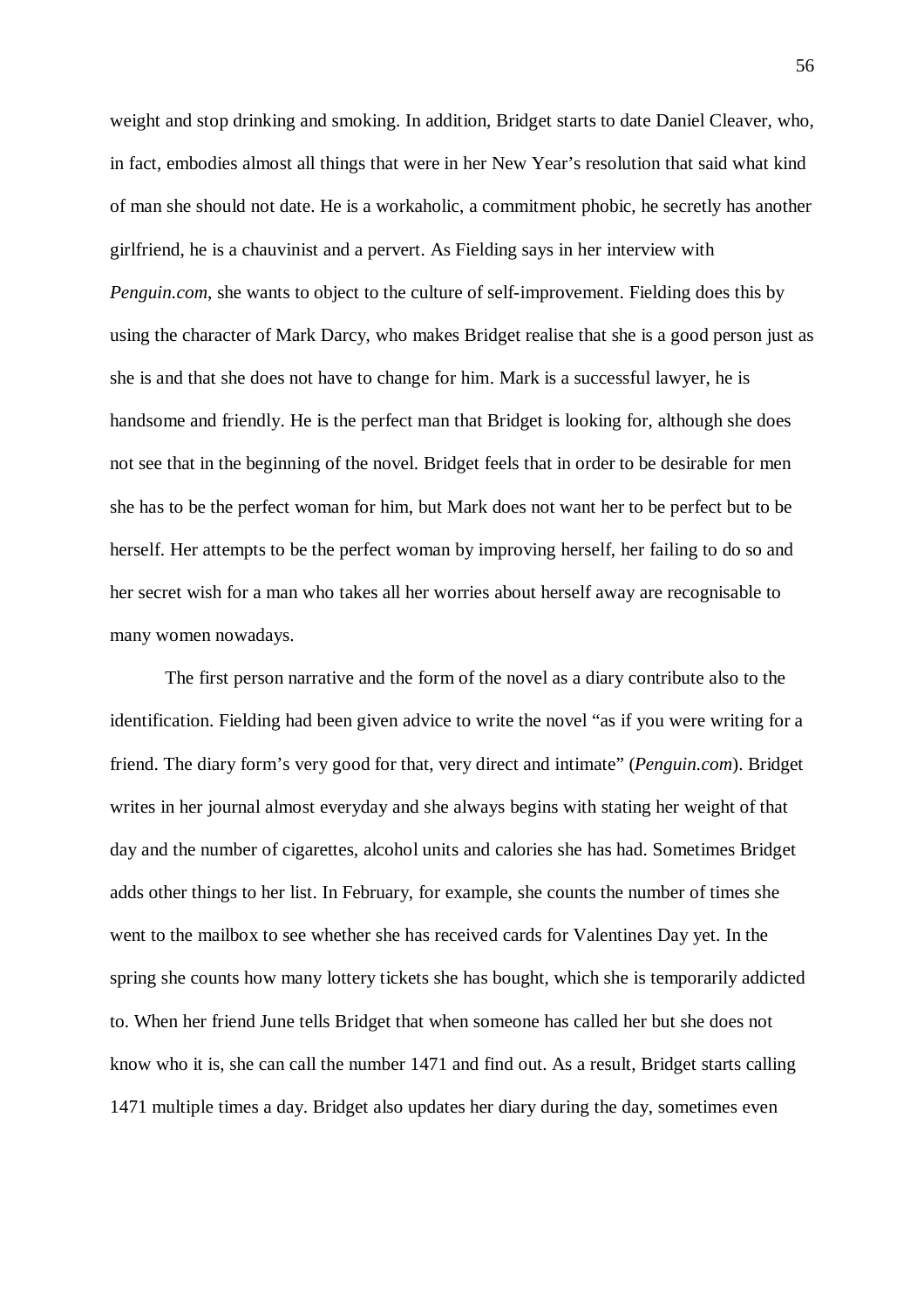twice in one minute. On the sixth of February, for example, Bridget has not heard from Daniel, whom she is dating by then. Her diary entries are as follows:

9.30 a.m. Humph. Daniel does not seem to be here yet.

9.35 a.m. Still no sign of Daniel.

9.36 a.m. Oh God, oh God. Maybe he's fallen in love in New York and stayed there.

9.47 a.m. Or gone to Las Vegas and got married.

9.50 a.m. Hmmm. Think will go inspect make-up in case he does come in.

10.05 a.m. Heart gave great lurch when got back from loos and saw Daniel standing with Simon from Marketing at the photocopier. The last time I saw him he was lying on his sofa looking completely nonplussed while I fastened my skirt and ranted about fuckwittage. Now he was looking all sort of 'I've been away' – fresh faced and healthy-looking. As I passed he looked pointedly at my skirt and gave me a huge grin. (44)

Samuel Richardson used such a technique called "writing to the moment" in his novels *Pamela, or Virtue Rewarderd*, for example. John Zaixin Zhang writes about this in his article "Free Play in Samuel Richardson's *Pamela*". He quotes George Sherburn as he explains writing to the moment as: "In order to bring back 'all the delights' of the absent presence, Richardson initiates the technique of 'writing to the moment'-'a technique that transcribed emotional tensions instantly as they arose and not (to use a later phrase) when they were recollected in tranquility' " (Zhang, 308). Zhang argues that this particular technique illustrates the preference of imitating spontaneous speaking. Zhang says that "for the classicist, spontaneous speech (the spoken word) is much more vigorous than a speech pondered upon at a later stage (the written word ready for delivery)" (308). The fact that Fielding uses Richardson's technique contributes to the identification of the reader with Bridget. Fielding makes the reader part of the story, as if they were there with Bridget in the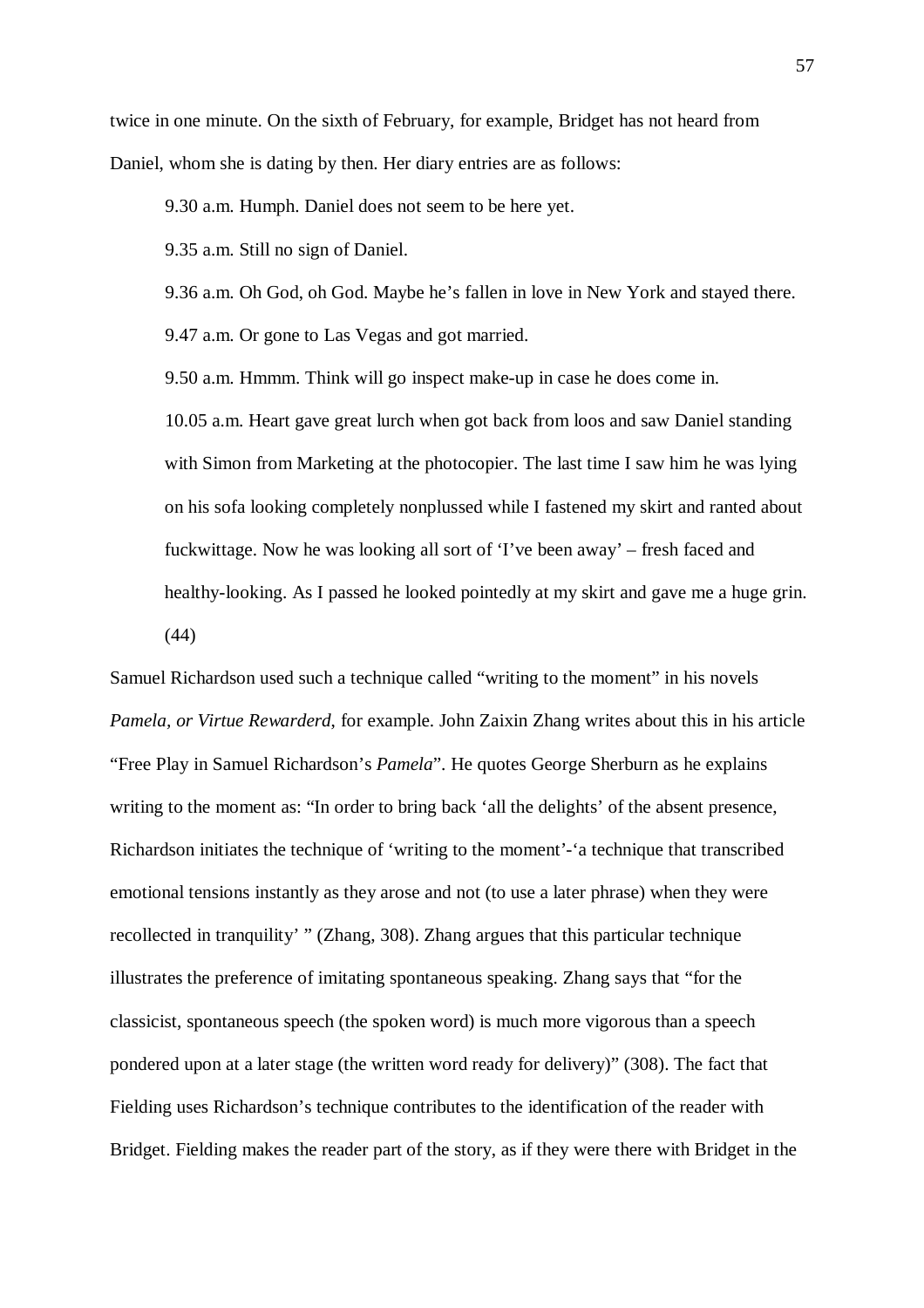room waiting for Daniel. Fielding said about this: "A diary is an outlet for your most private thoughts, a very personal way of writing. And that feeling of peeping behind a curtain at someone else's life is good for a reader" (*Penguin.com*). It also adds to Bridget's great humoristic qualities as an ironic heroine.

Bridget's main goal in life in *Bridget Jones's Diary* is finding a man, which is not really a progressive or feministic goal. She really tries to be single and be happy at the same time. She despises the 'smug marrieds', who constantly ask about her love-life when she is single. Bridget wants them to stop asking inappropriate questions, she would never ask how their marriage was going in return, but she does not do this by convincing them she is happy on her own. She is only able to answer the questions about her love-life with a smile when she has a boyfriend. Then, she can finally answer that her love-life is going well. She tries to be independent, but actually her only focus is to find Mr. Right, start a relationship and get married. In *Pride and Prejudice*, Elizabeth Bennet would rather be alone and living with her parents than marry someone that she does not love. Bridget would rather have a boyfriend, although she tries to be a happy single.

Helen Fielding emphasises the fact that Bridget Jones is first and foremost "just normal and that's fine" and that the novel *Bridget Jones's Diary* "was initially written to make people laugh" (*Penguin.com*). The humorous character of Bridget attributes to her relatable qualities. Fielding created her to appeal to modern day women and to be identified with. The way that Bridget tries to improve herself and how she fails to do this are relatable to many young women. Also, the diary structure of the novel contributes to the level of identification. Fielding stayed as close as possible to women in modern society. As a result, the novel stays on the safe side. The reader identifies with the protagonist very well, which is a good quality for a novel to have. But by making everything in the novel as relatable as possible, it can also become quite unsurprising. It helps to preserve the status quo in which women think that the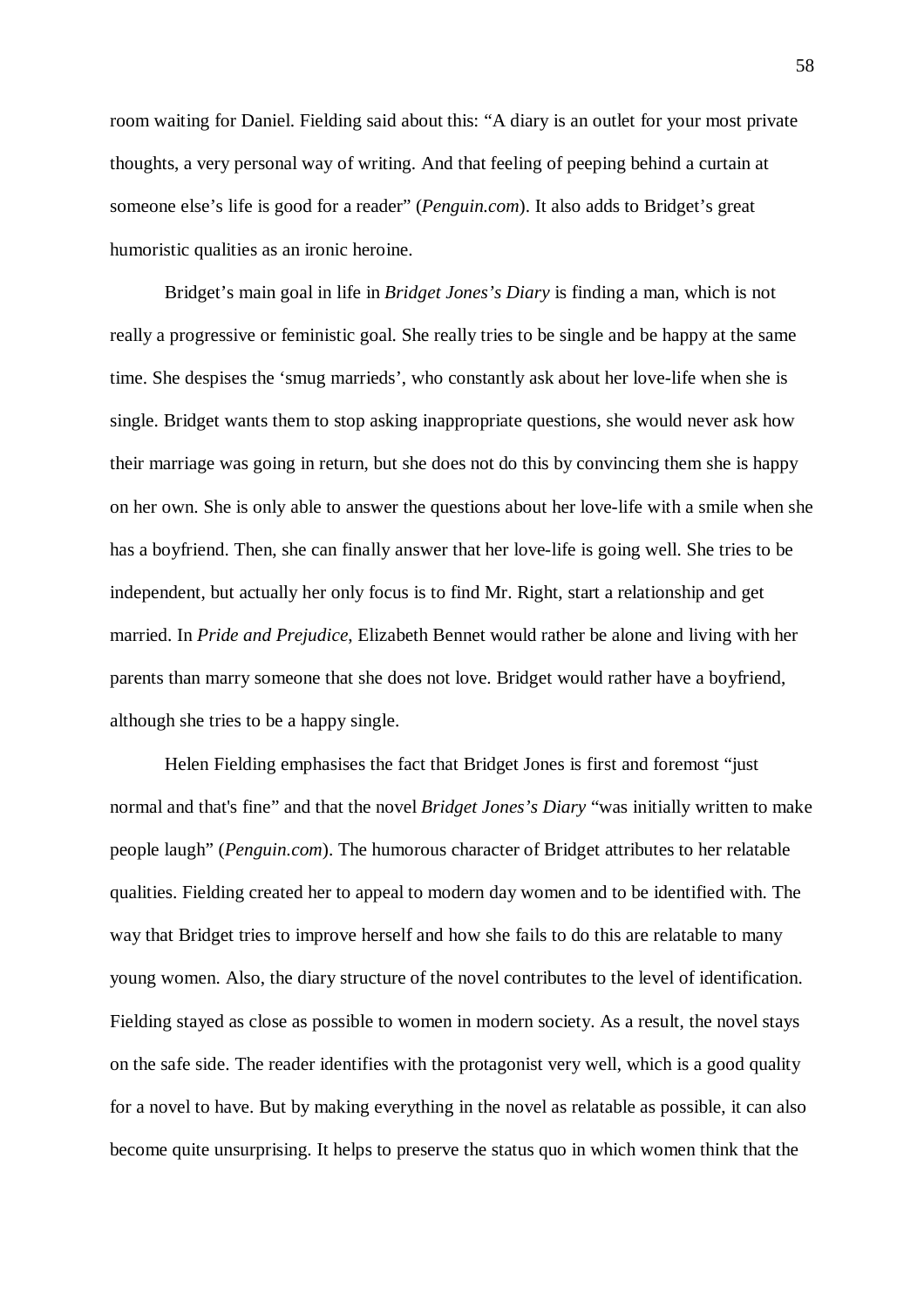only thing that will make them happy is a relationship with the perfect man. Jane Austen's *Pride and Prejudice*'s heroine Elizabeth Bennet is also a relatable character, but not to the same extent as Bridget Jones. The reader can never fully relate to Elizabeth. When Elizabeth realises that her prejudice against Mr. Darcy has been very wrong and that she has made a huge mistake in believing Mr. Wickham's story, she is very ashamed. She has been too fast in her judgement of Darcy and the reader cannot fully identify with her because of her mistakes and the fact that her most beloved asset, her wit, is the cause of her dismay. Although Elizabeth Bennet may not be as relatable as Bridget Jones, Austen uses her heroine as an example of what happens when you are prejudiced. By doing this, Austen adds another layer to the story, namely morality. In *Pride and Prejudice*, the reader identifies with Elizabeth on a first reading right away. When she realises her mistake it makes not only Elizabeth but also the reader wonder how it is possible that they did not see it before. There is a certain quality in *Pride and Prejudice* that makes the reader want to go back and reread the novel, trying to see what they have missed. The subtlety with which Austen achieves this contributes to the depth in her novels. Elizabeth makes mistakes but the reader can learn from these mistakes and use them to take a closer look at their own faults and their own values. In *Bridget Jones's Diary*, the reader is introduced to Bridget's faults immediately. As a result, one can identify with her, too, but the reader, like Bridget herself, is not encouraged to do something about their shortcomings. Instead, Fielding tells us that we are fine as we are and it is not necessary to do anything. This is a form of escapism. Life will not automatically be perfect if you stop worrying about it certain situations. Fielding makes it easy for her readers; she offers them an escape. Austen, however, forces her readers to think about their own morality and encourages them to improve themselves. Austen does not let her readers get away easily, she wants to influence them. Therefore, Jane Austen's *Pride and Prejudice* has more depth than Helen Fielding's *Bridget Jones's Diary*.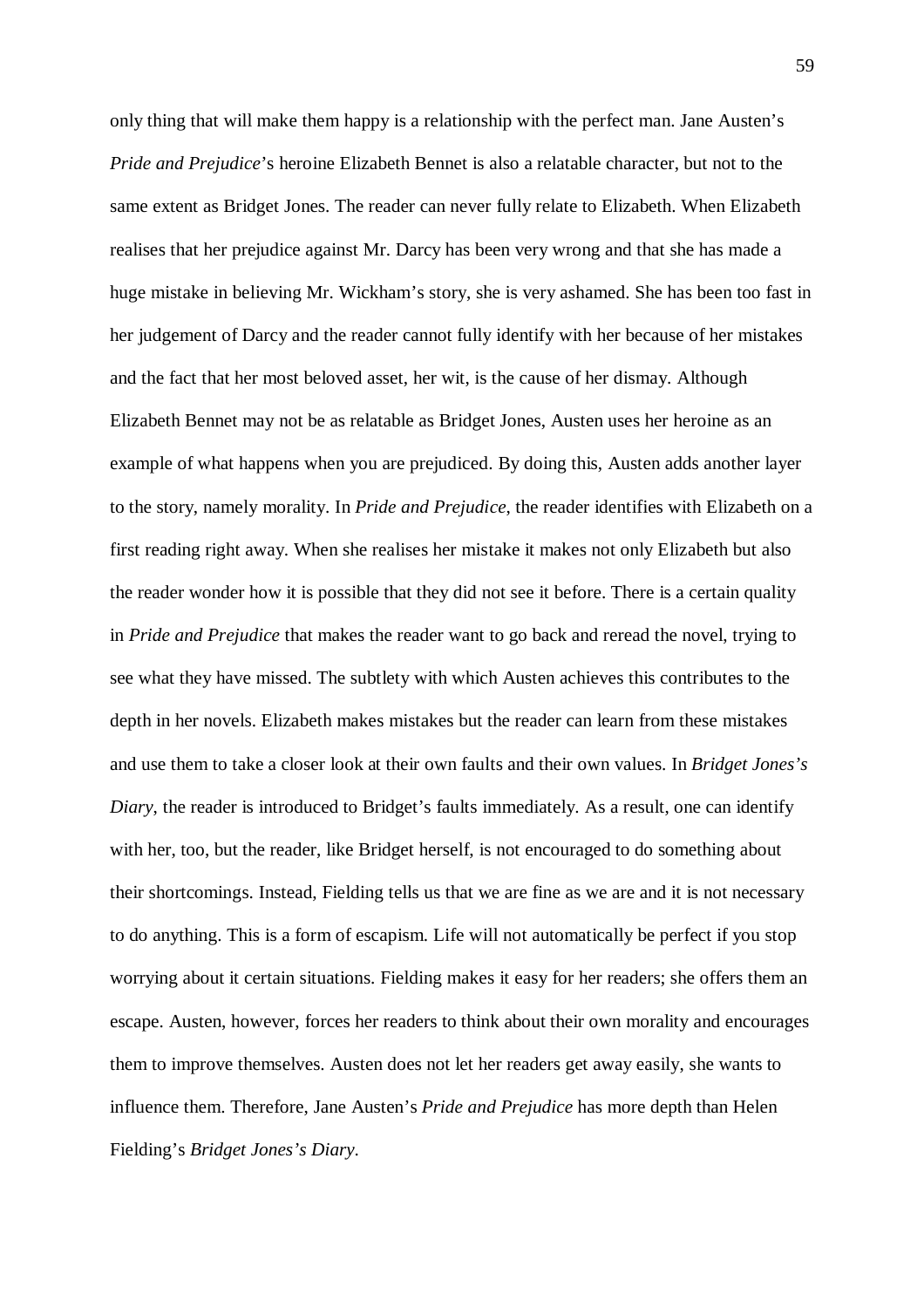## **Conclusion**

In a world where there are works of high literature, there must also be works of low literature. But one wonders what qualities make a work of literature considered high literature. In order to do this, one must define the true meaning of literature, which is a very difficult task. Literature is an abstract concept, of which everyone thinks that they will understand it completely but no one can give a definition of in less than three sentences. A work of literature is said to be a distinguished written work, which is vague but also subjective. Harriet Hawkins says that in order to understand high literature, we must also appreciate the lower counterpart and that the understanding of both brings us more appreciation (Hawkins, xiv). The question is, how one distinguishes high from low, or popular, literature. According to sociologist Pierre Bourdieu, distinguishing oneself happens through taste. Taste is something that makes a person belong to a certain social group. The habitus, a socially acquired system of dispositions, is responsible for a group's dispositions. Literary taste, Bourdieu argues, is also attributed to the habitus. He says that because of this, distinction in literature is largely arbitrary and there are no objective criteria. Taste is not tied to the intrinsic qualities of the text.

According to E.M. Forster, the use of round characters in a written work does constitute high literature. A round character is three-dimensional, undergoes a great personal change and, as a result, a round character has depth. When comparing Jane Austen's *Pride and Prejudice* to Helen Fielding's *Bridget Jones's Diary*, one can see that Austen's novel contains more round characters and that they are also 'more' round. In addition, most flat characters in *Pride and Prejudice* have a function, whereas the flat characters in *Bridget Jones's Diary* have not. Protagonist Elizabeth Bennet and Mr. Darcy are both round characters. They are three-dimensional characters and they go through a significant personal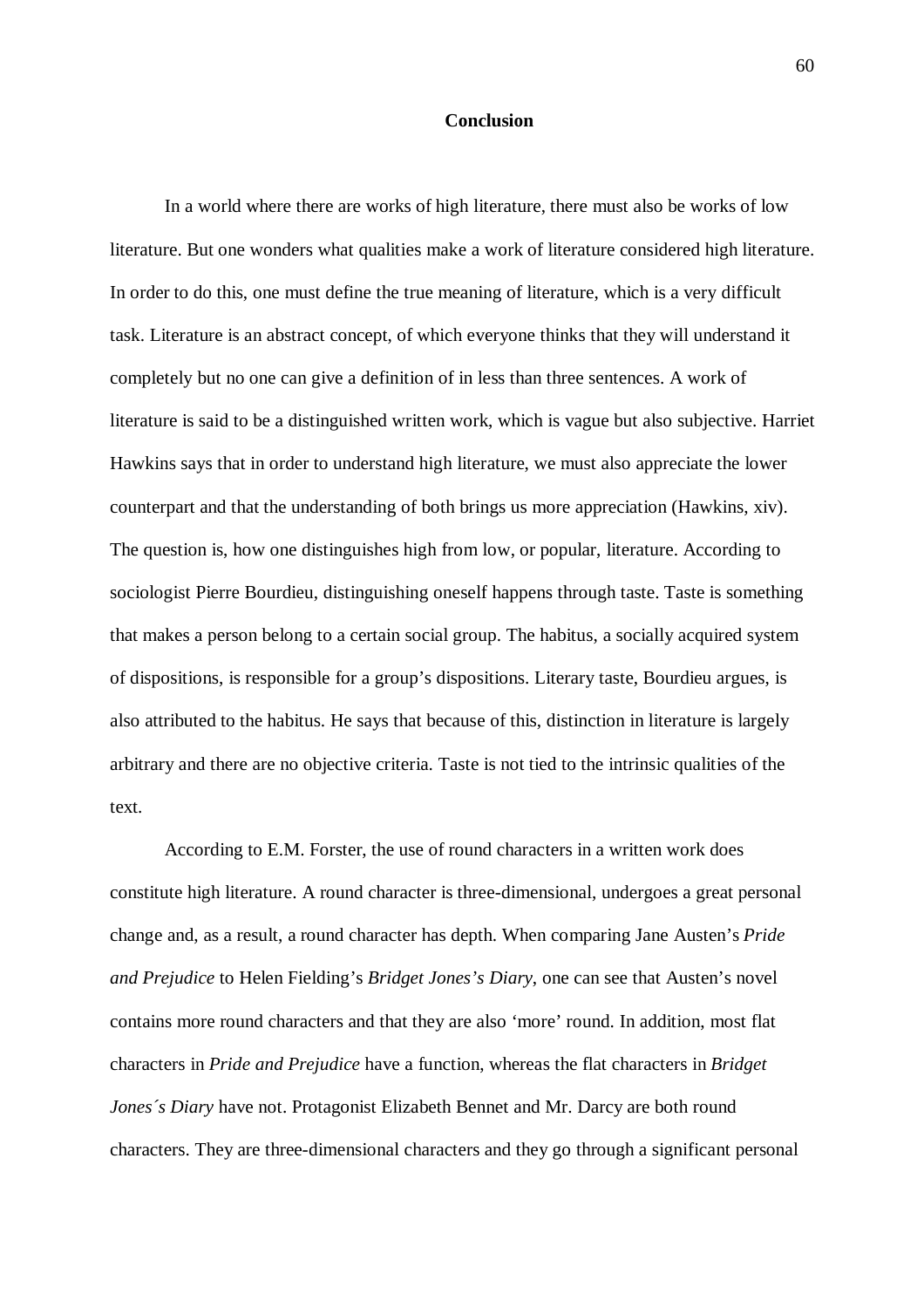change. They must overcome their prejudices about each other and admit that they were wrong in order to be able to have a good relationship. They both must learn something before they can grow. The flat characters in *Pride and Prejudice* do not change at all but they do serve a moral function. Flat character Mrs. Bennet illustrates desperation when the necessity of marriage for young women is concerned, Jane Bennet and Mr. Bingley represent true love without troubles, at least not from within, and Mr Collins's character marrying Charlotte Lucas functions as an example of a marriage that is purely for money. Helen Fielding's novel *Bridget Jones's Diary*, being a rewrite of Austen's *Pride and Prejudice*, contains but one round character. Only Bridget goes through a personal change, and in fact it is more a personal realisation than a drastic personal change. She realises that, in order to have a boyfriend, she does not have to become someone she is not, Mark Darcy loves her just the way she is. Bridget is a round character, but her personal change is less strong and she is more one-dimensional than Elizabeth Bennet, of whom she is a simplified version. In addition, the function of the flat characters in *Bridget Jones's Diary* is to be humoristic rather than that they serve a moral function.

Another criterion for a work of high literature is that it must have depth and multiple layers. One way to achieve this is through moral seriousness. In Austen's *Pride and Prejudice*, the morality is important but subtle. Austen also uses irony to convey the morality in her novel and the morality that is used contributes to the novel of manners. In *Pride and Prejudice*, there is always a deeper meaning beneath the surface which gives the story more depth. One subject that Austen uses to illustrate morality is the notion of marriage. She weighs different forms of marriages: Jane and Bingley's pure love, Lydia's elopement with Wickham, Charlotte's marriage for money and Elizabeth's intellectual marriage as well as love. Furthermore, Austen illustrates that morality is not absolute and that some people can not afford to marry someone out of pure love only. Money was an important factor, too. Jane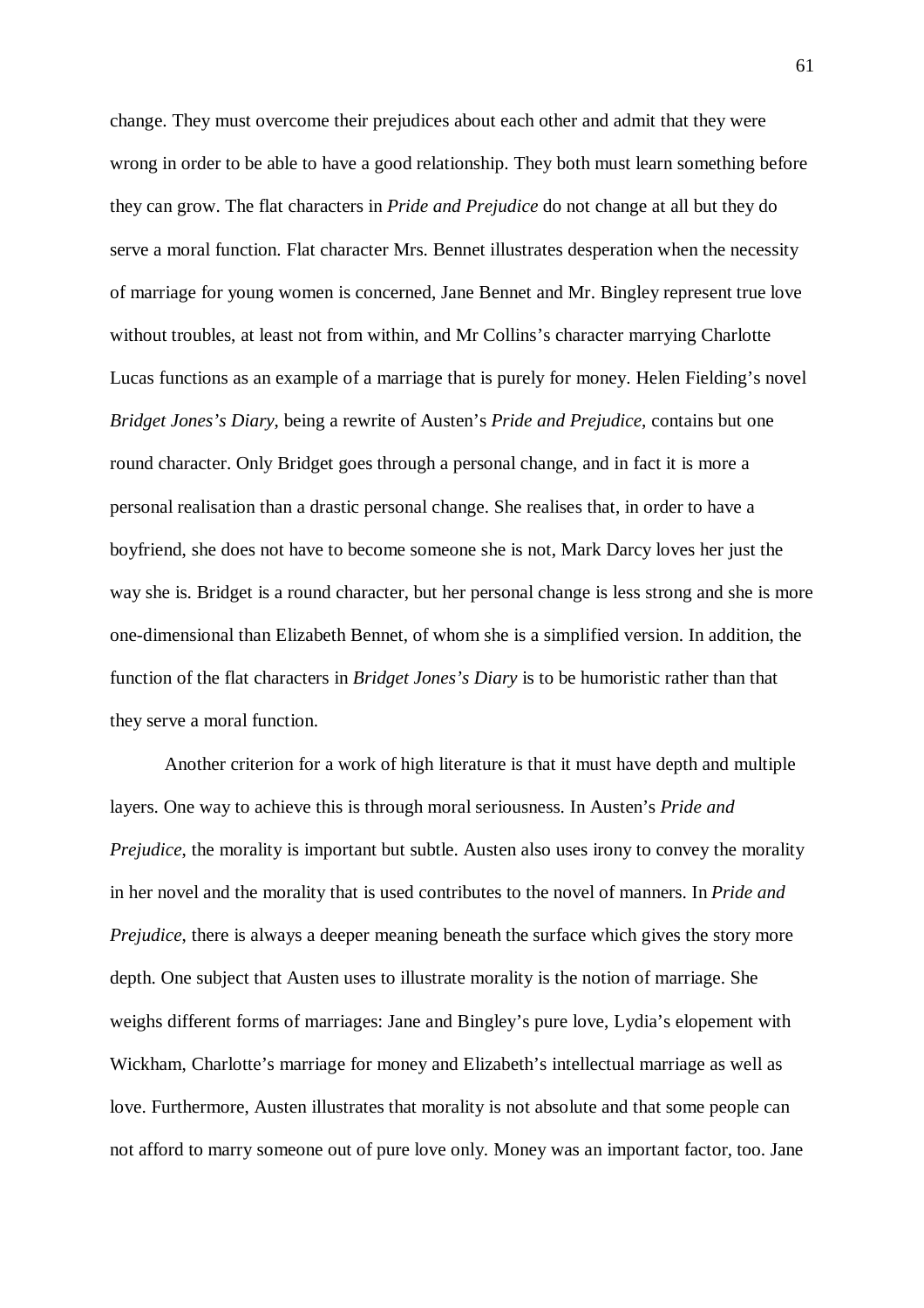Austen shows the reader nuances in morality. In *Bridget Jones's Diary*, there is also morality but it has less depth. The moral is straightforward from the beginning: one should love oneself and stay true to oneself. In addition, the morality is quite superficial as it is all focussed on appearance rather than psychological morality and personal growth. In a relationship, people can educate each other and as a result they can experience personal growth. Furthermore, it may be trivial to say that to love yourself will solve all problems. *Bridget Jones Diary*'s main focus is intended to be recognisable and to make people laugh. It is a chick lit novel rather than a novel of manners and the emphasis is on how to please the reader rather than to confront them with morality issues.

Another third possible criterion for high literature is that it must possess a certain quality that makes readers want to reread the novel. Jane Austen is regarded by some as an innovative author because of her social realism and progressive thoughts. *Pride and Prejudice*'s protagonist Elizabeth Bennet is relatable, but the reader can never fully identify himself with her. The reader only experiences Elizabeth's point of view. They travel with her as she makes mistakes and when she realises this the reader is surprised as well. They are encouraged to go back and upon a second reading, the reader can see different layers in the story, for instance Darcy's perspective. Austen, again, uses this to convey morals to the reader. She adds a different layer to the identification; she educates her readers. The identification is subtle and layered. Although it is of less importance, Austen was also quite politically progressive. Elizabeth turns a marriage proposal from men down, twice, which may be a bold act for the nineteenth century, but it is difficult to determine whether it really shows political progressiveness. One also wonders whether it matters, because the reader can never fully relate to the political situation in *Pride and Prejudice*. Austen being labelled as progressive is more a result of modern ways of thinking. Austen's idea of an ideal marriage is a union between a couple who share the same morals. It is based on equality and balance,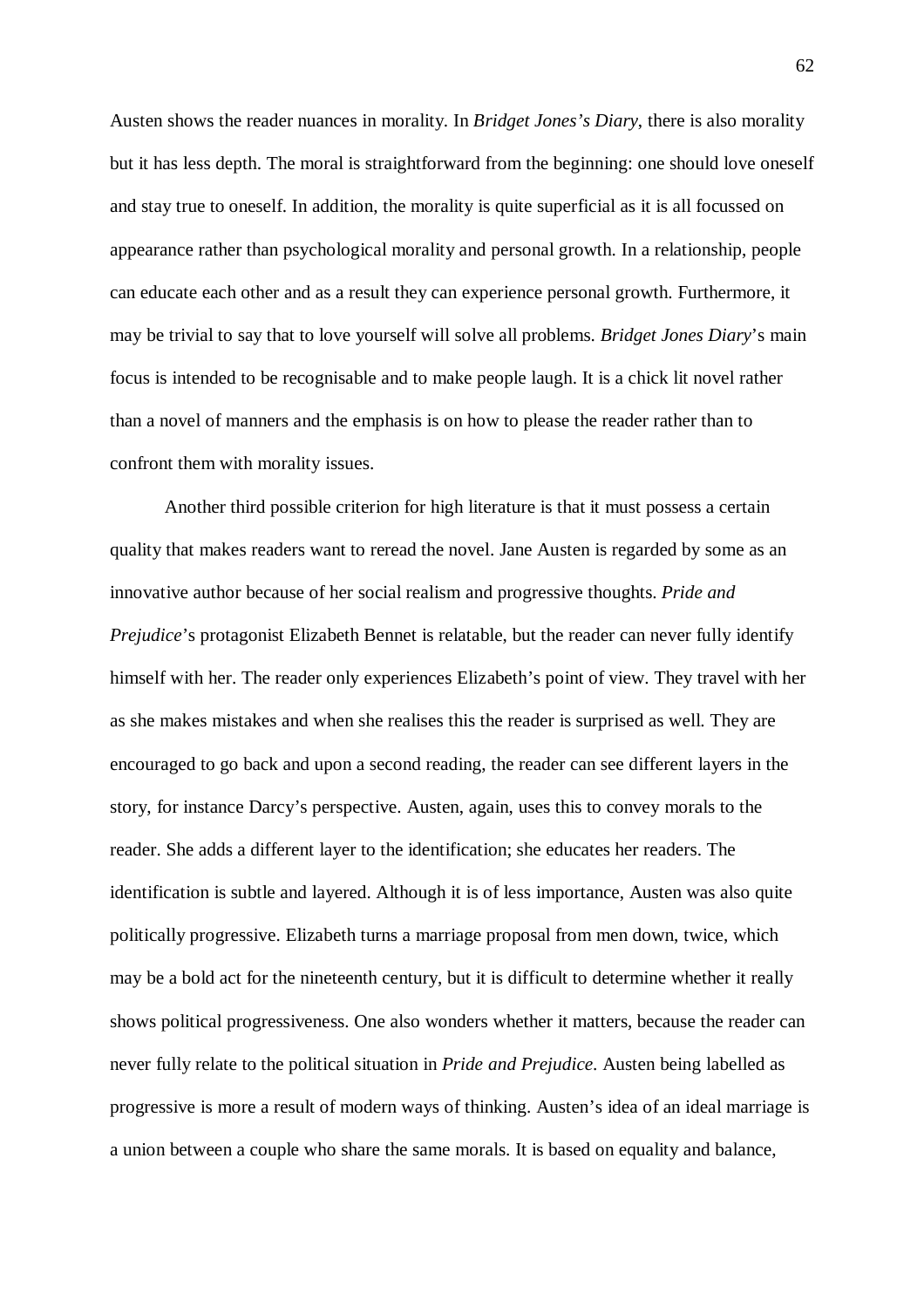which is quite a progressive thought. The protagonist in *Bridget Jones's Diary*, however, is created to be identified with by modern women. The culture of self-improvement contributes to this. In addition, by using the diary form and using Samuel Richardson's 'writing to the moment' Fielding made Bridget as relatable as possible. In *Pride and Prejudice*, the reader identifies with Elizabeth Bennet right away and later wonders why they have not seen the mistakes she has made. They are encouraged to reread the novel. In *Bridget Jones's Diary*, Bridget's faults are introduced immediately. The reader can identify with her, too, but they are not encouraged to do something. Austen tries to leave an imprint on her readers, to make them think about their own morality and to improve themselves whereas Fielding provides her readers with a possibility to escape all responsibilities.

According to Pierre Bourdieu, distinction in literature is largely arbitrary. He argues that the reason why people regard one work as high literature and another as trash is the notion of habitus. As a result, there should be no difference in value of high literature canonical work such as *Pride and Prejudice* and a popular culture chick lit novel such as *Bridget Jones's Diary*. I think, however, that this thesis proves that there are differences. To Jane Austen's novel is much more layered, it has more depth than *Bridget Jones's Diary*. It is not meant only to entertain, but there is a subtlety, a depth, that is always beneath the surface. The round characters, the moral seriousness and the progressiveness and identification all contribute to this. It may be difficult to determine precisely what the criteria for high literature are, as they are often implicit and subjective. In this thesis I have tried, however, to illustrate that Pierre Bourdieu is wrong and that there are also differences between high and low literature. Although it surely can be enjoyable to read either high literature as *Pride and Prejudice* or low literature like *Bridget Jones's Diary*, and it may even be necessary to get acquainted with both forms in order to form a decent opinion about literature, one could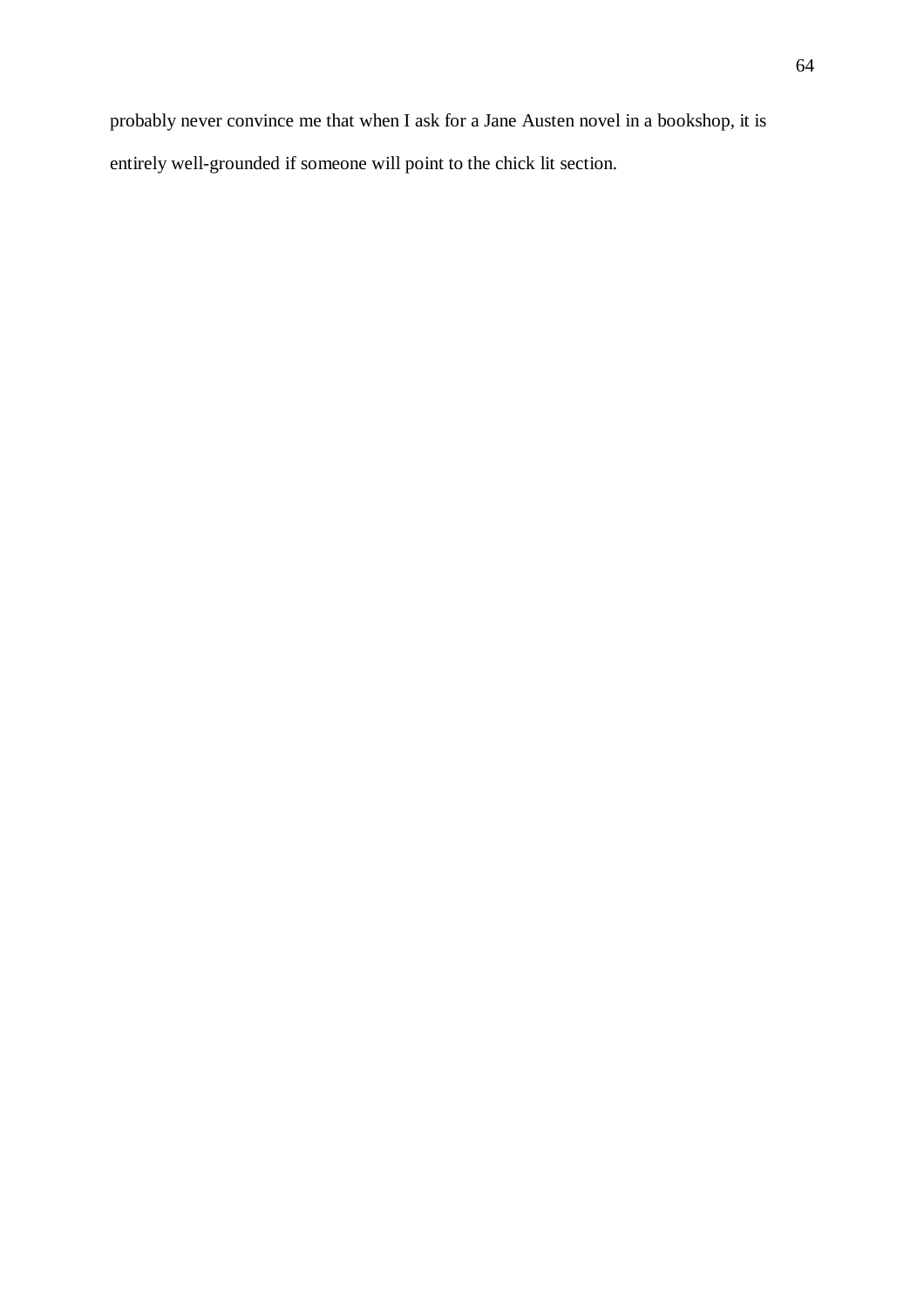## **Works cited**

Austen, Jane. *Pride and Prejudice*. Croydon: Penguin Books, 1994.

- "Book clubs/Reading guides: Bridget Jones's Diary." Penguin.com (USA). 2010. Penguin Group. 21 June 2010. <http://us.penguingroup.com/static/rguides/us/bridget\_joness\_diary.html>
- Bourdieu, Pierre. *Dinstinction: A Social Critique of the Judgement of Taste*. Harvard University Press, 1984.
- Bourdieu, Pierre. *The rules of art: genesis and structure of the literary field*. Stanford: Stanford University Press, 1992.
- Bourdieu, Pierre. *Practical Reason: On the Theory of Action*. Stanford: Stanford University Press, 1998.
- "Approaching Prose Fiction: Characterisation." LearningSpace. The Open University. 10 April 2010. <http://openlearn.open.ac.uk/mod/resource/view.php?id=199040>
- Ferriss, Suzanne and Young, Mallory. *Chick Lit*: *The New Woman's Fiction*. New York, Routledge, 2006.
- Fielding, Helen. *Bridget Jones's Diary*. London: Picador, 1996.

Forster, E.M. *Aspects of the Novel*. Orlando: Harcourt, Inc., 1955.

Guenther, Leah. "Bridget Jones's Diary: Confessing post-feminism." *Modern Confessional Writing: New Critical Essays*. Oxon: Routledge, 2006. 84-99.

Hawkins, Harriett. *Classics and Trash: Traditions and Taboos in High Literature and Popular Modern Genres*. Hemel Hempstead: Harverster Wheatsheaf, 1990.

"Literature." A Glossary of Literary Terms.  $8<sup>th</sup>$  ed. 2005.

"Habitat." Collins Cobuild Advanced Learners English Dictionary. 4<sup>th</sup> ed. 2003

"Moral." Collins Cobuild Advanced Learners English Dictionary. 4<sup>th</sup> ed. 2003

"Morality." Collins Cobuild Advanced Learners English Dictionary. 4th ed. 2003

"Novel of Manners." Encyclopædia Britannica Online. 2010. 17 May 2010. <http://www.britannica.com/EBchecked/topic/362568/novel**-**of**-**manners**>**

"Pierre Bourdieu." Pegasos: A literature related site in Finland. Petri Liukkonen 1999-2000. 13 March 2010. <http://www.kirjasto.sci.fi/bourd.htm>